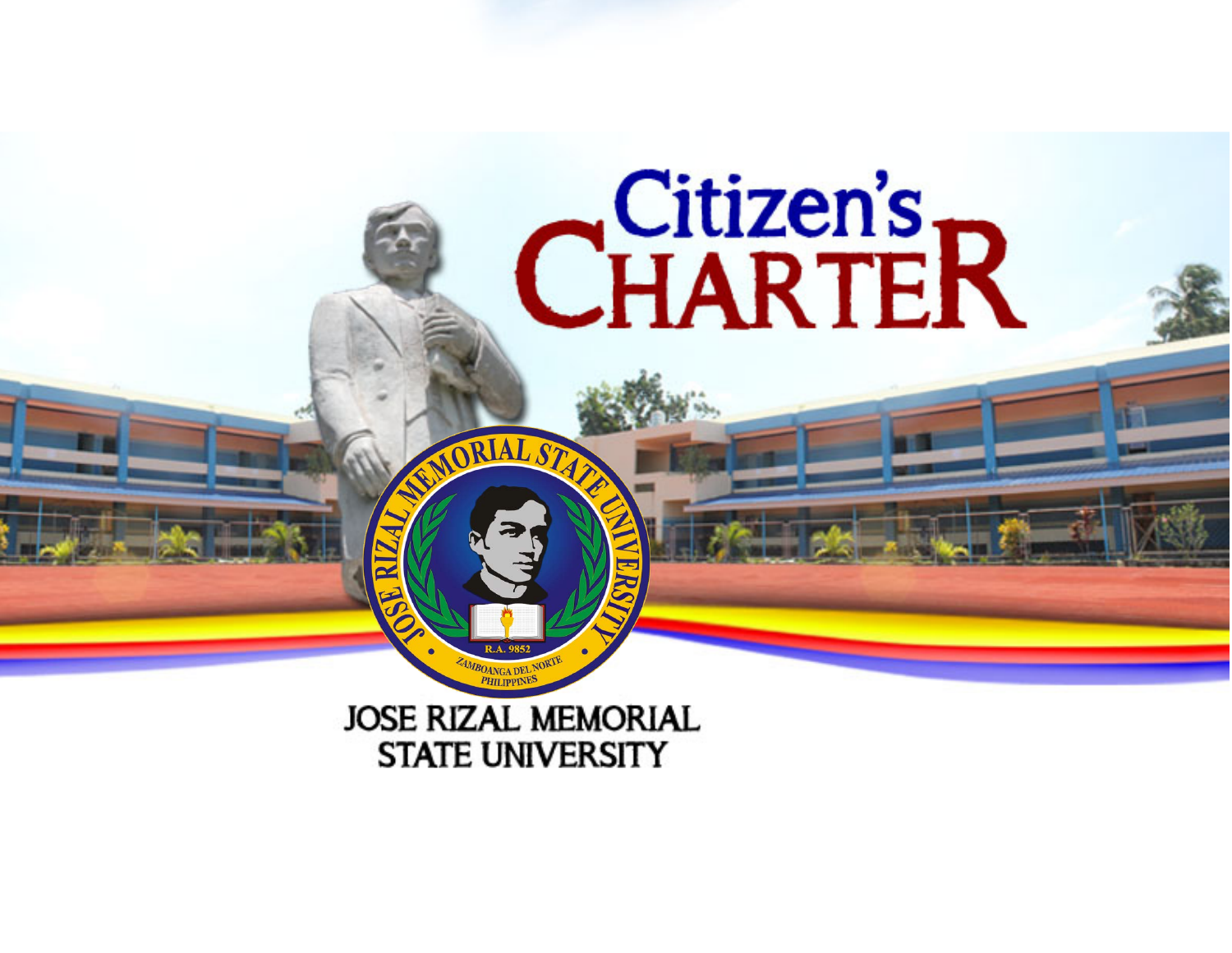

# **PREFACE**

Jose Rizal Memorial State University (JRMSU) is privileged to be given the opportunity to serve the people of the Province of Zamboanga del Norte and other places within its sphere of influence. In its attempt to improve delivery of service, the University Citizen's Charter is formulated.

The Citizen's Charter is a response of the University to the government's initiative of promoting integrity, accountability, proper management of public affairs and public property, establishing effective practices aimed at the prevention of graft and corruption in government, maintaining honesty and responsibility among its public officials and employees, and taking appropriate measures to promote transparency in each agency with regard to the manner of transacting with the public, as embodied in Republic Act 9485 otherwise known as the Anti Red Tape Act (ARTA) of 2007.

This charter is a compilation of service standards of frontline service providers in the University as an easy reference for students, graduates, and the public as a whole. To reduce red tape and expedite transactions in the University, required documents, applicable fees, estimated transaction time, person in-charge and client steps are hereby specified.

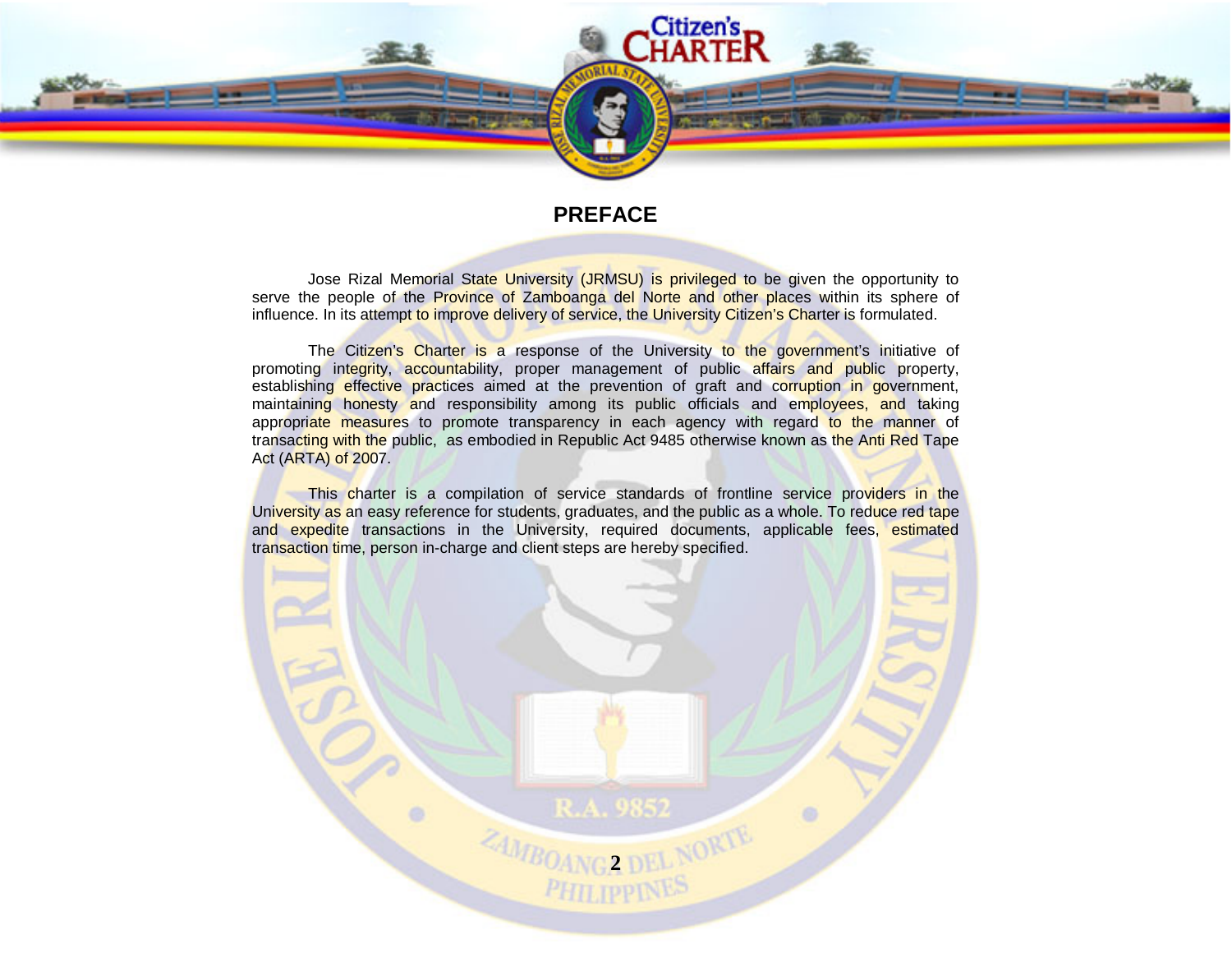

Citizen's

Jose Rizal Memorial State University was established by virtue of RA 9852 with Congresswoman Cecilia G. Jalosjos-Carreon as principal author, Congressman Cesar Jalosjos as co-author. It was approved by President Gloria Macapagal Arroyo on Dec. 15, 2009. It was formerly the Jose Rizal Memorial State College by virtue of RA 8193 sponsored by Congressman Romeo G. Jaloslos of the first District of Zamboanga del Norte and was approved on June 11, 1996 by the President of the Republic, Fidel F. Ramos.

The first President was Dr. Felipe O. Ligan who was appointed in 1997.On June 7, 2002 CHED Special Order No. 35, S. 2002, appointed Dr. Henry A. Sojor as the OIC President of the Jose Rizal Memorial State College in concurrent capacity as President of Central Visayas Polytechnic College in Dumaguete City now Negros Oriental State University.

In the span of two years and eight months, the Board of Trustees then deemed it best for the College to have its permanent leader. Thus, on March 1, 2005, Dr. Edgar S. Blbuena assumed office as second President of JRMSC pursuant to a BOT Resolution No. 04, Series of 2005 Chairmaned by Fr. Rolando V. Rosa, OP.

With the appointment of Dr. Balbuena, the College charted a new course. With his extraordinary leadership it took only four years and nine months for the College to be elevated to the status of a university indeed the growth of the University means a continuing and growing commitment for academic excellence and quality, research and productivity, community involvement and partnership for national development and global competitiveness.

Today, Jose Rizal Memorial State University is an emerging quality higher education institution not only in the local, national but international arena.

> R.A. 9852 *3AMBOANGS DEL NORTE*

 $\bullet$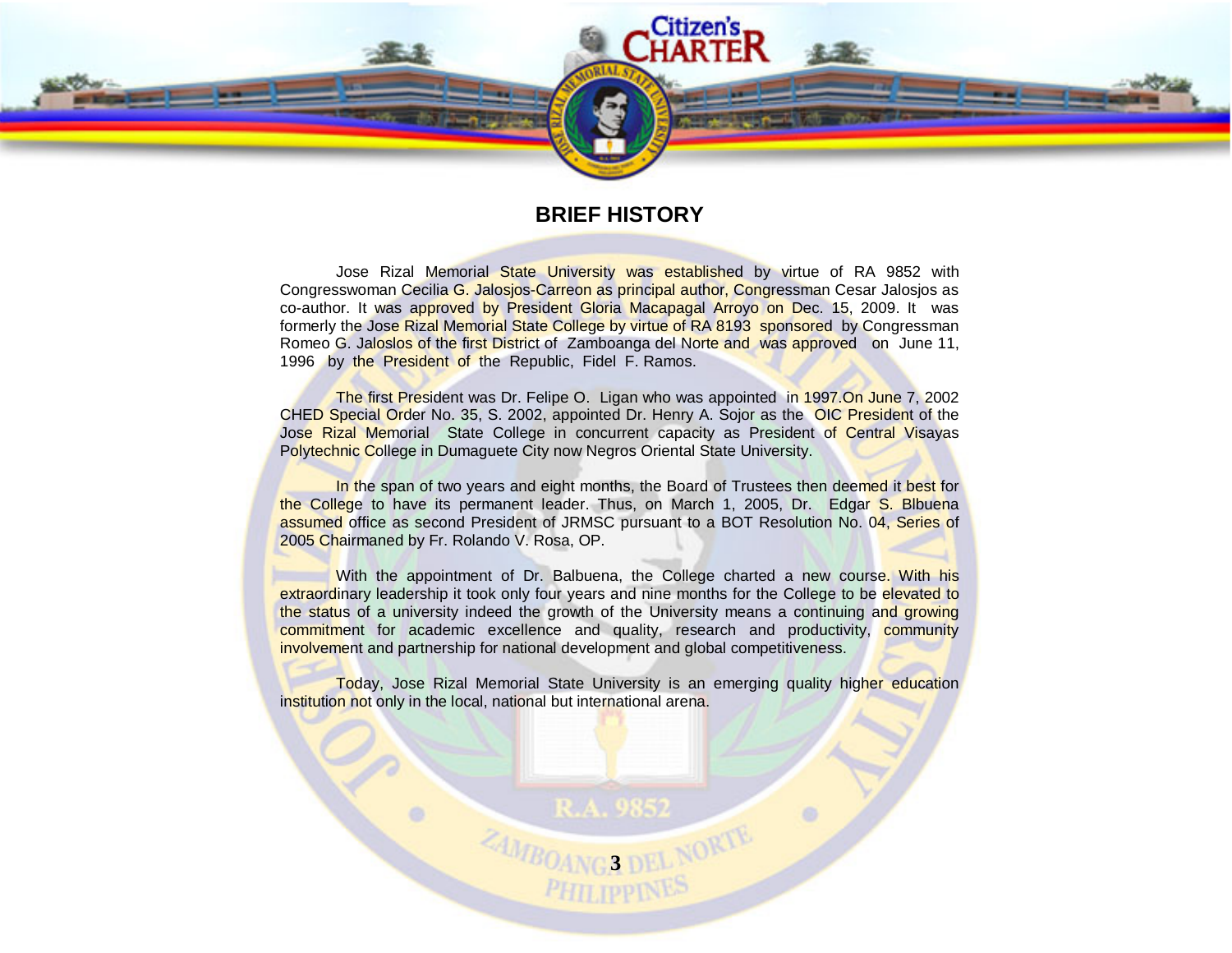# **GENERAL PROVISIONS**

Citizen's

Jose Rizal Memorial State University is a chartered State University established by virtue of Republic Act 9852. Formerly, it was the JRMSC by virtue of RA 8193 with five(5) campuses: Main Campus situated at Dapitan City, Dipolog Campus in Dipolog City and Siocon Campus in Siocon, Zamboanga del Norte, Tampilisan Campus in Tampilisan ZN, Katipunan Campus in Katipunan ZN . It was signed by President Fidel Ramos on June 11, 1996.

The **purpose of the State University Charter is to offer advanced higher professional, technical,** special instructions for special purposes and promote research and extension services, advanced studies and progressive leadership in education, agriculture, arts and sciences, engineering and other fields as may be relevant.

Pursuant to Section 5 par. 2, Article XIV of the 1987 Philippine New Constitution, the Jose Rizal Memorial State University shall enjoy academic freedom.

The powers of the State University in addition to those provided in the 1987 Philippine New Constitution and the Education Act of 1982, shall be those set forth in its charter, RA 9852 ,RA 8193 and RA 8292, otherwise known as the Higher Education Modernization Act of 1997, those granted to corporations in general under the Corporation law and such other powers as may be provided by Law.

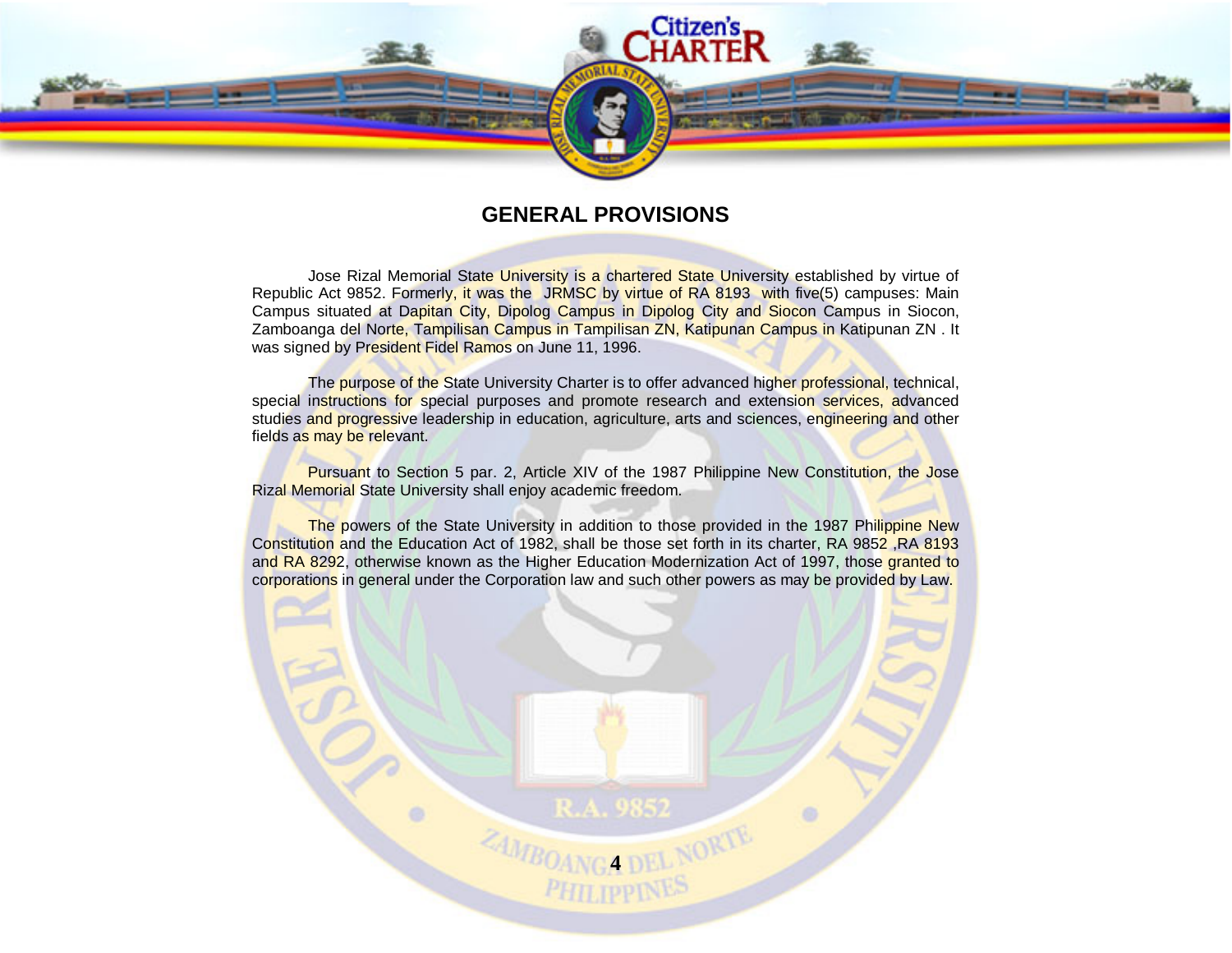

# **PHILOSOPHY, VISION AND MISSION OF THE UNIVERSITY**

# *Philosophy*

Jose Rizal Memorial State University adheres to the principle of dynamism and cultural diversity in building a just and humane society.

# *Vision*

Jose Rizal Memorial State University envisions becoming a center of excellence among institutions of higher learning in the local, national and in the global arena.

# *Mission*

 $\circ$ 

Jose Rizal Memorial State University pledges itself to deliver effective services along instruction, research, extension and production

It commits itself to provide advanced quality professional, technical and technological training with the aim of producing skilled, self-renewed, and globally competitive individuals.

> R.A. 9852 *EAMBOANGS DEL NORTE*

**PHILIPPINE** 

 $\circ$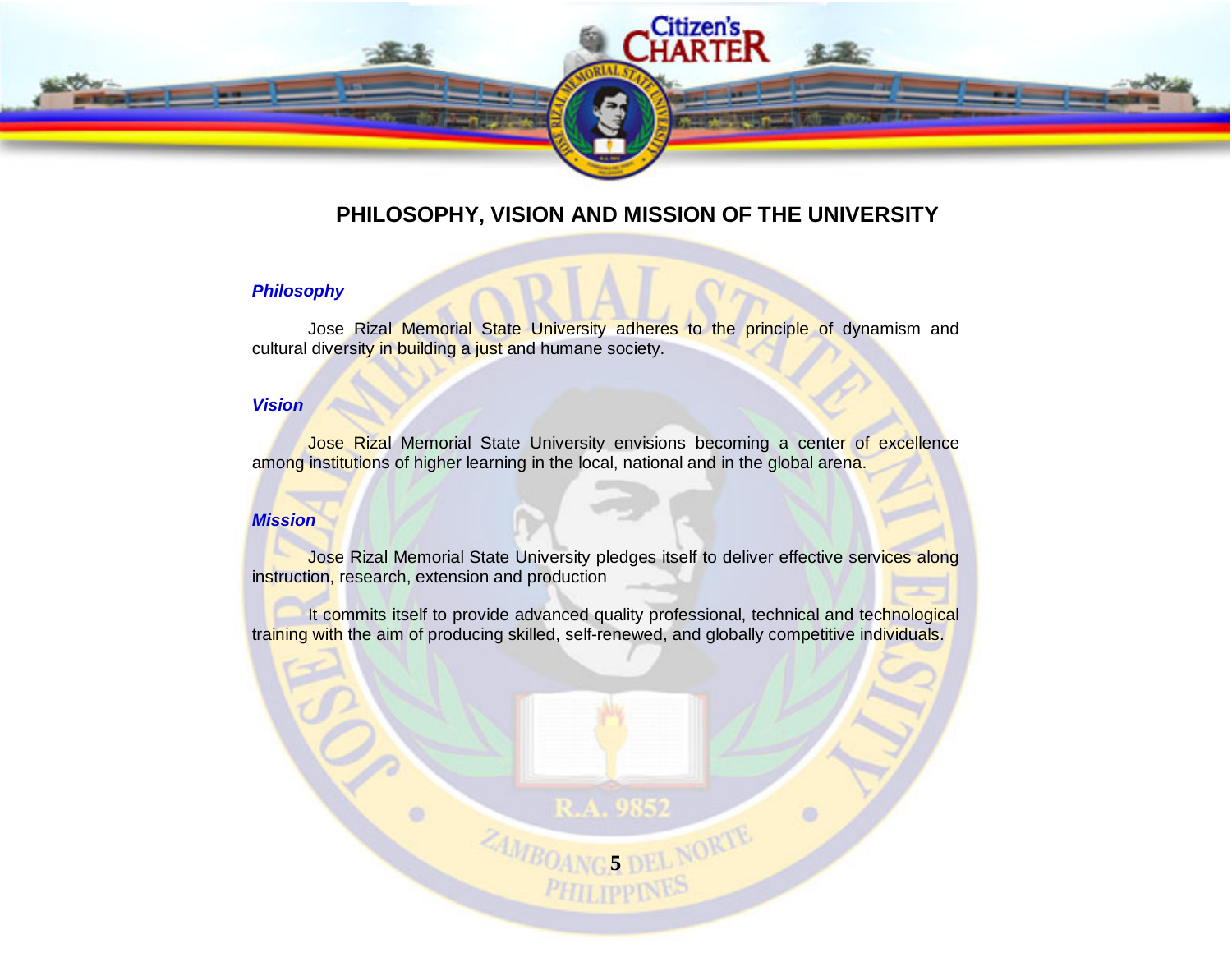# **GOALS OF THE UNIVERSITY**

Citizen's

Jose Rizal Memorial State University focuses on developing graduates with the following attributes:

- **E** xemplary performance that can compete in the local, national and global arena
- **X** enial delivery of service and
- **C C** ommitment to provide the constituents with quality education and set as
- **E** xample to every clientele especially those who are potential
- **L** eaders imbued with

 $\bullet$ 

- L **L** ove and dedication to serve the people and
- **E** xhibit a deep sense of patriotism with
- **C** ourage, competencies and cooptism among the institutional members and
- **E I** ffective and efficient leadership to attain quality holistic development

R.A. 9852 *AMBOANG 6 DEL NORTE*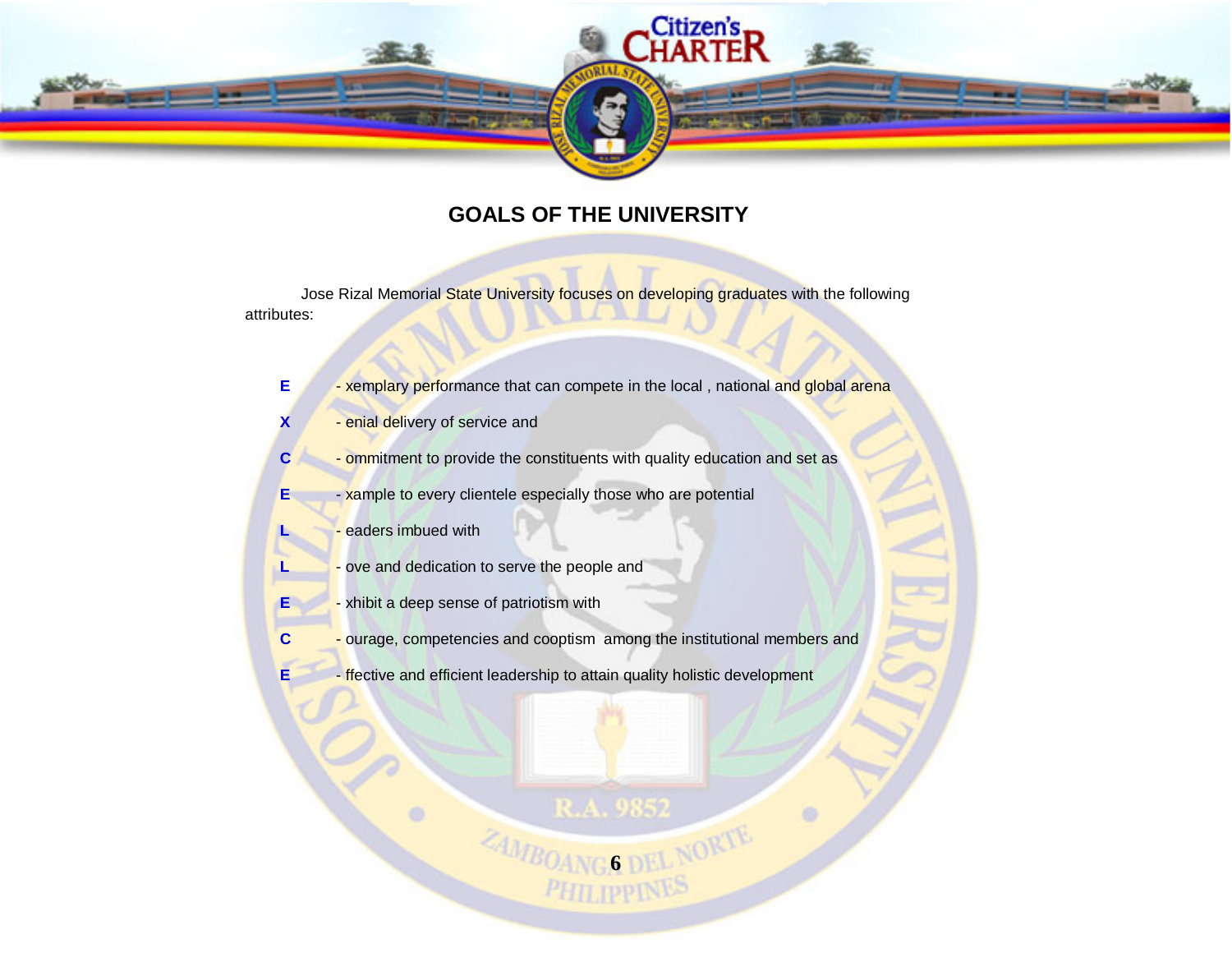# **PERFORMANCE PLEDGE**

Citizen's

We, the officials and employees of the Jose Rizal Memorial State University, commit to:

**Deal** with our valued clients with courtesy and kindness, from 8:00 a.m. to 5:00 p.m., every working day;

**Execute the specific official functions inherent in our office and position,** with sincerity, justness, integrity and efficiency;

**Listen to every client's needs, comments and suggestions and respond** to them positively and promptly, to ensure client satisfaction;

**Inform clients clearly on the procedure or process in availing of our** services, thereby minimize transaction time;

**V**alue honesty and fairness, manifesting these in our day-to-day performance, giving no room for graft and corruption in the service;

**Epitomize all the qualities of a good and effective public servant; and** 

ö

**R**ectify immediately any inadequacy or failure in the services we render, through the Feedback and Redress Mechanisms.

> R.A. 9852 *AMBOANGA DEL NORTE*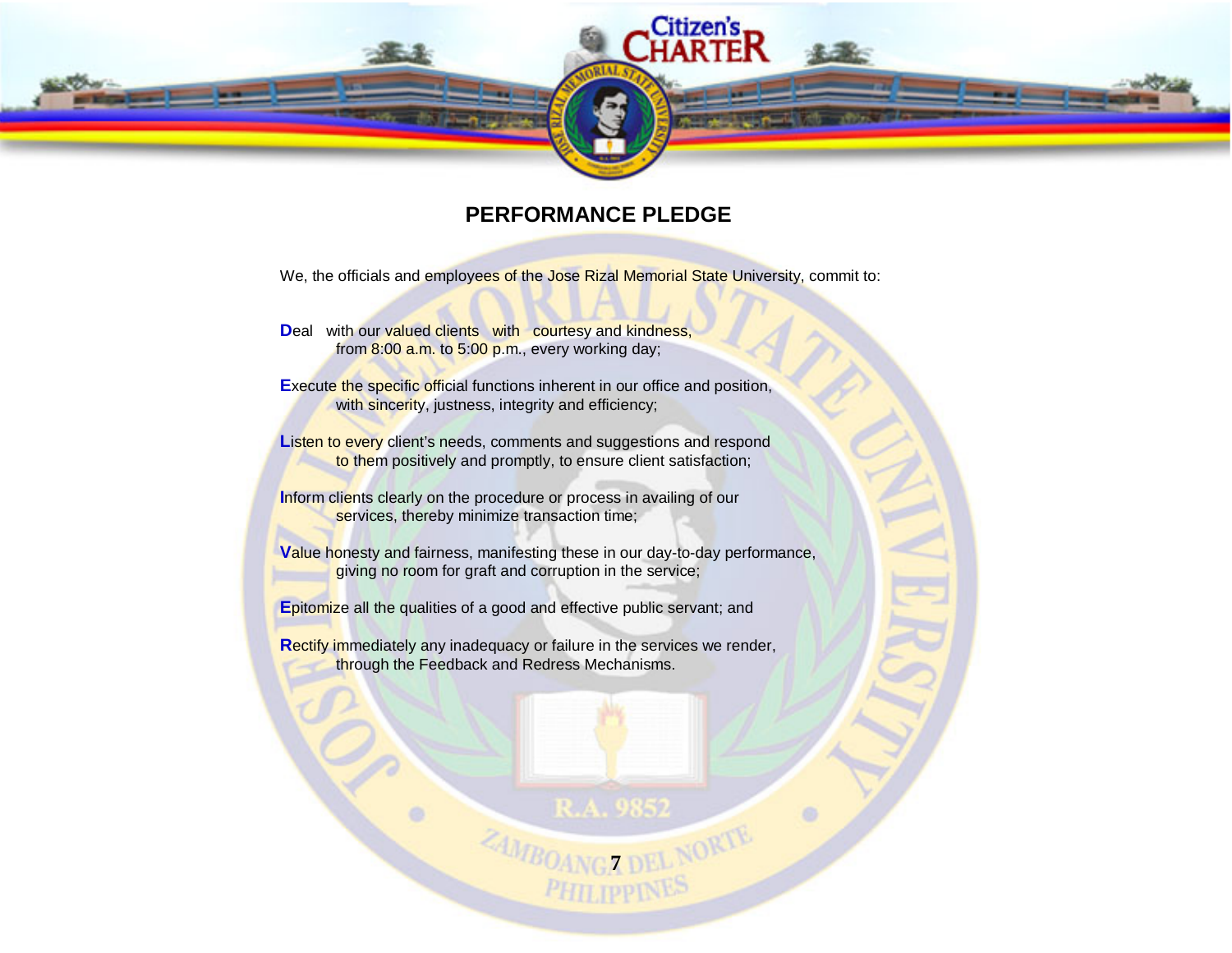

# **FEEDBACK AND REDRESS MECHANISMS**

Please let us know how we have served you by doing any of the following:

- **Accomplish our Feedback Form available in the offices and** put it in the box at the Information Counter. (Affix your name and signature only in the form)
- **Open and evaluate every end of the week.**
- Send/forward the Feedback Form to the concerned person to rectify the service.

**EAMBOANGS DEL NORTE** 

R.A. 9852

Talk to our Officer of the Day.

ö

Thank you for helping us improve our services.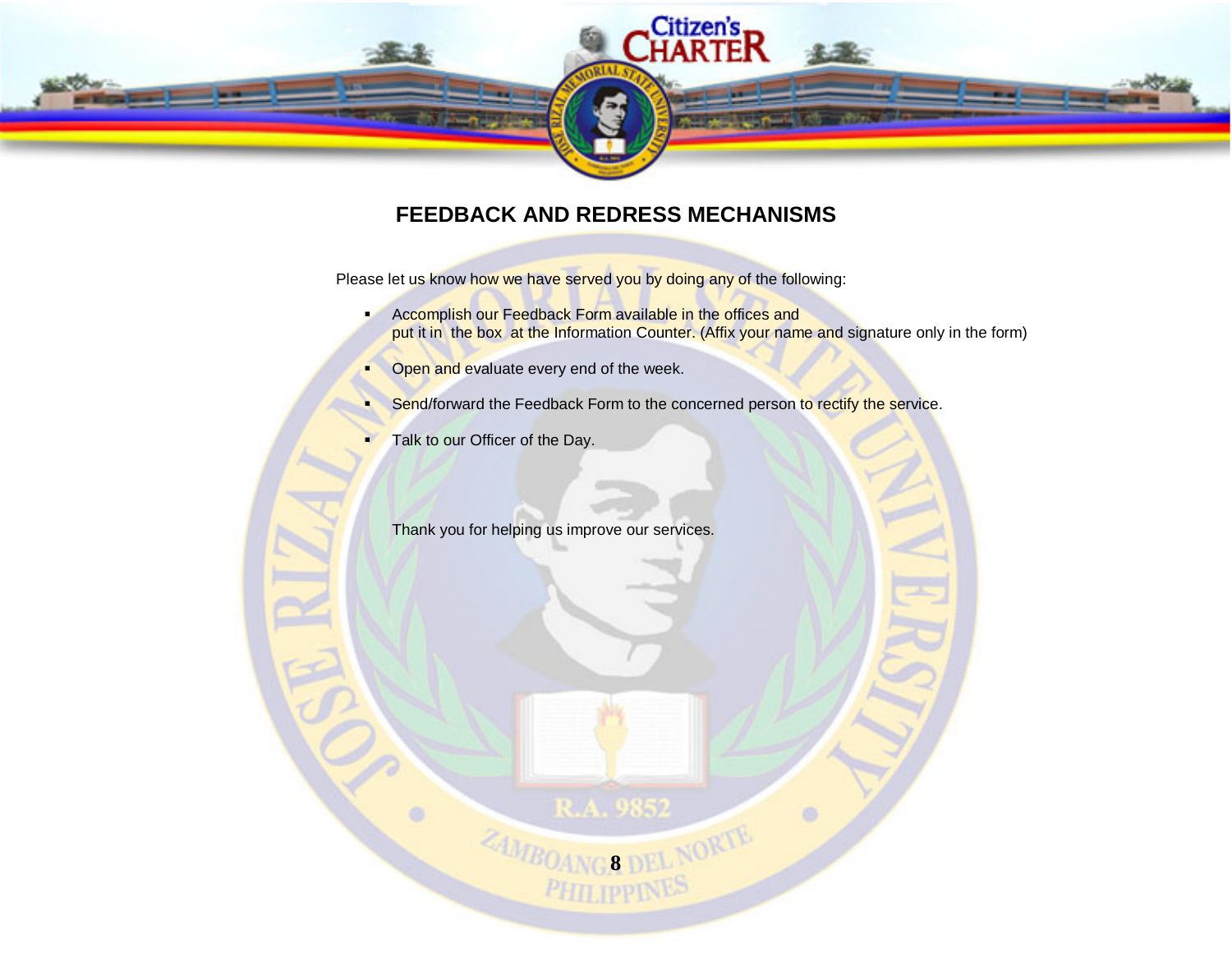

# **TABLE OF CONTENTS**

| <b>PREFACE</b>                        |   |
|---------------------------------------|---|
| <b>BRIEF HISTORY</b>                  | З |
| <b>GENERAL PROVISIONS</b>             |   |
| <b>PHILOSOPHY, VISION AND MISSION</b> |   |
| <b>GOALS</b>                          |   |
| PERFORMANCE PLEDGE                    |   |
| FEEDBACK AND REDRESS MECHANISMS       |   |
|                                       |   |

# FRONTLINE SERVICES

# **Part I STUDENTS SERVICES**

| Α. | <b>Students' Affairs</b>                          |    |
|----|---------------------------------------------------|----|
|    | <b>Library Services</b>                           | 11 |
|    | <b>Security Services</b>                          | 12 |
|    | Guidance & Counseling Services                    | 14 |
|    | Scholarship Application (for new applicants)      | 15 |
|    | Scholarship Application (for existing applicants) | 16 |
|    | <b>Student Activities</b>                         | 17 |
|    | Other Academic-Related Services                   | 18 |
|    |                                                   |    |

ö

# **B. University Registrar**

Enrollment/Admission of Students<br>
Release of Scholastic Records
22 Release of Scholastic Records

|                                 | Part 2 FACULTY AND EMPLOYEES' SERVICES<br>A. Personnel Administration<br><b>B.</b> Remuneration<br>C. Requests Non Related to Remuneration | 26<br>27<br>27 |
|---------------------------------|--------------------------------------------------------------------------------------------------------------------------------------------|----------------|
| Part 3<br>Α.<br><b>B.</b><br>C. | <b>FINANCIAL SERVICES</b><br><b>Routinary Service Request</b><br>Enrollment<br><b>Payment of Services</b>                                  | 31<br>32<br>32 |
| <b>Appendix</b><br>A<br>B       | Locator's Map<br><b>JRMSU Key Officials</b>                                                                                                | 33<br>34       |

 $\circ$ 

R.A. 9852

*PHILIPPINES*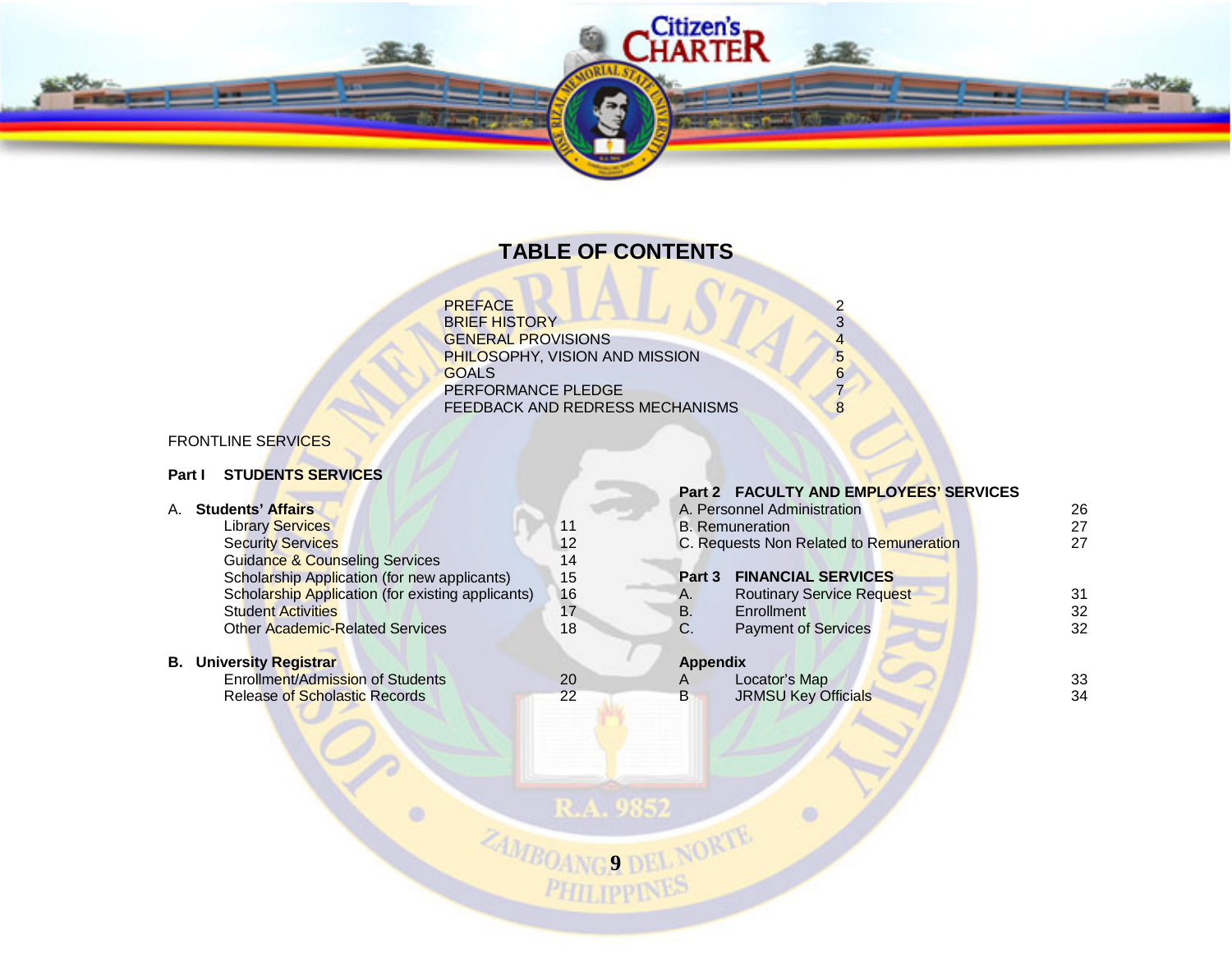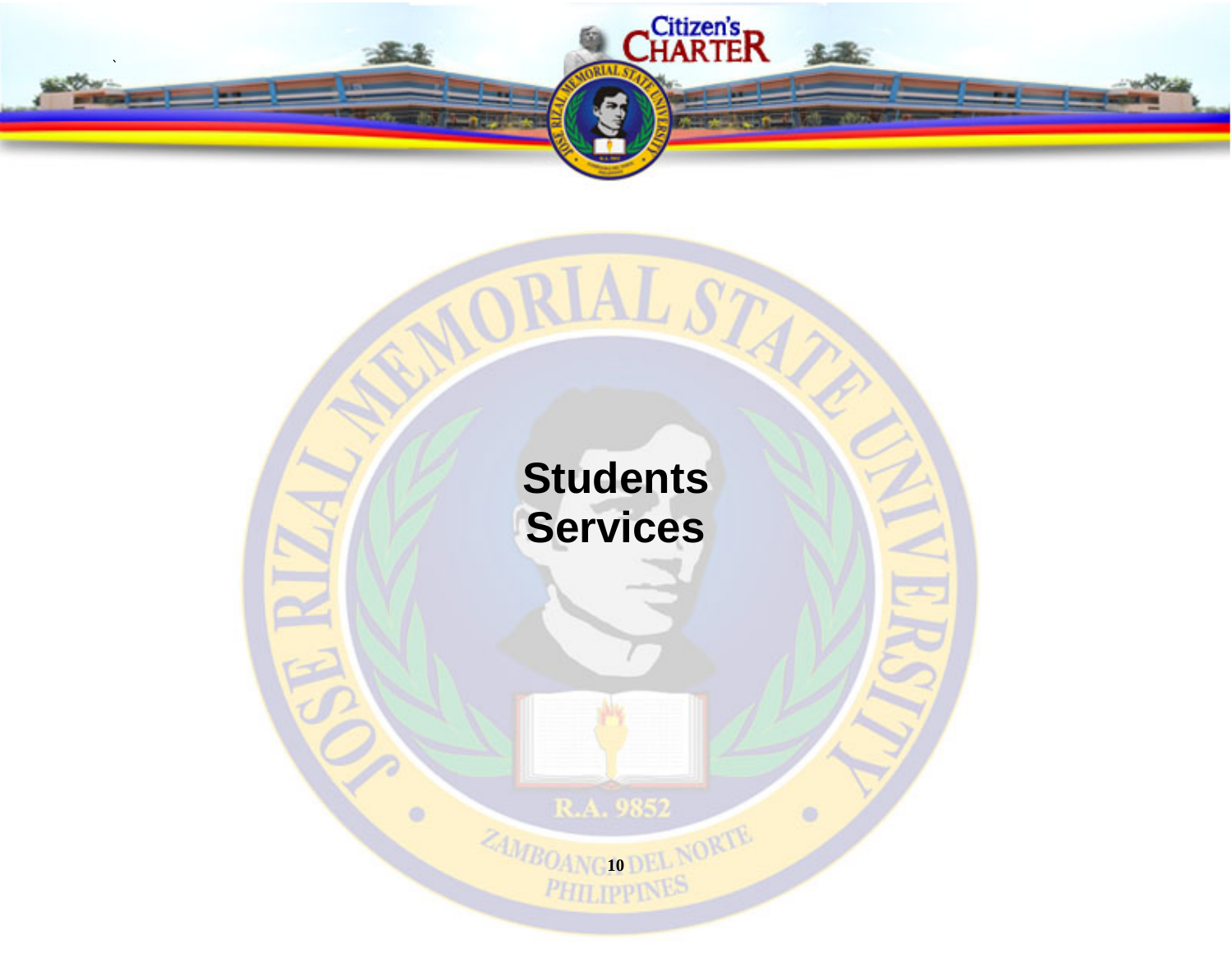

# **Office of the Dean of Students Affairs and Services**

 $\sim$ 

| <b>PROFILE</b>                 | We provide our students services that will hone them to be student leaders<br>by assisting them in their co-curricular and extra-curricular activities. |  |  |  |  |  |  |
|--------------------------------|---------------------------------------------------------------------------------------------------------------------------------------------------------|--|--|--|--|--|--|
| <b>LOCATION</b>                | DSAS Office (see Locator's Map on page 35)                                                                                                              |  |  |  |  |  |  |
| <b>AVAILABILITY OF SERVICE</b> | $8:00$ am $-5:00$ pm                                                                                                                                    |  |  |  |  |  |  |
| <b>CLIENTS</b>                 | Primarily students and faculty members, alumni                                                                                                          |  |  |  |  |  |  |
| <b>SERVICE REQUIREMENTS</b>    | A. Student Activities: Securing permit for staging curricular and extra-curricular by accredited student                                                |  |  |  |  |  |  |
| organizations                  | B. Scholarship Application: Securing study privileges for qualified students                                                                            |  |  |  |  |  |  |
| <b>DURATION</b>                | <b>Arbitrary Schedule</b>                                                                                                                               |  |  |  |  |  |  |
|                                | R.A. 9852<br><b>OANGA DEL</b>                                                                                                                           |  |  |  |  |  |  |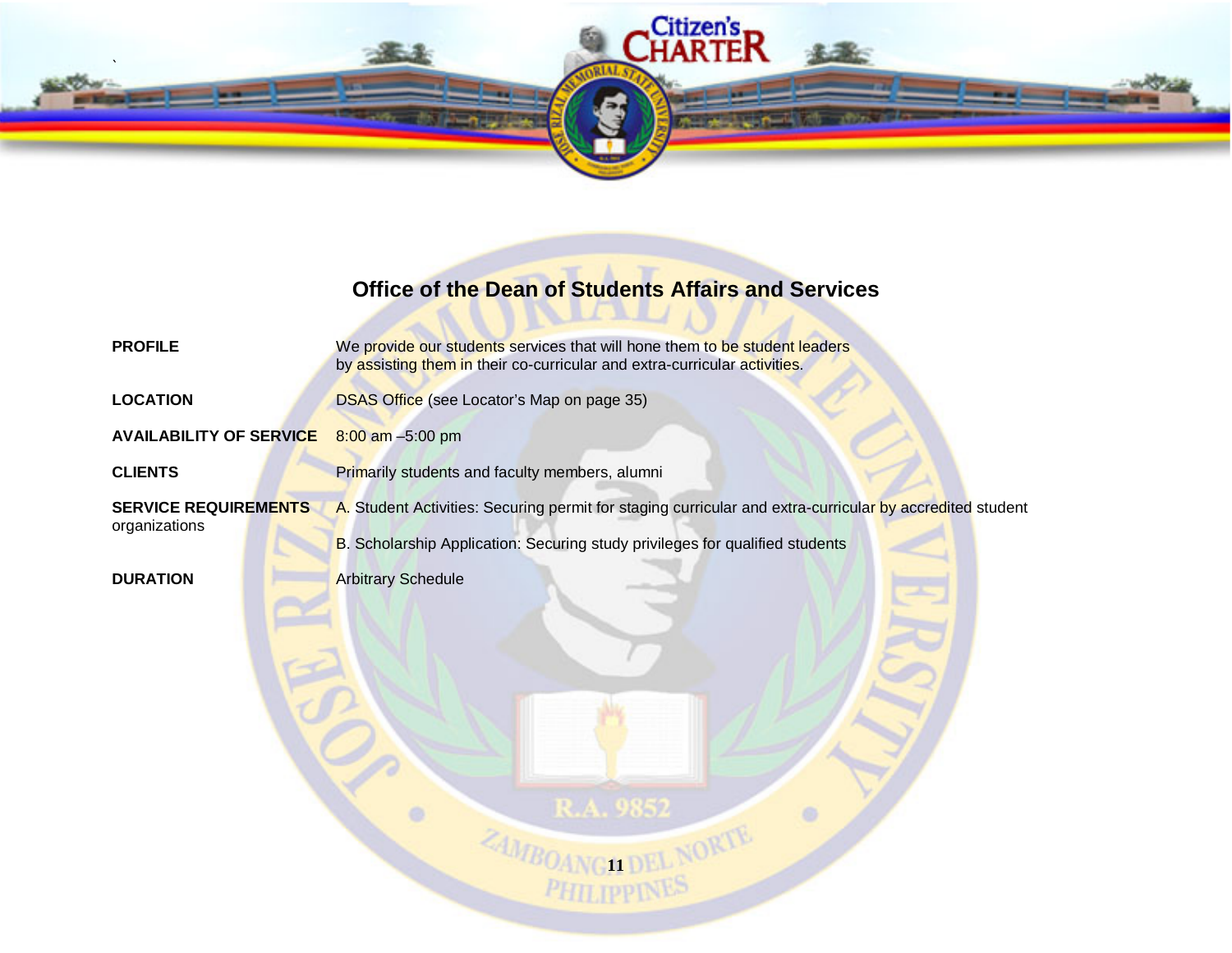

# **A. Library Services**

# **LIBRARY SIGNING OF CLEARANCE**

# **HOW TO AVAIL OF THE SERVICES:**

| Schedule of Availability: Monday - Friday, 8:00 - 5:00 pm<br>Who May Avail of the Services: Students, Faculty and Staff<br>What are the requirements: Student's ID, Employees ID<br>Duration: 10 minutes |                                                                                 |                                                             |                                                                          |                                    |                                                                                      |                       |                                                        |  |  |  |
|----------------------------------------------------------------------------------------------------------------------------------------------------------------------------------------------------------|---------------------------------------------------------------------------------|-------------------------------------------------------------|--------------------------------------------------------------------------|------------------------------------|--------------------------------------------------------------------------------------|-----------------------|--------------------------------------------------------|--|--|--|
|                                                                                                                                                                                                          | HOW TO AVAIL OF THE SERVICES:                                                   |                                                             |                                                                          |                                    |                                                                                      |                       |                                                        |  |  |  |
| <b>Steps</b>                                                                                                                                                                                             | <b>Applicant/Client</b><br><b>Activity</b>                                      | <b>Services</b><br><b>Provider/ Unit</b><br><b>Activity</b> | <b>Duration of Activity</b><br><b>During Normal</b><br><b>Conditions</b> | <b>Person In</b><br>charge         | <b>Fees</b>                                                                          | Form                  | <b>Output from the</b><br>service provider             |  |  |  |
| 1                                                                                                                                                                                                        | Presentation of the<br>Clearance                                                | Library                                                     | 1 minute                                                                 | Librarian/ Library<br>Assistant    | <b>None</b>                                                                          | <b>Clearance</b>      | Check entries of<br>form and validity of<br>ID's       |  |  |  |
| $\boldsymbol{2}$                                                                                                                                                                                         | Checking of<br>Student/faculty/staff<br>account in the comp<br>and logbook list | Library                                                     | Faculty-5 mins.<br>Students-3 mins                                       | <b>Library Assistant</b>           | Pay account if<br>any lost books or<br>overdue account<br>at the cashier's<br>office |                       | Unreturned books or<br>overdue accounts<br>are checked |  |  |  |
| 3                                                                                                                                                                                                        | Signing of clearance                                                            |                                                             | 1 minute                                                                 | Librarian/ Library<br><b>Staff</b> | None                                                                                 | <b>Clearance Form</b> | <b>Signed Clearance</b>                                |  |  |  |
|                                                                                                                                                                                                          |                                                                                 |                                                             |                                                                          | <b>End of Transaction</b>          |                                                                                      |                       |                                                        |  |  |  |
|                                                                                                                                                                                                          |                                                                                 | $\Rightarrow$                                               | R.A. 9852<br><b>ZAMBOANG12 DEL NORTE</b>                                 |                                    |                                                                                      |                       |                                                        |  |  |  |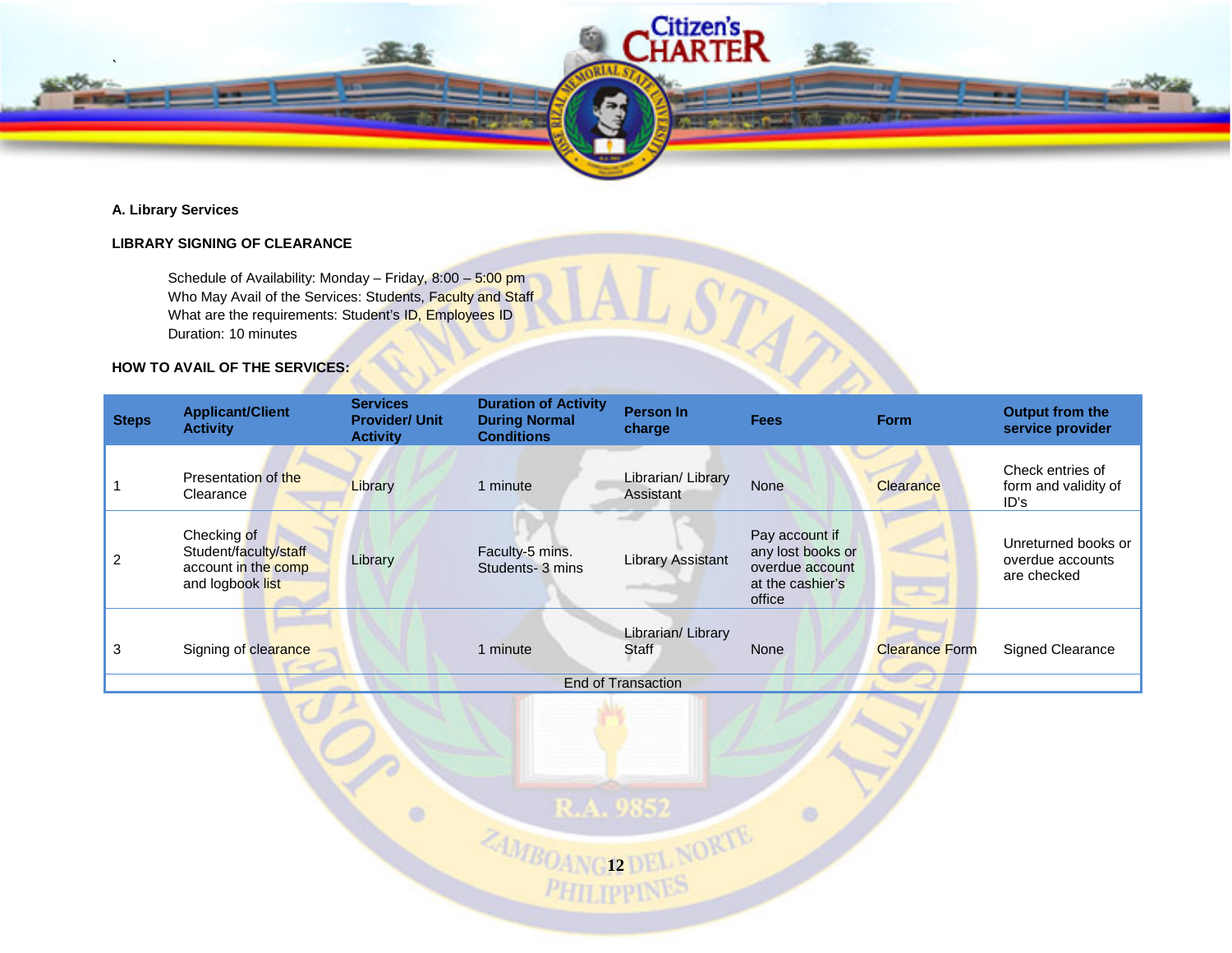

### **LIBRARY REFERENCE ASSISTANCE/GUIDANCE**

Schedule of Availability: Monday – Friday, 8:00 – 5:00 pm Who May Avail of the Services: Students, Faculty, Staff and Guests Duration: 20 minutes

 $\bullet$ 

# **HOW TO AVAIL OF THE SERVICES:**

| <b>Steps</b> | <b>Applicant/Client</b><br><b>Activity</b>                             | <b>Services</b><br><b>Provider/ Unit</b><br><b>Activity</b> | <b>Duration of Activity</b><br><b>During Normal</b><br><b>Conditions</b> | Person In<br>charge             | <b>Fees</b>                                                                          | <b>Form</b> | Output from the<br>service provider                  |
|--------------|------------------------------------------------------------------------|-------------------------------------------------------------|--------------------------------------------------------------------------|---------------------------------|--------------------------------------------------------------------------------------|-------------|------------------------------------------------------|
|              | Request Assistance on<br>the location of materials<br>to use or borrow | Library                                                     | 5 mins                                                                   | Librarian/ Library<br>Assistant | <b>None</b>                                                                          | <b>None</b> | Need Assessed by<br>the Library assistant            |
| 2            | Use of OPAC                                                            | Library                                                     | 5 mins                                                                   | <b>Library Assistant</b>        | Pay account if<br>any lost books or<br>overdue account<br>at the cashier's<br>office |             | Call number of the<br>book is identified             |
| 3            | Book is checked in the<br>shelf                                        | Library                                                     | 10 mins                                                                  | Librarian/ Library<br>assistant | <b>None</b>                                                                          | <b>None</b> | Book is located and<br>read/browsed by the<br>client |
|              |                                                                        |                                                             |                                                                          | <b>End of Transaction</b>       |                                                                                      |             |                                                      |

R.A. 9852

 $\circ$ 

**24MBOANGISDEL NORTE**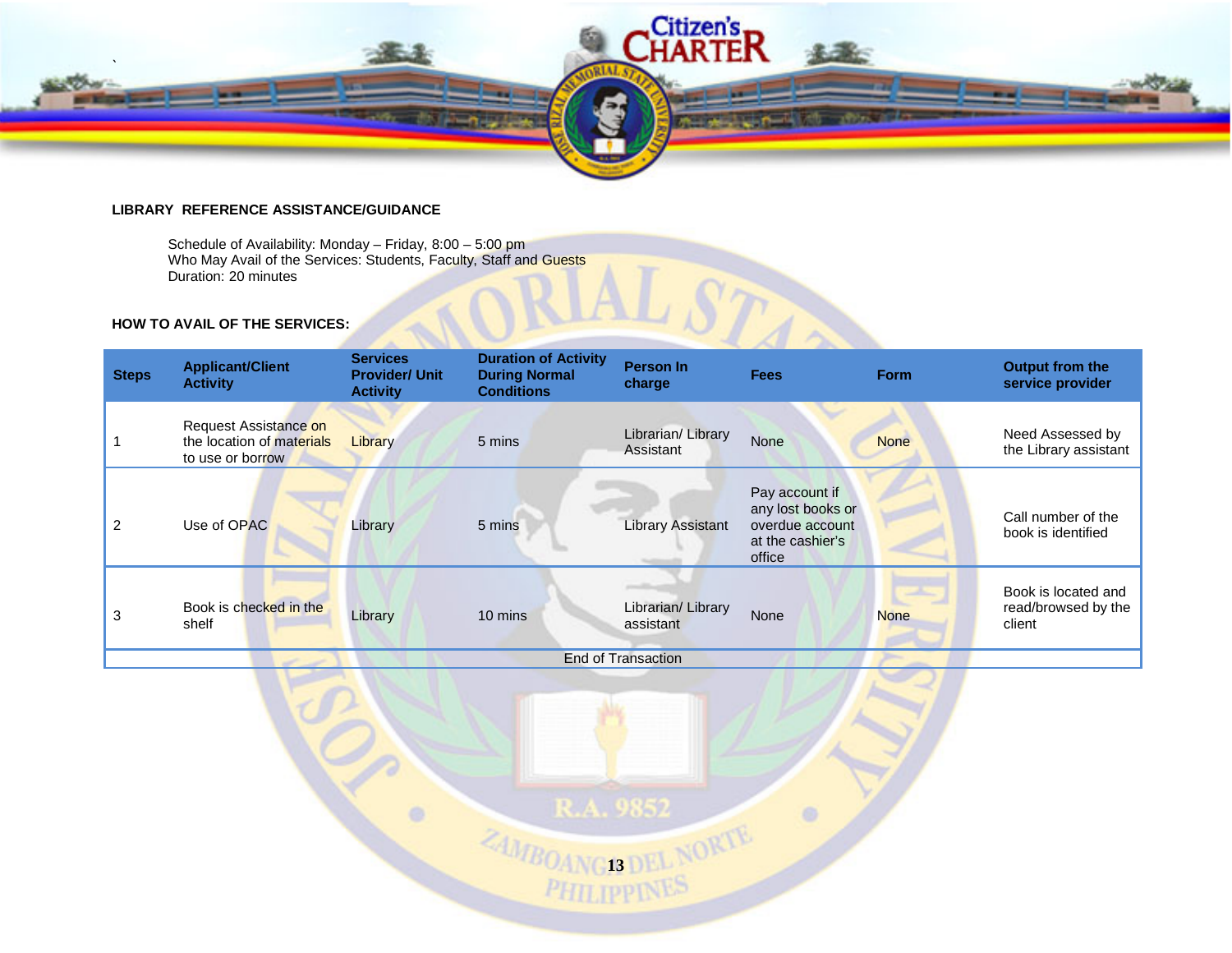

### **ACTIVATION OF STUDENT/FACULTY ACCOUNT IN THE LIBRARY DATABASE**

Schedule of Availability: Monday – Friday, 8:00 – 5:00 pm Who May Avail of the Services: Students, Faculty and Staff What are the requirements: Student's ID, Employees ID Duration: 4 minutes

# **HOW TO AVAIL OF THE SERVICES:**

|              | vino may Avail of the Services. Students, Faculty and Staff<br>What are the requirements: Student's ID, Employees ID<br>Duration: 4 minutes<br><b>HOW TO AVAIL OF THE SERVICES:</b> |                                                             |                                                                          |                                                    |             |             |                                                                 |  |  |  |  |
|--------------|-------------------------------------------------------------------------------------------------------------------------------------------------------------------------------------|-------------------------------------------------------------|--------------------------------------------------------------------------|----------------------------------------------------|-------------|-------------|-----------------------------------------------------------------|--|--|--|--|
| <b>Steps</b> | <b>Applicant/Client</b><br><b>Activity</b>                                                                                                                                          | <b>Services</b><br><b>Provider/ Unit</b><br><b>Activity</b> | <b>Duration of</b><br><b>Activity During</b><br><b>Normal Conditions</b> | Person In charge                                   | <b>Fees</b> | <b>Form</b> | Output from the<br>service provider                             |  |  |  |  |
|              | <b>Present validated</b><br>enrollment form print-<br>out and ID of students,<br>faculty and staff                                                                                  | Library                                                     | 4 mins                                                                   | Circulation/librarian/<br><b>Library Assistant</b> |             |             | Encoded profile and<br>activated database<br>of library patrons |  |  |  |  |
|              |                                                                                                                                                                                     | End of Transaction                                          |                                                                          |                                                    |             |             |                                                                 |  |  |  |  |

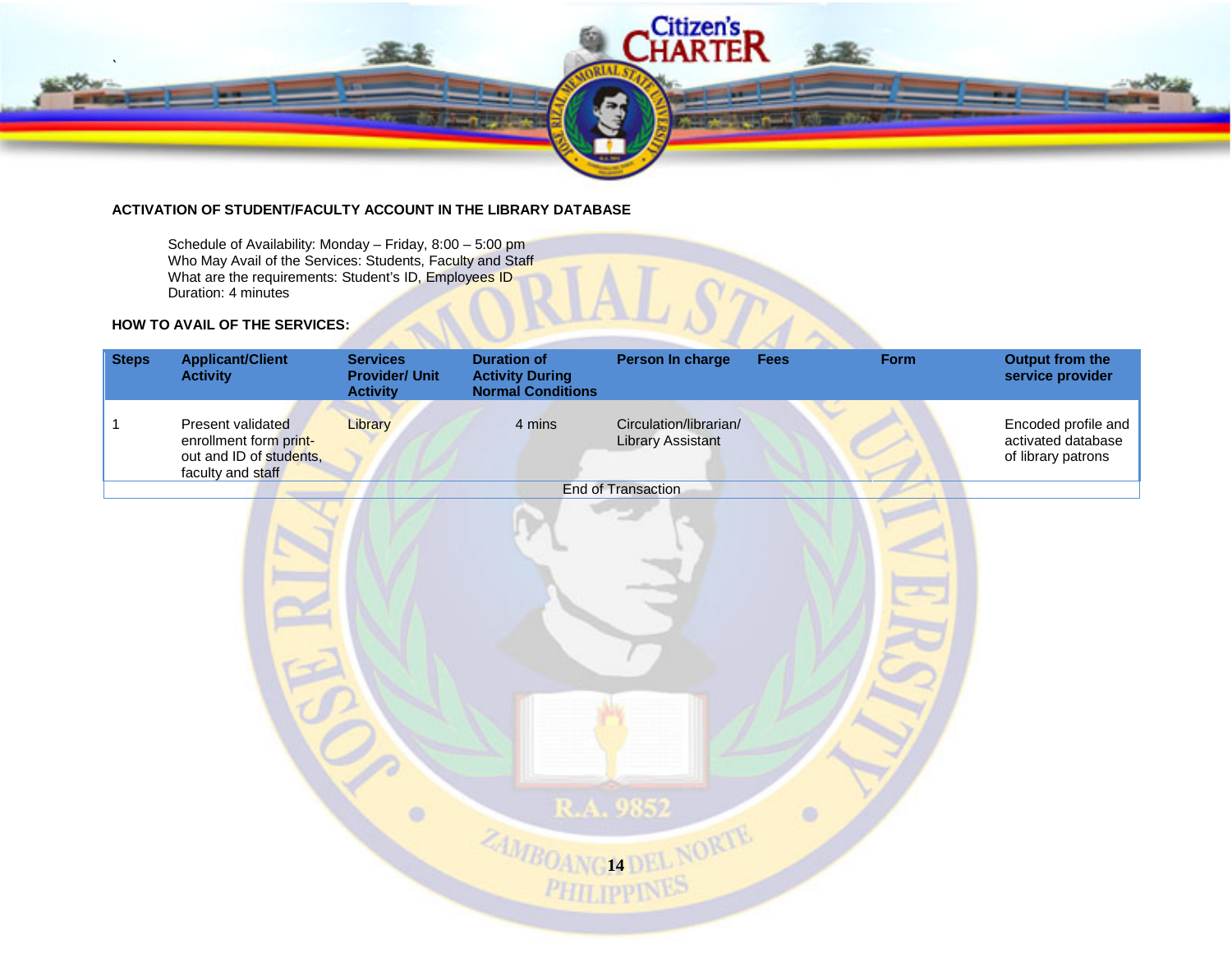

AN

# **CIRCULATION – LENDING SERVICE**

Schedule of Availability: Monday – Friday 8:00 – 5:00 PM (Circulation) 4:00 – 6:00 PM (Lending) Who May Avail of the Services: Students, Faculty and Staff What are the requirements: Student's ID & Library Borrower's Card, Employees ID Duration: 10 minutes

# **HOW TO AVAIL OF THE SERVICES:**

| <b>Steps</b>   | <b>Applicant/Client</b><br><b>Activity</b>                                                                                                             | <b>Services</b><br><b>Provider/ Unit</b><br><b>Activity</b> | <b>Duration of</b><br><b>Activity During</b><br><b>Normal Conditions</b> | Person In charge                                   | <b>Fees</b> | Form | <b>Output from the</b><br>service provider                                                                                                                                                                                                                                                                        |
|----------------|--------------------------------------------------------------------------------------------------------------------------------------------------------|-------------------------------------------------------------|--------------------------------------------------------------------------|----------------------------------------------------|-------------|------|-------------------------------------------------------------------------------------------------------------------------------------------------------------------------------------------------------------------------------------------------------------------------------------------------------------------|
|                | Client select the<br>material for borrowing                                                                                                            | Library                                                     | 4 mins                                                                   | Circulation/librarian/<br><b>Library Assistant</b> |             |      | Book or materials is<br>checked                                                                                                                                                                                                                                                                                   |
| $\overline{c}$ | Present material &<br>School ID/Borrower's<br>card/ Employees ID for<br>bar code scanning<br>manual at the<br>circulation counter and<br>checking out. | Library                                                     | 5 min                                                                    | Librarian                                          | <b>None</b> |      | Students/Faculty ID<br>is scanned for<br>verification. Material<br>is checked out<br>under the name of<br>the student or<br>faculty by scanning<br>the book's bar code.<br>Verified through the<br>patron maintenance<br>profile whether the<br>book has been<br>entered correctly<br>under the patron's<br>name. |
| 3              | Receive permit issued<br>for the book/s borrowed<br>for the presentation at<br>the check up/exit<br>counter.                                           | Library                                                     | $1$ min                                                                  | Librarian                                          | <b>None</b> |      | Card is inserted in<br>the book indicating<br>the due date of the<br>book.                                                                                                                                                                                                                                        |
|                |                                                                                                                                                        |                                                             |                                                                          | <b>End of Transaction</b>                          |             |      |                                                                                                                                                                                                                                                                                                                   |

*2AMBOANGIS DEL NORTE*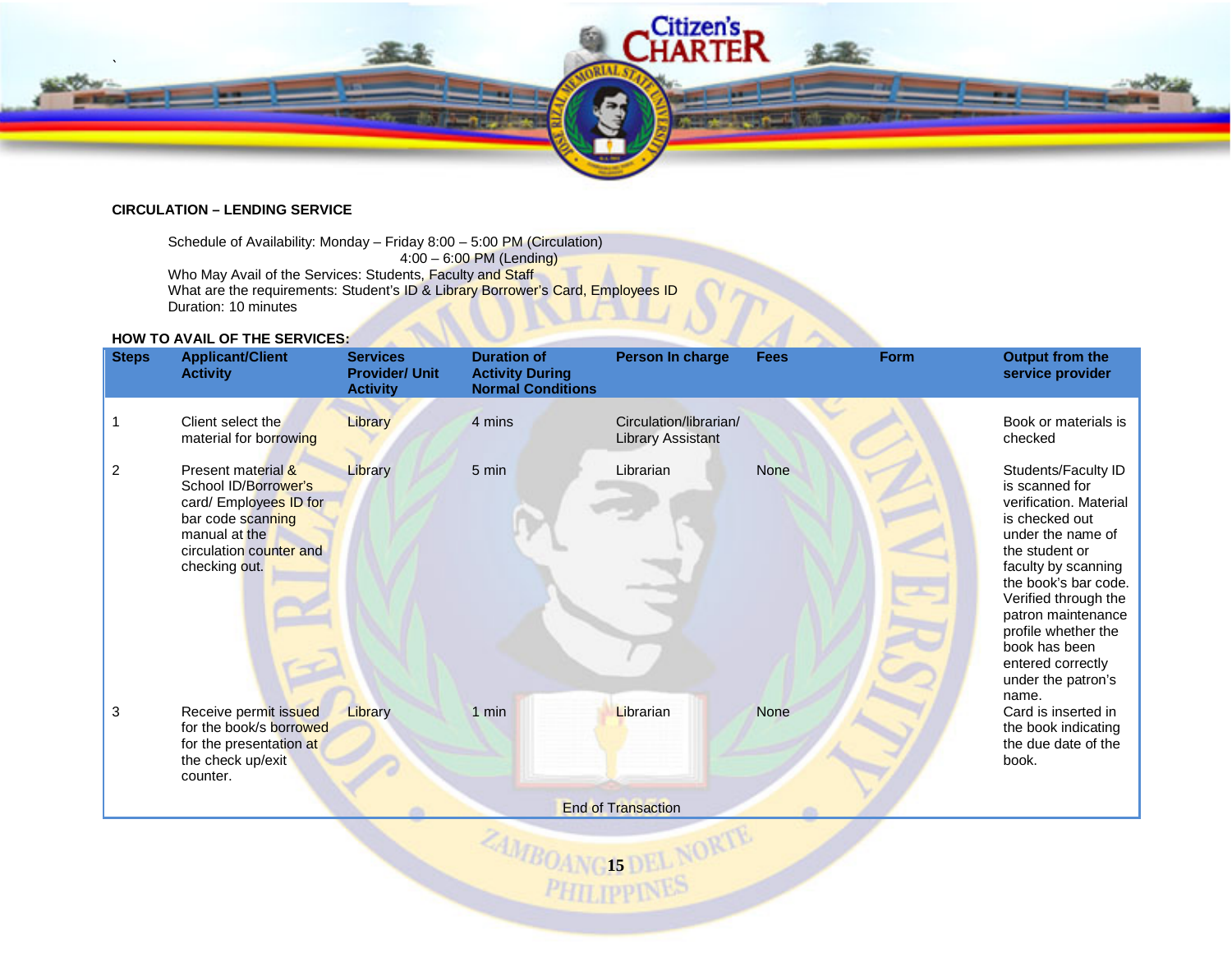

## **CIRCULATION – RETURNING OF BOOKS**

Schedule of Availability: Monday – Friday, 8:00 – 5:00 pm Who May Avail of the Services: Students, Faculty and Staff What are the requirements: Books being borrowed Duration: 6 minutes

 $\bullet$ 

# **HOW TO AVAIL OF THE SERVICES:**

|              | Who May Avail of the Services: Students, Faculty and Staff<br>What are the requirements: Books being borrowed<br>Duration: 6 minutes<br><b>HOW TO AVAIL OF THE SERVICES:</b> |                                                             |                                                                          |                                                    |             |             |                                                                                                            |  |  |  |  |
|--------------|------------------------------------------------------------------------------------------------------------------------------------------------------------------------------|-------------------------------------------------------------|--------------------------------------------------------------------------|----------------------------------------------------|-------------|-------------|------------------------------------------------------------------------------------------------------------|--|--|--|--|
| <b>Steps</b> | <b>Applicant/Client</b><br><b>Activity</b>                                                                                                                                   | <b>Services</b><br><b>Provider/ Unit</b><br><b>Activity</b> | <b>Duration of</b><br><b>Activity During</b><br><b>Normal Conditions</b> | Person In charge                                   | <b>Fees</b> | <b>Form</b> | Output from the<br>service provider                                                                        |  |  |  |  |
|              | Present borrowed<br>books with school ID                                                                                                                                     | Library                                                     | 2 min.                                                                   | Circulation/librarian/<br><b>Library Assistant</b> | <b>None</b> | <b>None</b> | Checked<br>students/faculty ID.                                                                            |  |  |  |  |
| 2            | Books barcode is<br>scanned.                                                                                                                                                 | Library                                                     | 2 min                                                                    | Librarian                                          | <b>None</b> |             | Books are checked<br>for damages and<br>checked in the<br>computer through<br>scanning of the bar<br>code. |  |  |  |  |
| 3            | Pay the penalty for<br>overdue if any                                                                                                                                        | Library                                                     | 2 min<br>- - - -                                                         | Librarian<br>$\sim$                                | <b>None</b> | <b>None</b> | A record fine in the<br>logbook is returned<br>in the shelf.                                               |  |  |  |  |

**End of Transaction**

R.A. 9852

 $\circ$ 

**24MBOANGISDEL NORTE**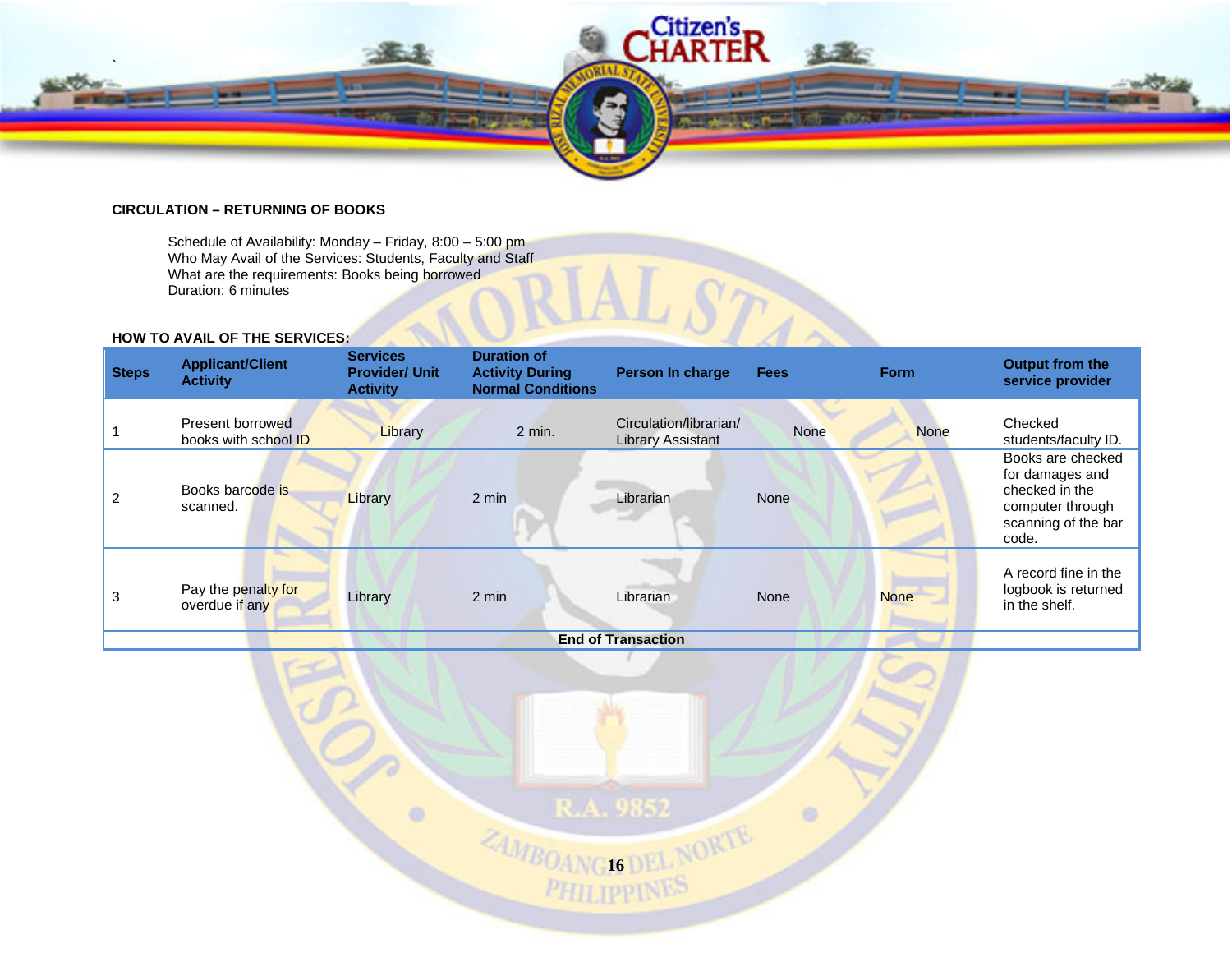

# **ACTIVATION OF E-LIBRARY ACCOUNTS**

Schedule of Availability: Monday – Friday, 8:00 – 5:00 pm Who May Avail of the Services: Students What are the requirements: Validated Student's ID & Student's Enrolment Copy Duration: 4 minutes

### **HOW TO AVAIL OF THE SERVICES:**



R.A. 9852<br><sup>2</sup>AMBOANG17 DEL NORTE ö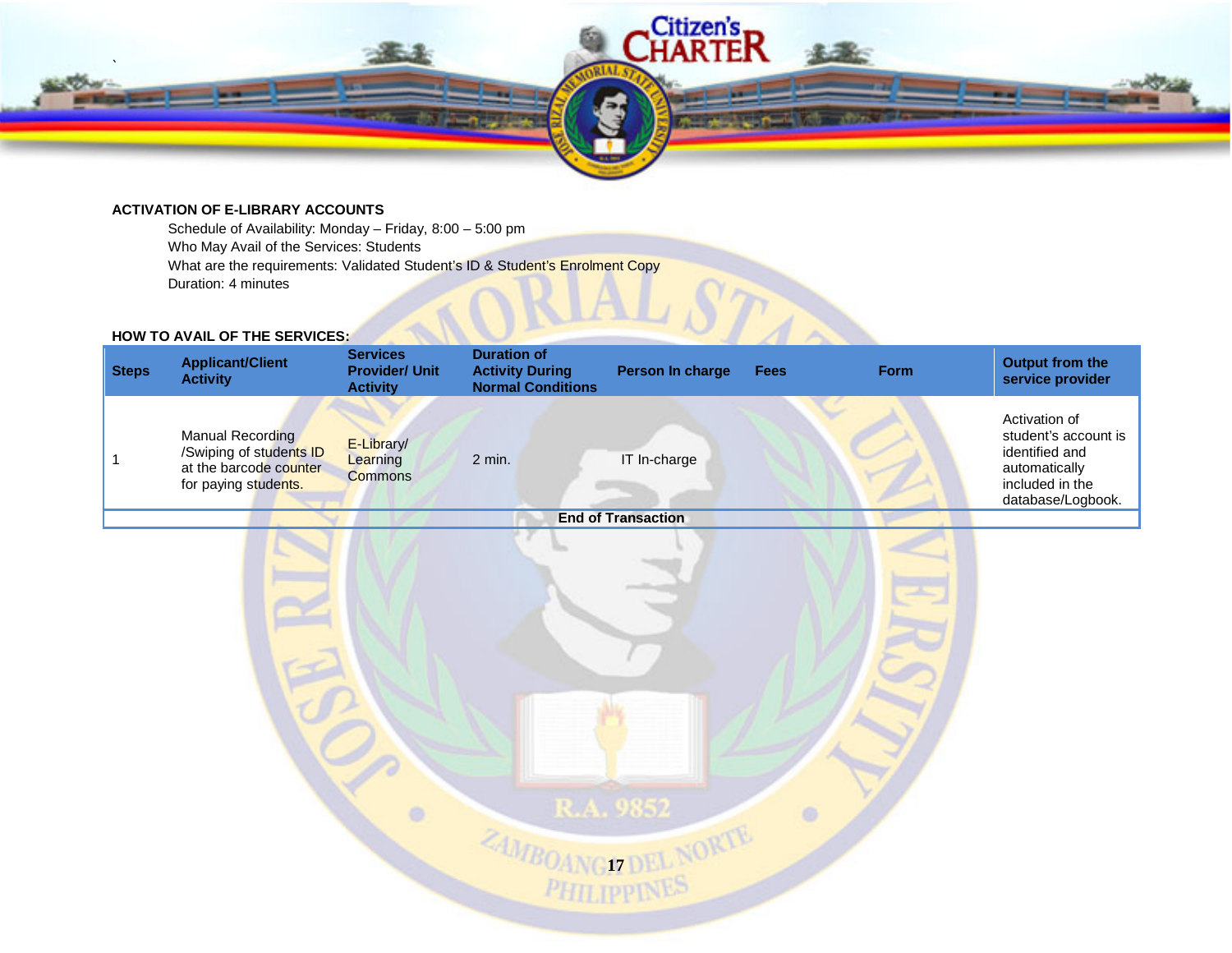

# **COMPUTER/INTERNET ACCESS IN THE E-LIBRARY**

Schedule of Availability: Monday – Saturday, 8:00 – 5:00 pm Who May Avail of the Services: Students, Faculty and Staff What are the requirements: Student's ID Duration: 3 minutes

 $\bullet$ 

# **HOW TO AVAIL OF THE SERVICES:**

|                | Who May Avail of the Services: Students, Faculty and Staff<br>What are the requirements: Student's ID<br>Duration: 3 minutes |                                                             |                                                                          |                           |             |             |                                                         |  |  |  |  |
|----------------|------------------------------------------------------------------------------------------------------------------------------|-------------------------------------------------------------|--------------------------------------------------------------------------|---------------------------|-------------|-------------|---------------------------------------------------------|--|--|--|--|
|                | <b>HOW TO AVAIL OF THE SERVICES:</b>                                                                                         |                                                             |                                                                          |                           |             |             |                                                         |  |  |  |  |
| <b>Steps</b>   | <b>Applicant/Client</b><br><b>Activity</b>                                                                                   | <b>Services</b><br><b>Provider/ Unit</b><br><b>Activity</b> | <b>Duration of</b><br><b>Activity During</b><br><b>Normal Conditions</b> | Person In charge          | <b>Fees</b> | <b>Form</b> | Output from the<br>service provider                     |  |  |  |  |
|                | Students queuing                                                                                                             | E-Library                                                   |                                                                          | IT In-charge              | <b>None</b> | none        | IT in-charge<br>overseeing the<br>student's activities. |  |  |  |  |
| $\overline{c}$ | Swiping of the ID's<br>barcode at the counter                                                                                | E-Library                                                   | $1$ min                                                                  | IT In-charge              | <b>None</b> | <b>None</b> | It in-charge<br>overseeing the<br>students activities   |  |  |  |  |
| 3              | Look for vacant PC                                                                                                           | E-Library                                                   | 1 min                                                                    | IT In-charge              | <b>None</b> | <b>None</b> | It in-charge<br>overseeing the<br>students activities   |  |  |  |  |
| 4              | PC is utilized                                                                                                               | E-Library                                                   | $1$ min                                                                  | IT In-charge              | None        | <b>None</b> | It in-charge<br>overseeing the<br>students activities   |  |  |  |  |
|                |                                                                                                                              |                                                             |                                                                          | <b>End of Transaction</b> |             |             |                                                         |  |  |  |  |

R.A. 9852

 $\circ$ 

**24MBOANGISDEL NORTE**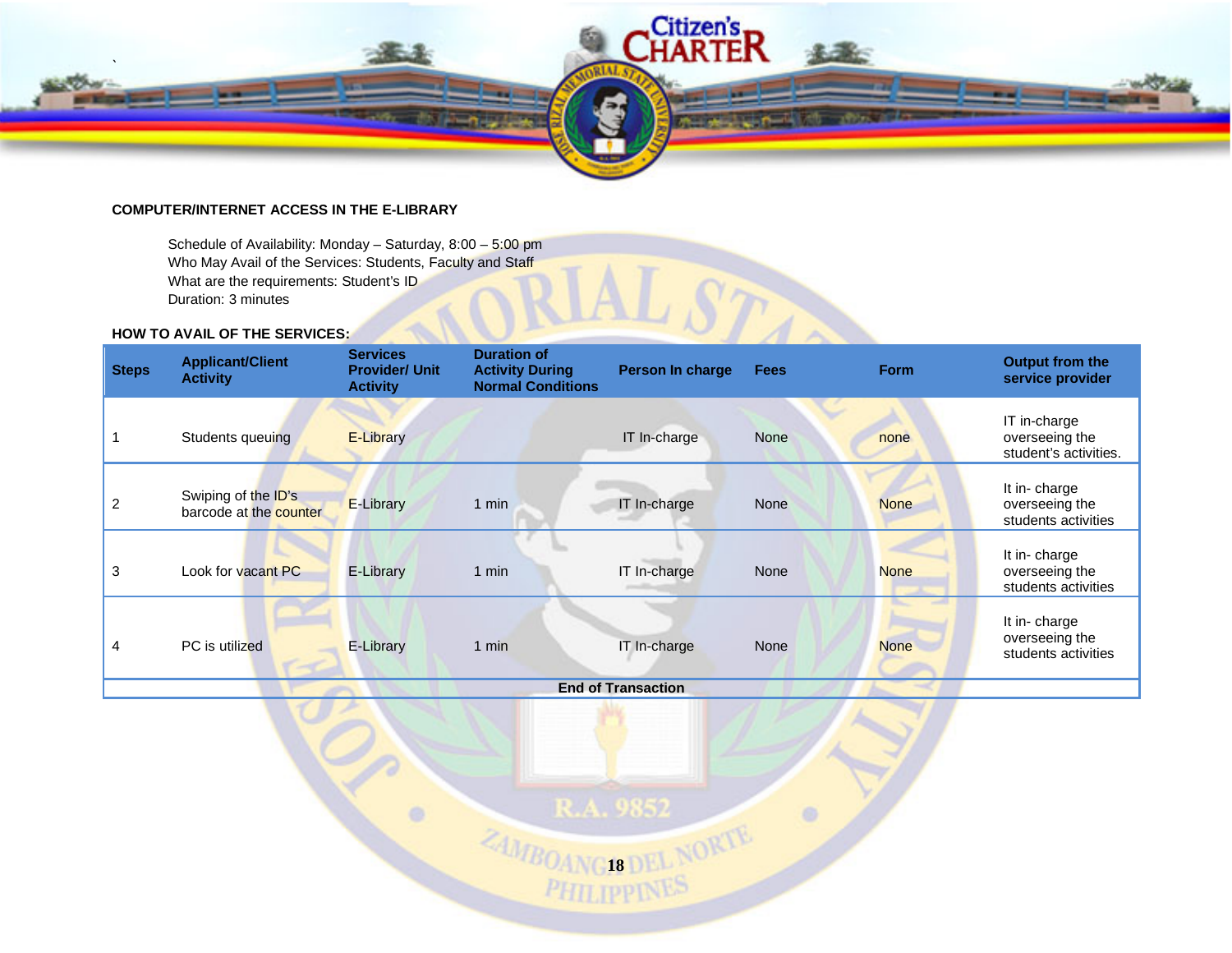

# **B. SECURITY SERVICES**

| <b>SERVICES</b>                                                                                                                                   | <b>REQUIREMENT</b>                                                                                                                                                                                                                                                                                                                                                                                                  | <b>DURATION OF ACTIVITY</b><br>(For normal<br>circumstance) | <b>PERSON IN</b><br><b>CHARGE</b>          | <b>FEES</b> | <b>FORM</b> |
|---------------------------------------------------------------------------------------------------------------------------------------------------|---------------------------------------------------------------------------------------------------------------------------------------------------------------------------------------------------------------------------------------------------------------------------------------------------------------------------------------------------------------------------------------------------------------------|-------------------------------------------------------------|--------------------------------------------|-------------|-------------|
| Identification of<br>persons<br>coming in and<br>out of the<br>school campus<br>and guide<br>clients as to<br>where and<br>whom to go<br>and see. | Students:<br>Wearing of prescribed Identification Card<br>and School Uniform<br><b>Faculty &amp; Staff:</b><br>Trip Ticket or Pass Slip (for those going<br>out in t he campus)<br><b>Visitors:</b><br>Valid <b>ID Card lieVoter's ID, Driver's</b><br>٠<br>License, SSS ID, School ID (if student<br>from other schools) for issuance of Entry<br>Pass from the Guard on Duty at the<br>quard house/courtesy desk. | 2 minutes                                                   | <b>Security</b><br>Guard On<br><b>Duty</b> | None        | None        |

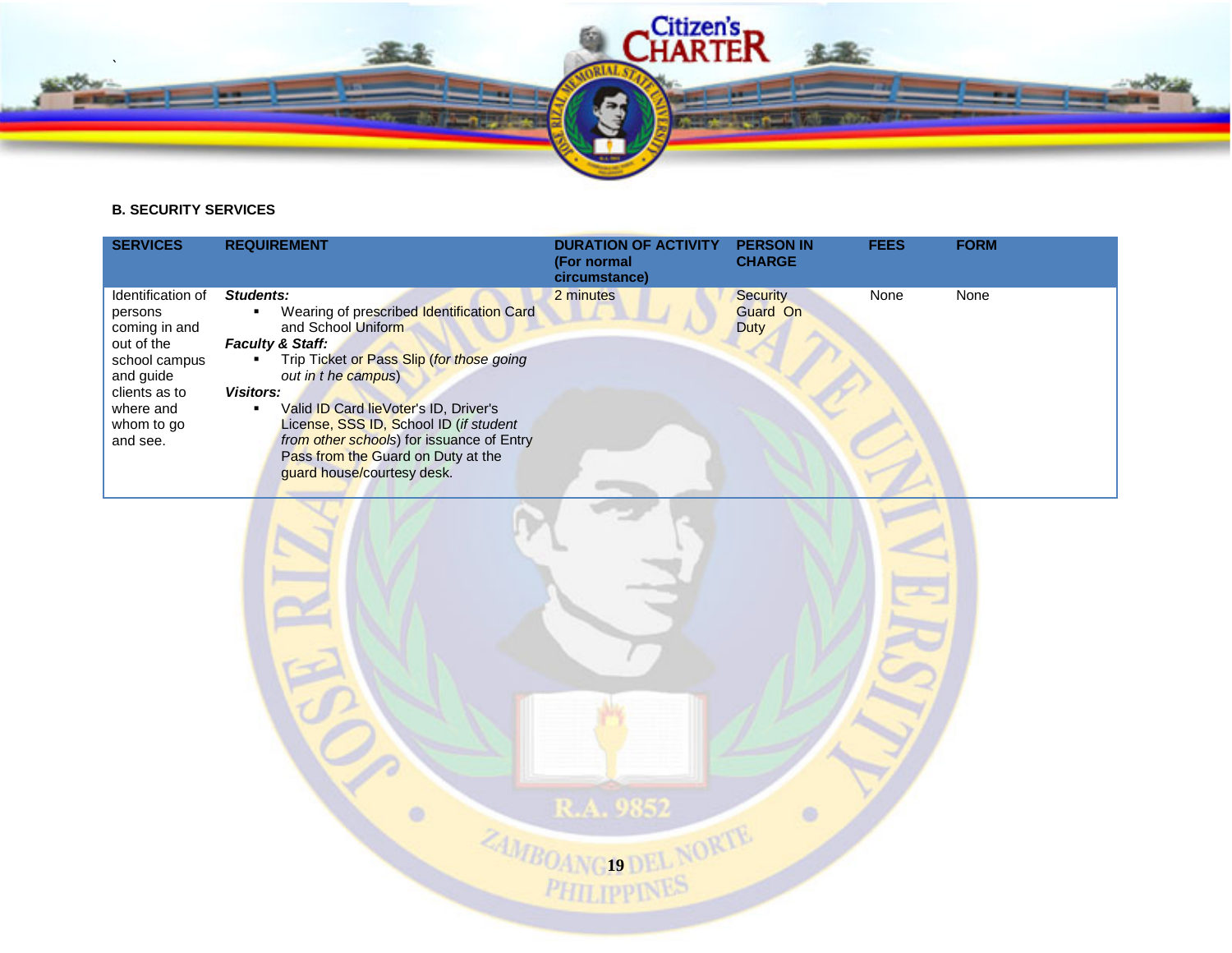

# **C. GUIDANCE & COUNSELLING SERVICES**

| <b>SERVICES</b>        | <b>REQUIREMENT</b>                                                                                                     | <b>DURATION OF</b><br><b>ACTIVITY (For normal</b><br>circumstance)                                                                  | <b>PERSON IN</b><br><b>CHARGE</b>                | <b>FEES</b> | <b>FORM</b>                          |
|------------------------|------------------------------------------------------------------------------------------------------------------------|-------------------------------------------------------------------------------------------------------------------------------------|--------------------------------------------------|-------------|--------------------------------------|
| Enrollment(Admission)  | High school career test result<br>(if released)                                                                        | 2 minutes                                                                                                                           | Guidance<br><b>Counselor and</b><br><b>Staff</b> | None        | Student Information<br>Questionnaire |
|                        | Duly accomplished guidance<br>copy of enrolment form                                                                   |                                                                                                                                     |                                                  |             |                                      |
|                        | Duly accomplished personal<br>data sheet with 2 " x 2" ID<br>picture (to be submitted on the<br>1st week of the class) |                                                                                                                                     |                                                  |             |                                      |
|                        | <b>Duly accomplished Student</b><br><b>Information Questionnaire (to</b><br>be passed on the 1st week of<br>the class) |                                                                                                                                     |                                                  |             |                                      |
| Counseling             | Duly accomplished data sheet<br>to identify the concerns if the<br>casecan be handled.                                 | 1 minute (Counseling<br>session is limited to 10<br>sessions and a maximum<br>of 45 minutes per<br>session)                         | Guidance<br>Counselor and<br><b>Staff</b>        | <b>None</b> | <b>Personal Data Sheet</b>           |
|                        | <b>Personal Data Sheet prior to</b><br>the interview of 1st year<br>students to check the level of<br>adjustment       | 1 minute of waiting while<br>checking the PDS)<br>(maximum of 15 minutes<br>per student)                                            |                                                  |             |                                      |
| Follow-up transactions | Parents come for academic<br>follow up                                                                                 | 2 minutes for the<br>checking of schedule (1<br>day for the academic<br>follow-up the parents are<br>asked to come the next<br>day) | Guidance<br><b>Counselor</b> and<br>staff        | <b>None</b> |                                      |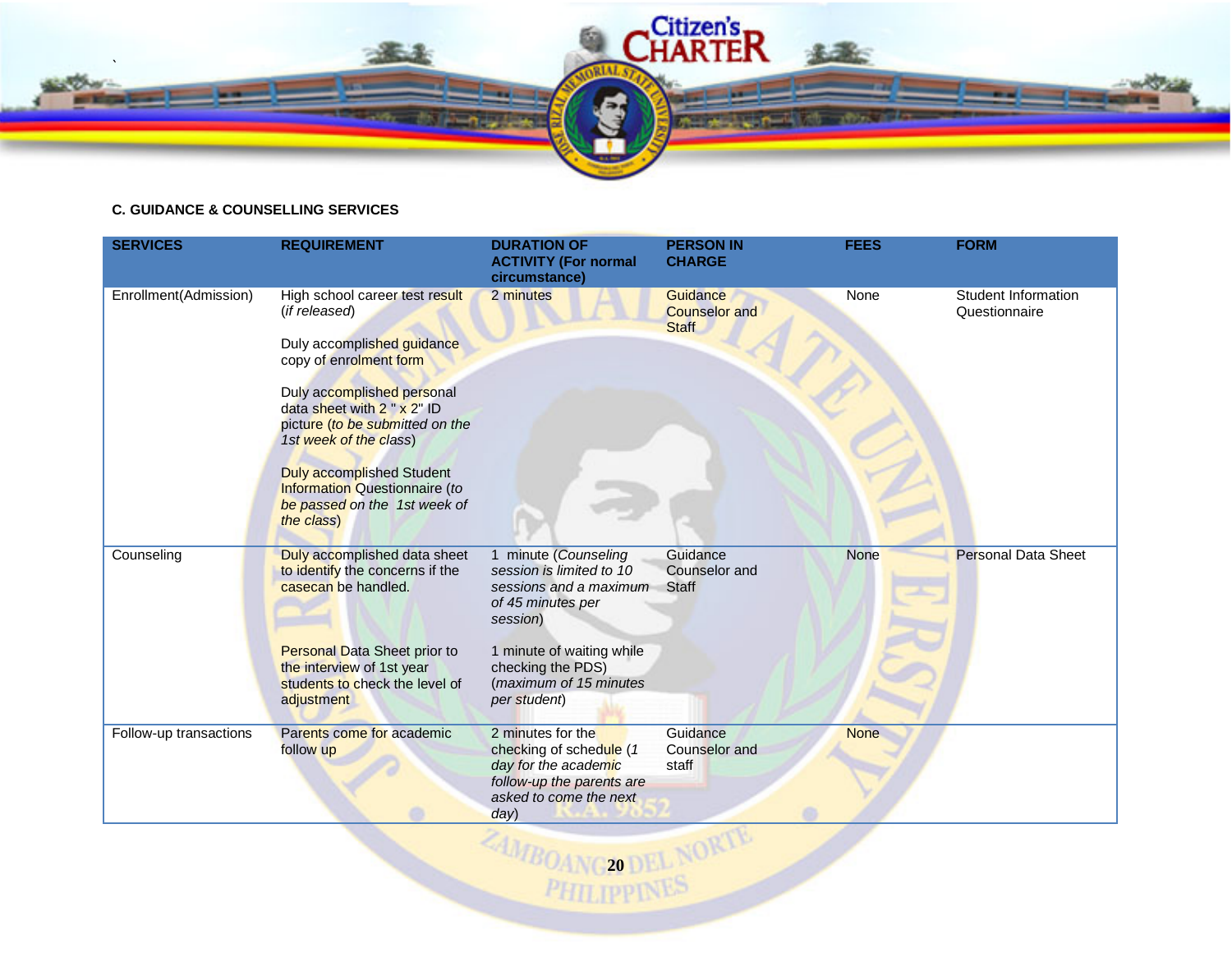

| Scholarship                                    | High school card (only for<br>academic scholarship and R.A.<br>7160)  | 5 minutes                                                                                          | Guidance<br>Counselor and<br>staff | None          |
|------------------------------------------------|-----------------------------------------------------------------------|----------------------------------------------------------------------------------------------------|------------------------------------|---------------|
|                                                | Birth Certificate (only for R.A.<br>7160),                            |                                                                                                    |                                    |               |
|                                                | Certificates from scholarship<br>organizations (merit scholars),      |                                                                                                    |                                    |               |
|                                                | <b>Certification as to Good Moral</b><br>Class cards for old students |                                                                                                    |                                    |               |
|                                                | Duly accomplished scholar<br>information sheet                        |                                                                                                    |                                    |               |
| <b>Issuance of Good</b><br>Moral/ Good Conduct | Duly accomplished transaction<br>slip                                 | 2 minutes                                                                                          | Guidance<br>Counselor and          | <b>PhP 50</b> |
|                                                | Duly accomplished clearance<br>form                                   | (The certificate of good<br>moral/good conduct is<br>released within 10<br>minutes to be signed by | staff                              |               |
|                                                | Documentary stamp worth<br>Php15.00                                   | the Dean of Student<br>Affairs &<br>Services)                                                      |                                    |               |
|                                                |                                                                       |                                                                                                    |                                    |               |
|                                                |                                                                       |                                                                                                    |                                    |               |

R.A. 9852

 $\circ$ 

**21 AMBOANG ADEL NORTE**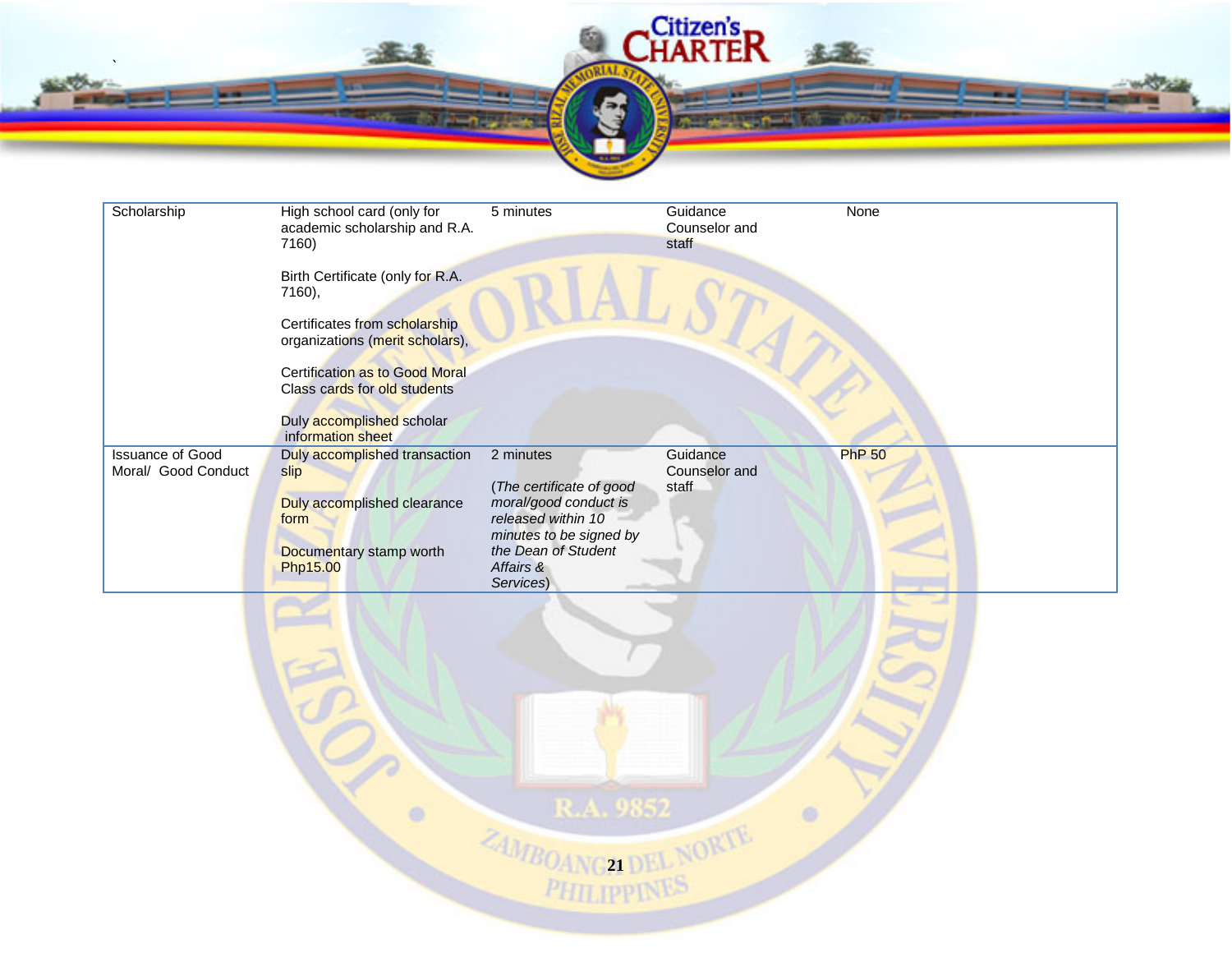

# **D. STUDENT AFFAIRS AND SERVICES UNIT**

# **1. Filing of Complaint Against a Student/s**

What are the requirements:

Schedule of Availability: Monday-Friday, 8:00am – 5:00pm (No noon break)<br>Who may avail of the service: Anyone aggrieved or offended by a student/s Anyone aggrieved or offended by a student/s

a. Accomplished Incident Report Form also referred to us complaint form.

 $\bullet$ 

- b. Full name of the student complained of and full name of person complaining.
- c. A narration of relevant facts that show the offense allegedly committed by the student complained of.
- d. Evidence and testimonies of a witness/es.

Duration: (total processing time): 50 minutes

# **HOW TO AVAIL OF THE SERVICE**

| <b>Step</b> | <b>Applicant/Client</b><br><b>Activity</b>                                                                  | <b>Service Provider</b><br><b>Activity</b>                                | <b>Duration of</b><br><b>Activity</b><br><b>Under Normal</b><br><b>Circumstances</b> | <b>Person In</b><br><b>Charge</b> | <b>Fees</b> | <b>Forms</b>            | <b>Output from the</b><br><b>Service Provider</b>                                                      |
|-------------|-------------------------------------------------------------------------------------------------------------|---------------------------------------------------------------------------|--------------------------------------------------------------------------------------|-----------------------------------|-------------|-------------------------|--------------------------------------------------------------------------------------------------------|
|             | Orally reports complaint to<br><b>Affairs</b><br>Student<br>and<br><b>Services</b><br>(SAS)                 | <b>SAS</b> discusses<br>complaint<br>with complainant                     | 10 minutes                                                                           | <b>DSAS</b>                       | <b>None</b> | <b>None</b>             | Complaint is<br>adequately<br>discussed and<br>clarified.                                              |
| 2           | Accomplishes and submits<br>Incident<br>Report Form                                                         | SAS receives accomplished<br><b>Incident Report Form</b>                  | 30 minutes                                                                           | <b>DSAS</b>                       | <b>None</b> | Incident Report<br>Form | Incident Report<br>received and entered<br>into SAS official file.                                     |
| 3           | venue, date &<br>Confirms<br>fact-finding<br>οf<br>time<br>dialogue/ hearings to be<br>conducted by the DSA | SAS informs complainant on<br>venue, date & time of<br>dialogues/hearings | 10 minutes                                                                           | <b>DSAS</b>                       | <b>None</b> | <b>None</b>             | Date, venue and time<br>of fact-finding<br>dialogue/ hearings are<br>confirmed and duly<br>calendared. |

 $\circ$ 

R.A. 9852<br><sup>2</sup>AMBOANG22 DEL NORTE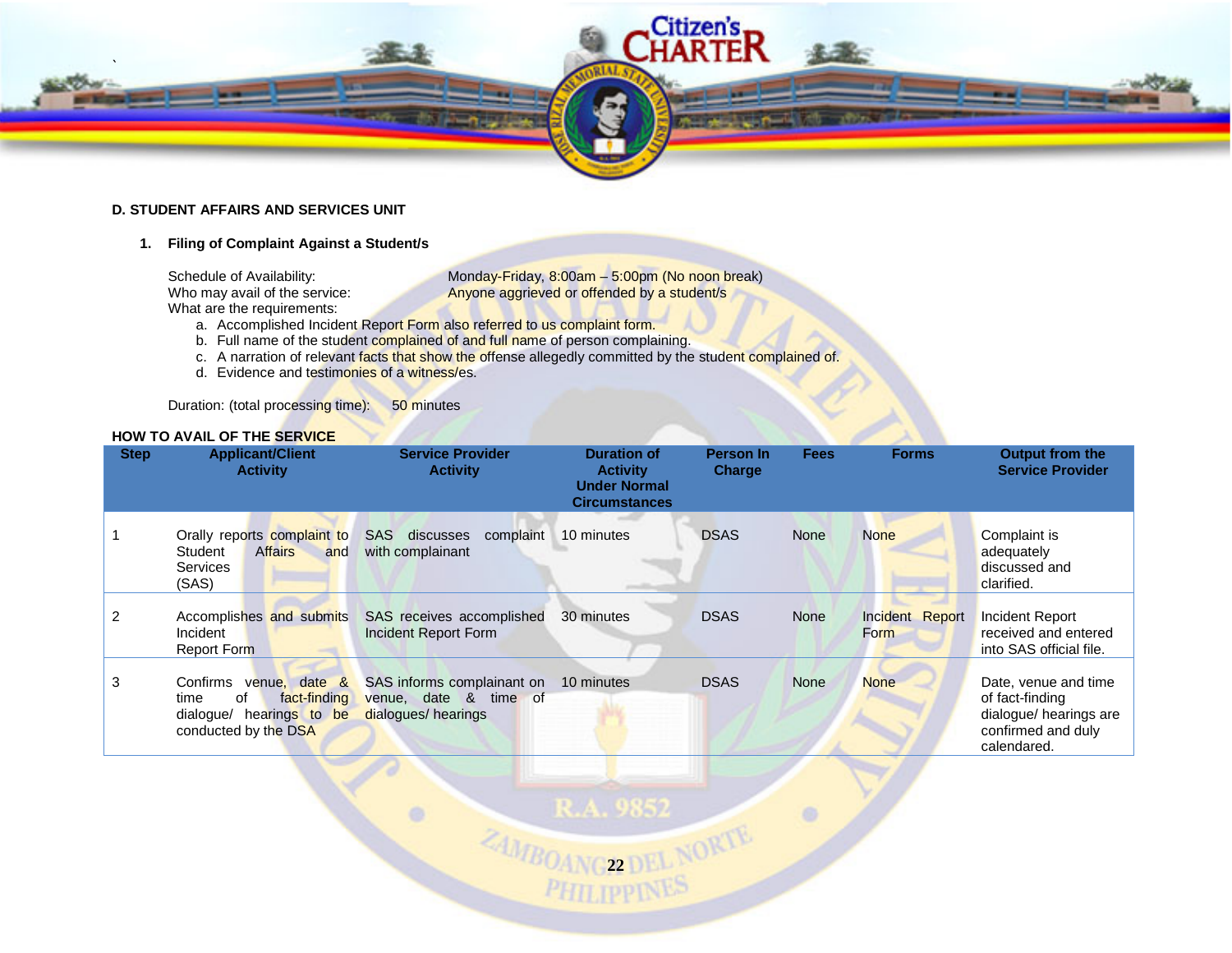

# **2. Issuance of Certificate of Good Moral Character**

Schedule of Availability: Monday-Friday, 8:00am – 5:00pm (No noon break)<br>Who may avail of the service: Students/Alumni Who may avail of the service: Students/<br>What is the requirement: School ID/ Alumni What is the requirement:  $\frac{\text{Stool ID/}}{\text{Duration: (total processing time):} 27 \text{ minutes}}$ Duration: (total processing time): An

# **HOW TO AVAIL OF THE SERVICE**

| <b>Step</b> | <b>Applicant/Client</b><br><b>Activity</b>                                                    | <b>Service Provider</b><br><b>Activity</b>                                                                                         | <b>Duration of</b><br><b>Activity</b><br><b>Under Normal</b><br><b>Circumstances</b> | Person In<br><b>Charge</b> | <b>Fees</b>                       | <b>Forms</b>                                     | <b>Output from the</b><br><b>Service Provider</b>            |
|-------------|-----------------------------------------------------------------------------------------------|------------------------------------------------------------------------------------------------------------------------------------|--------------------------------------------------------------------------------------|----------------------------|-----------------------------------|--------------------------------------------------|--------------------------------------------------------------|
|             | Secures and<br><b>Accomplishes Request</b><br>Form for Certificate of<br>Good Moral character | <b>DSAS Office</b>                                                                                                                 | 10 minutes                                                                           | <b>DSAS</b>                | None                              | <b>Request Form</b>                              | Request evaluated<br>and given due<br>course                 |
| 2           | Pays the certification fee                                                                    | <b>Cashiering Unit receives</b><br>and acknowledges<br>payment                                                                     | 5 minutes                                                                            | Cashier                    | P 50.00<br>(documentary<br>stamp) | <b>Official Receipt</b>                          | Issuance of official<br>receipt of payment                   |
| 3           | Submits to DSAS Office<br>the Request Form with<br>the official receipt                       | <b>DSAS Office issues</b><br><b>Certificate of Good Moral</b><br>Character to be signed by<br>the DSAS & College Dean<br>concerned | 10 minutes                                                                           | DSAS &<br>College<br>Dean  | <b>None</b>                       | Certificate of<br><b>Good Moral</b><br>Character | Issuance of<br>Certificate of Good<br><b>Moral Character</b> |
| 4           | Impresses dry seal on the<br>certificate                                                      | <b>DSAS</b> advises / sends the<br>client to the Registrar's<br>Office for dry sealing                                             | 2 minutes                                                                            | Registrar                  | None                              | Certificate of<br><b>Good Moral</b><br>Character | Certificate impressed<br>with dry seal                       |

K.A. 700Z

۰

**24MBOANC23 DEL NORTE**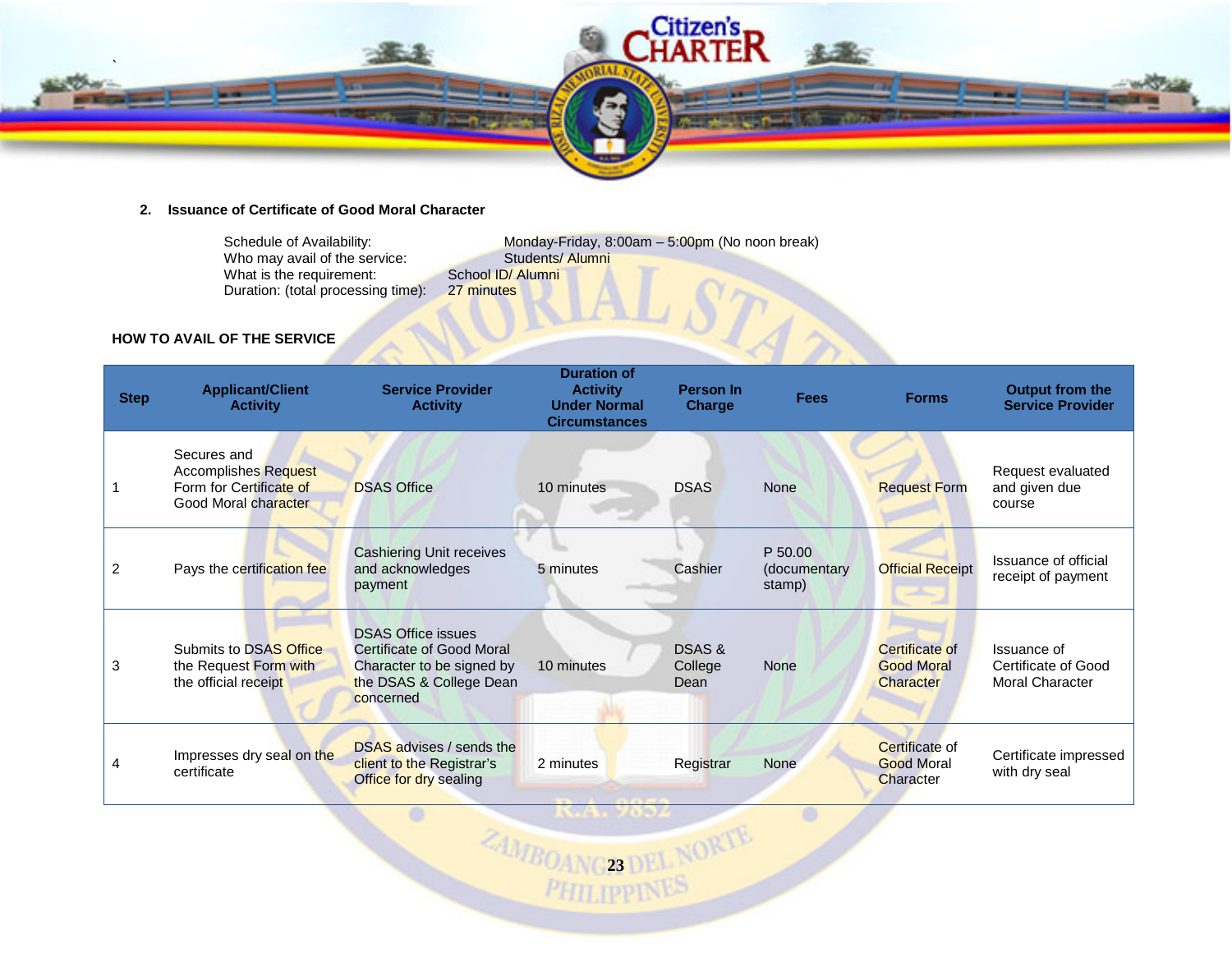

R.A. 9852

5 minutes DSAS Temporary

 $\circ$ 

Exemption Slip

Issuance of Temporary Exemption Slip

3

Submits Affidavit of Loss to

SAS records the affidavit and issues Temporary

**Exemption** 

ö

Temporary Exemption Slip

SAS and asks for

**24MBOANG24 DEL NORTE**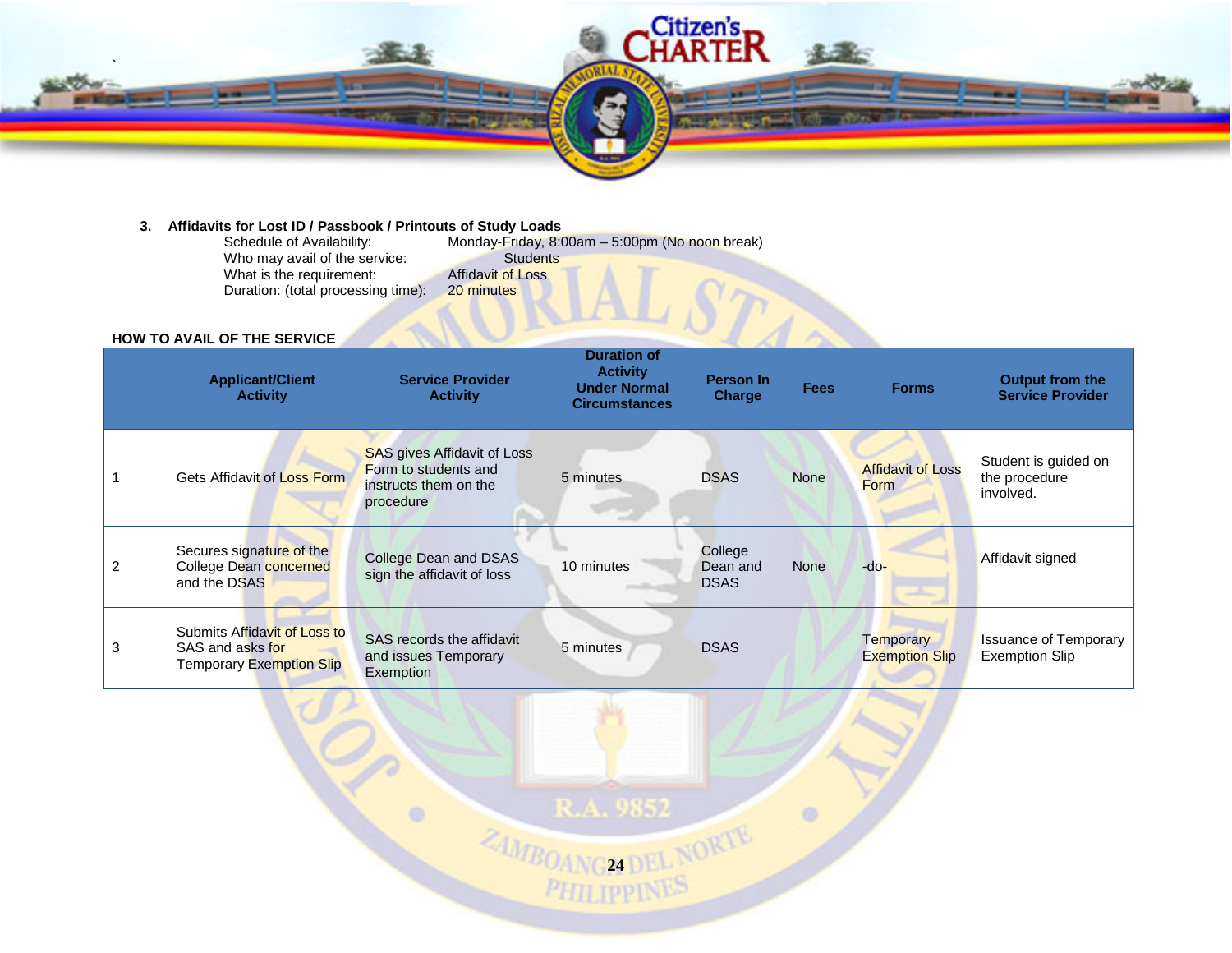

# **4. Request for Temporary Exemption from Wearing School Uniform**

1

2

|             | Schedule of Availability:<br>Who may avail of the service:<br>What are the requirements:<br>a. ID<br><b>Excuse Letter</b><br>b. | <b>Students</b>                                                                     | Monday-Friday, 8:00am - 5:00pm (No noon break)                                       |                                        |             |                                           |                                                   |
|-------------|---------------------------------------------------------------------------------------------------------------------------------|-------------------------------------------------------------------------------------|--------------------------------------------------------------------------------------|----------------------------------------|-------------|-------------------------------------------|---------------------------------------------------|
|             | Duration: (total processing time):                                                                                              | 13 minutes                                                                          |                                                                                      |                                        |             |                                           |                                                   |
| <b>Step</b> | <b>HOW TO AVAIL OF THE SERVICE</b><br><b>Applicant/Client</b><br><b>Activity</b>                                                | <b>Service Provider</b><br><b>Activity</b>                                          | <b>Duration of</b><br><b>Activity</b><br><b>Under Normal</b><br><b>Circumstances</b> | <b>Person In</b><br><b>Charge</b>      | <b>Fees</b> | <b>Forms</b>                              | <b>Output from the</b><br><b>Service Provider</b> |
| 1           | Submits excuse letter on<br>non-wearing of school<br>uniform                                                                    | <b>SAS evaluates excuse letter</b><br>and issues Temporary<br><b>Exemption Slip</b> | 10 minutes                                                                           | <b>DSAS</b>                            | <b>None</b> | <b>Temporary</b><br><b>Exemption Slip</b> | Grant of Temporary<br>Exemption                   |
| 2           | Shows temporary<br>exemption slip to a Faculty<br>member/ security guard                                                        | Faculty member/ guard<br>examines the authenticity of<br>exemption slip             | 3 minutes                                                                            | Faculty<br>member/<br>guard on<br>duty | None        | <b>None</b>                               | Implementation of<br>temporary exemption          |
|             |                                                                                                                                 |                                                                                     | R.A. 9852<br><b>COANG25 DEL NORTE</b>                                                |                                        |             |                                           |                                                   |
|             |                                                                                                                                 |                                                                                     |                                                                                      |                                        |             |                                           |                                                   |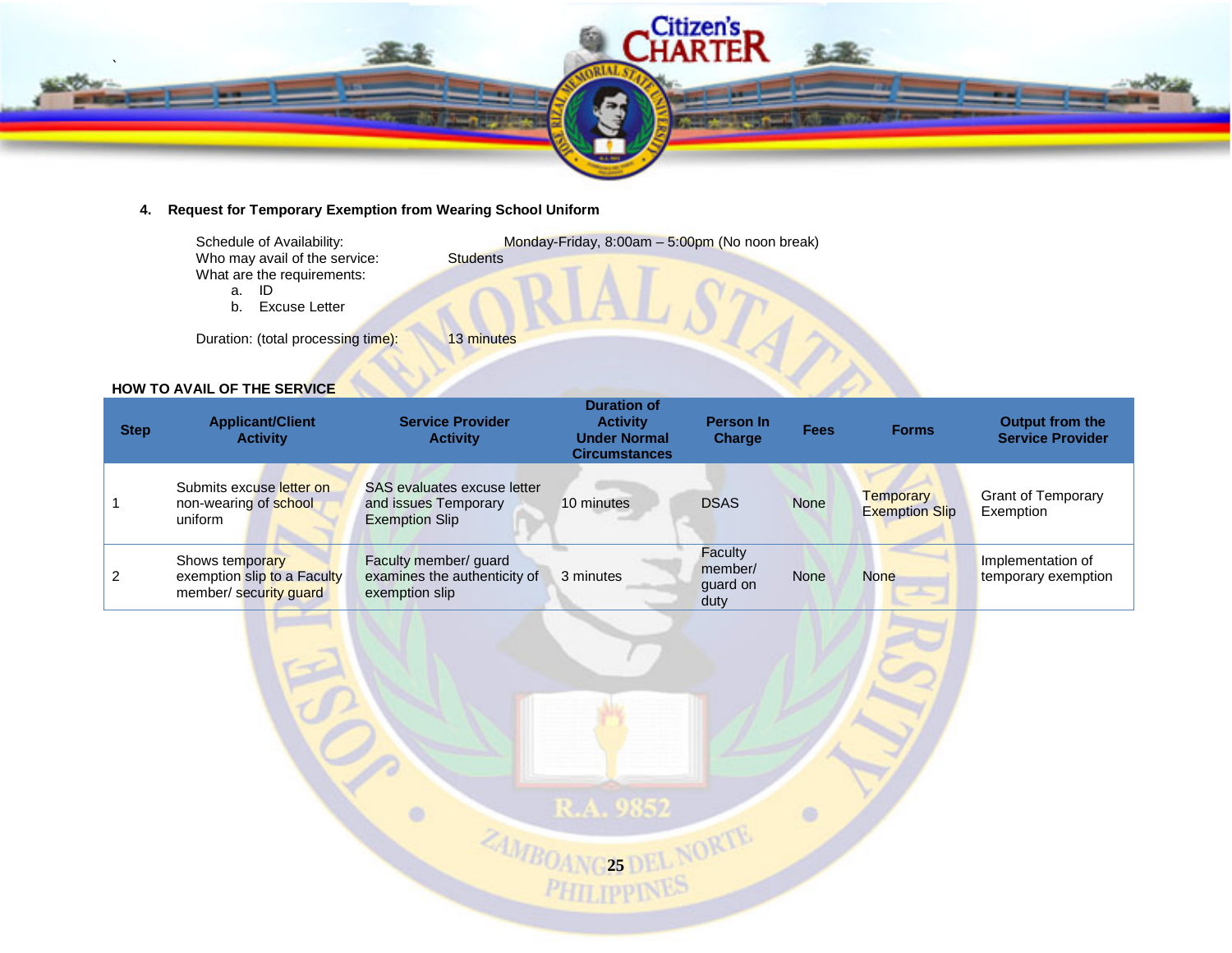

# 5. **Processing of Application to Avail of Scholarship Grants**

Who may avail of the service: What are the requirements:

Schedule of Availability: Monday-Friday, 8:00am – 5:00pm (No noon break)<br>Who may avail of the service: Scholars / grantees

APP

a. Certification from the scholarship benefactor/ sponsor

 $\langle \Phi \rangle$ 

- b. ID
- c. Other documents as required

Duration: (total processing time): 45 minutes

# **HOW TO AVAIL OF THE SERVICE**

| <b>Step</b> | <b>Applicant/Client</b><br><b>Activity</b>                                                                  | <b>Service Provider</b><br><b>Activity</b>           | <b>Duration of</b><br><b>Activity</b><br><b>Under Normal</b><br><b>Circumstances</b> | <b>Person In</b><br><b>Charge</b>                        | <b>Fees</b> | <b>Forms</b>                               | <b>Output from the</b><br><b>Service Provider</b>            |
|-------------|-------------------------------------------------------------------------------------------------------------|------------------------------------------------------|--------------------------------------------------------------------------------------|----------------------------------------------------------|-------------|--------------------------------------------|--------------------------------------------------------------|
|             | Presents ID, proof of<br>entitlement to scholarship/<br>grant; supporting<br>documents                      | Evaluates completeness of<br>documents               | 30 minutes                                                                           | Scholarship<br>In-charge/<br>Coordinator                 | <b>None</b> | Institutional and<br><b>External forms</b> | Documents evaluation                                         |
| 2           | Secures signature of<br>Scholarship In-charge/<br>Coordinator                                               | Recommends approval or<br>disapproval                | 5 minutes                                                                            | Scholarship<br>In-charge/<br>Coordinator                 | <b>None</b> | $-do-$                                     | Recommendation of<br>approval/ disapproval<br>of application |
| 3           | Proceeds to the Cashier's<br>office and presents the<br>approved scholarship form<br>for recording purposes | Posting of amount availed<br>in the student's ledger | 10 minutes                                                                           | <b>Disbursing</b><br>Officer/<br>Cashier<br><b>Clerk</b> | <b>None</b> | <b>None</b>                                | Passbook notation of<br>the amount availed                   |

**24MBOANG26 DEL NORTE**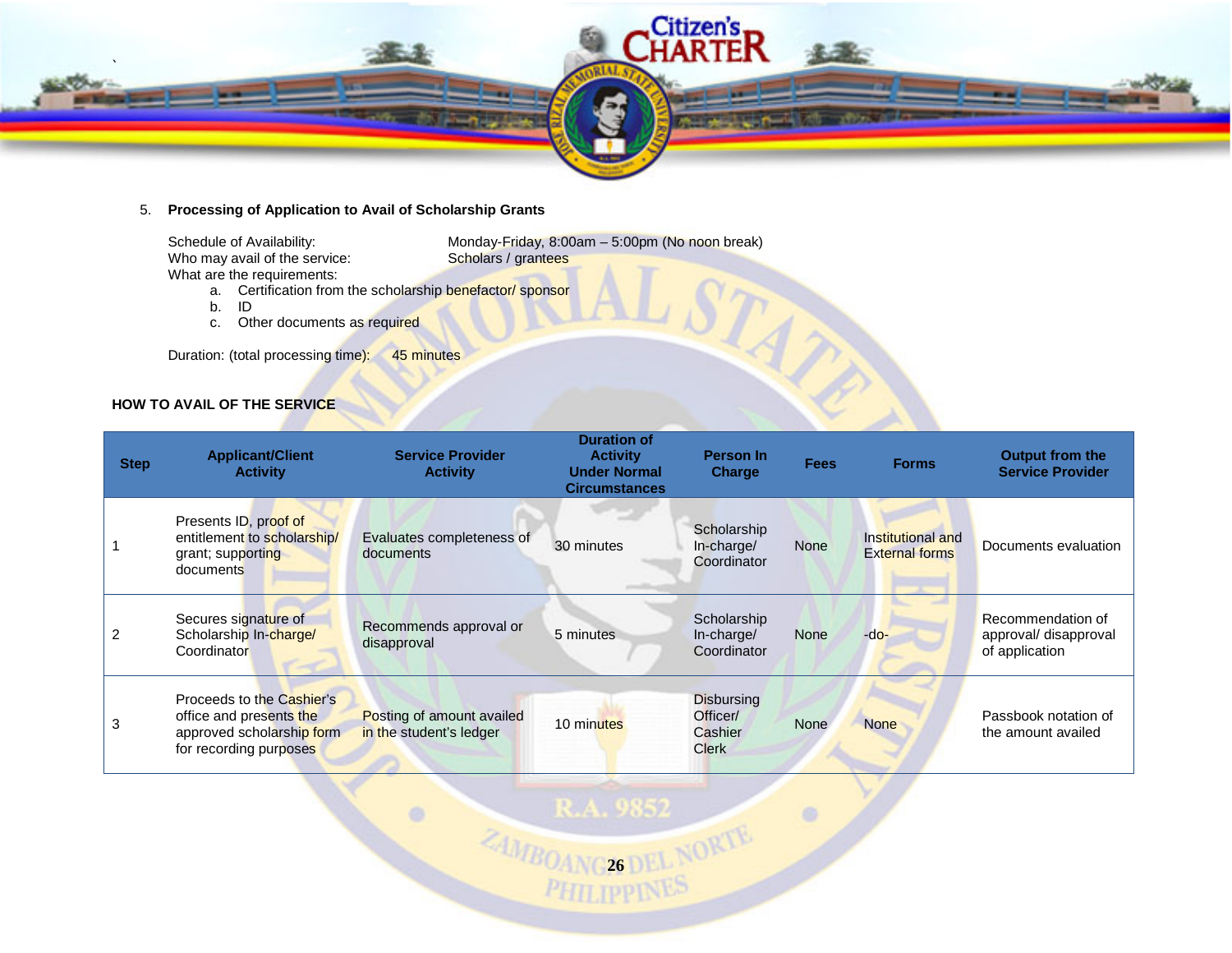

# **Office of the University Registrar**

Citizen's **HARTER** 

| <b>PROFILE</b>                 | We are an academic support group that continuously coordinates with various academic units for efficient student admission<br>and registration, records processing and management, records evaluation, and graduation of students. |
|--------------------------------|------------------------------------------------------------------------------------------------------------------------------------------------------------------------------------------------------------------------------------|
| <b>LOCATION</b>                | Registrar's Office                                                                                                                                                                                                                 |
| <b>AVAILABILITY OF SERVICE</b> | $8:00$ am $-5:00$ pm                                                                                                                                                                                                               |
| <b>CLIENTS</b>                 | Primarily students and faculty members, alumni, and other linkages that may require student records                                                                                                                                |
| <b>SERVICE REQUIREMENTS</b>    | A. For Admission and Registration: Freshman admission requirements<br>are based on the guidelines set on a particular school year<br><b>B. For Student Record: Securing of request forms</b>                                       |
| <b>DURATION</b>                | <b>Arbitrary Schedule</b><br>R.A. 9857<br>27<br><b>PHILIPPINES</b>                                                                                                                                                                 |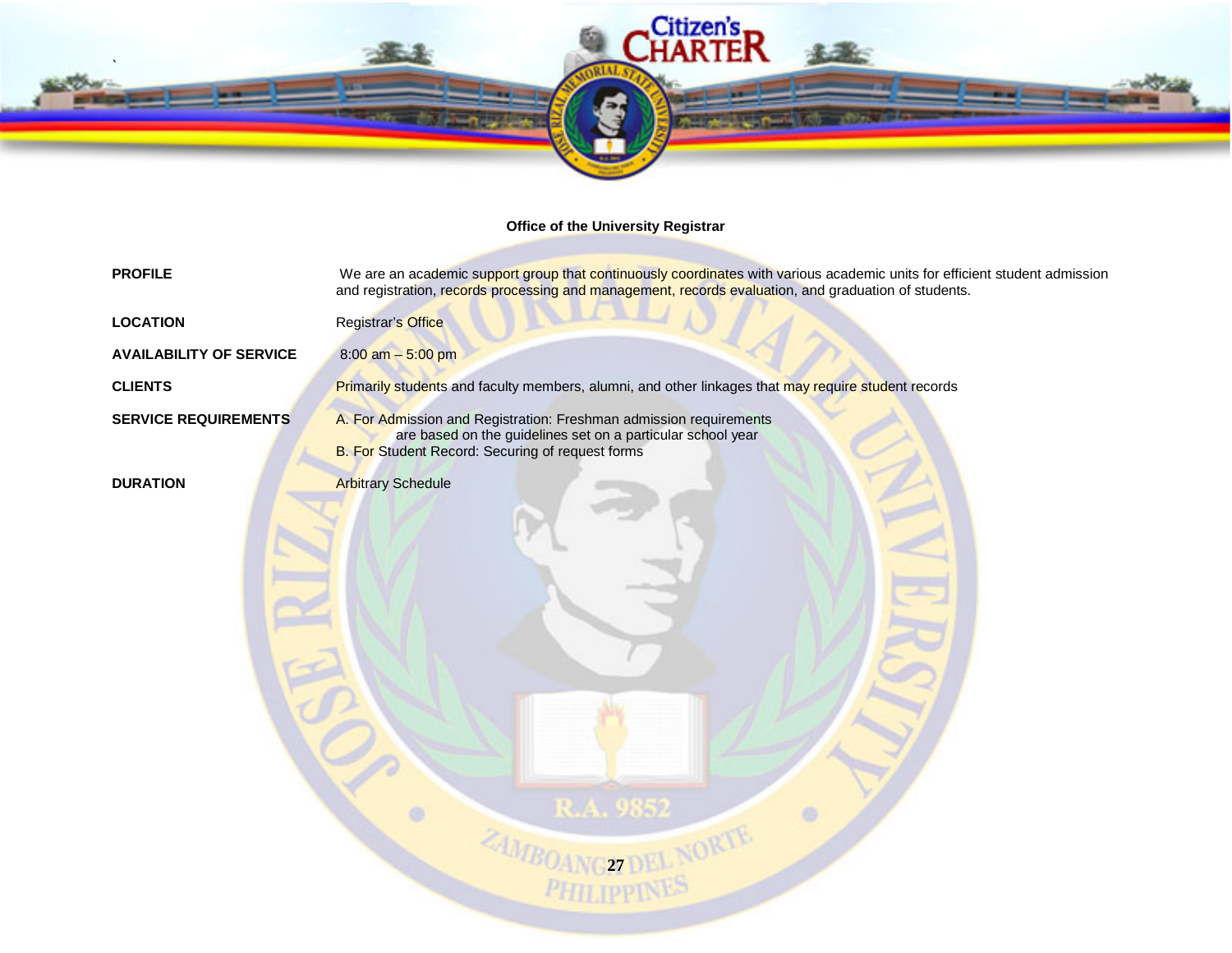

# **A. ENROLLMENT/ADMISSION OF STUDENTS**

| <b>STEP</b> | <b>CLIENT</b>                                                                                                                     | <b>SERVICE PROVIDER</b>                                                                                                                                                                                                                                                                                    | <b>DURATION OF</b><br><b>ACTIVITY (For</b><br>normal<br>circumstance) | <b>PERSON IN</b><br><b>CHARGE</b>                                                | <b>FEES</b> | <b>FORM</b>                               | <b>OUPUT FROM</b><br><b>THE SERVICE</b><br><b>PROVIDER</b> |
|-------------|-----------------------------------------------------------------------------------------------------------------------------------|------------------------------------------------------------------------------------------------------------------------------------------------------------------------------------------------------------------------------------------------------------------------------------------------------------|-----------------------------------------------------------------------|----------------------------------------------------------------------------------|-------------|-------------------------------------------|------------------------------------------------------------|
| 1           | For High School Graduates:<br>Proceed to the<br>Registrar's Office<br>and submit basic<br>requirements for<br>enrollment.         | Accept the basic<br>requirements for<br>enrollment and issue a<br>copy of enrollment flow.                                                                                                                                                                                                                 | 1-3 minutes                                                           | <b>Designated</b><br>personnel,<br>Instructor,<br><b>Admission In-</b><br>Charge | None        | None                                      | <b>Enrollment Flow</b>                                     |
|             | <b>For Transferees:</b><br>Proceed to the<br><b>Registrar's Office</b><br>and submit the basic<br>requirements for<br>enrollment. | <b>Accept the basic</b><br>requirements for<br>enrollment, evaluate<br>subjects taken, issue<br>admission slip and a copy<br>of enrollment flow, however<br>subjects from other schools<br>which the Registrar needs<br>more clarification, student<br>concerned shall be referred<br>to the Program Head. | 11-13 minutes                                                         | Admission-in-<br>Charge                                                          | <b>None</b> | <b>Admission Slip</b><br><b>Permit to</b> | Advice from<br>Admission-in-<br>Charge                     |
|             | <b>For Cross-Enrollees:</b><br>Proceed to<br><b>Registrar's Office</b><br>and present Permit<br>to Cross-Enroll.                  | <b>Accept Permit to Cross-</b><br>Enroll and advise the<br>student on the offering of<br>subjects being cross-<br>enrolled.<br><b>Issue enrollment flow.</b>                                                                                                                                               | 1-2 minutes                                                           | Admission-in-<br>Charge                                                          | <b>None</b> | <b>Cross-Enroll</b>                       | Advice from<br>Admission-in-<br>Charge                     |
|             | For Returning Students:<br>Proceed to the<br>Registrar's Office for<br>evaluation of<br>grades.                                   | Evaluate the student's<br>academic status.                                                                                                                                                                                                                                                                 | 20-30 minutes<br><b>A. 9857</b>                                       | Evaluator (window 3<br>or $4)$                                                   | <b>None</b> | Prospectus<br>Prospectus                  | Prospectus with<br>Grades of the<br>student                |

**28 DEL NORTH PHILIPPINES**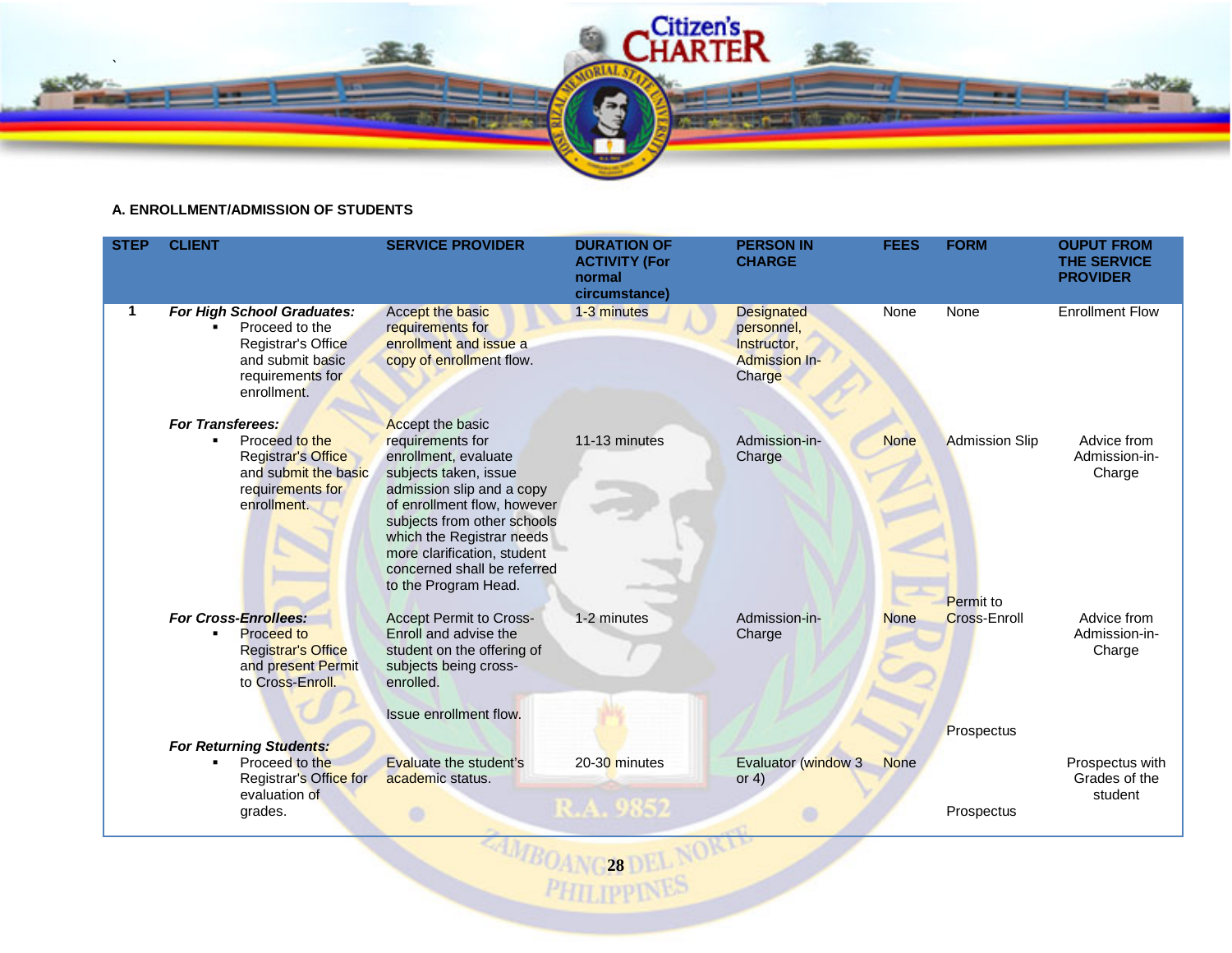

|              | Present the basic<br>$\blacksquare$<br>requirements for<br>enrollment.                                                                       | Issue enrollment flow and<br>advice to submit a copy of<br>his/her evaluation form to<br>the Program Head.               |               | Designated<br>Evaluator                     | None        |                                 |                                                                       |  |  |
|--------------|----------------------------------------------------------------------------------------------------------------------------------------------|--------------------------------------------------------------------------------------------------------------------------|---------------|---------------------------------------------|-------------|---------------------------------|-----------------------------------------------------------------------|--|--|
| $\mathbf{2}$ | Proceed to the Dean's Office.<br><b>Present the Enrollment</b><br>$\blacksquare$<br>Flow and submit for<br>screening (New<br>students only.) | Accept photo copy of<br><b>Report Card/Transcript of</b><br>Record and screen the<br>applicant.                          | 5-10 minutes  | <b>Designated</b><br>Instructor             | None        | <b>Trial Form</b>               | Information from<br>Designated<br>Instructor                          |  |  |
|              | Secure and fill up trial<br>$\blacksquare$<br>form and see evaluator<br>for approval.                                                        | <b>Examine entries and</b><br>counter sign the trial form                                                                | 1-3 minutes   | <b>Designated</b><br><b>Instructor</b>      |             | <b>Trial Form</b>               | Approval on the<br><b>Trial Form</b>                                  |  |  |
|              | Assessment of fees<br>٠                                                                                                                      | Assess the students<br>enrolled subjects for the<br>total assessment, pay<br>insurance, departmental<br>fee and SSG fee. | 3-5 minutes   | Designated<br>Instructor                    |             | Assessment<br>Form              | <b>Official Receipt</b>                                               |  |  |
| 3            | Proceed to the Cashier's Office                                                                                                              | Pay school fees                                                                                                          | 5-10 minutes  | Cashier's<br>staff/Designated<br>Instructor | <b>None</b> | Pay<br>corresponding<br>fee     | <b>Official Receipt</b>                                               |  |  |
| 4            | Proceed to designated area for<br><b>Electronic Data Processing</b><br>$(EDP)$ .                                                             | Do data-entry<br>Stamp the student's copy<br>"Enrolled"                                                                  | 5-10 minutes  | Encoder                                     | <b>None</b> | Generated<br>Enrollment<br>Form | Registrar's Copy,<br><b>Student's Copy</b><br>(Stamped<br>"Enrolled") |  |  |
| 5            | <b>Proceed to Guidance Office</b>                                                                                                            | Fill up Guidance Form and<br>submit a copy of study load<br>and 2x2 picture                                              | 5-10 minutes  | Guidance staff                              | <b>None</b> | Guidance<br><b>Form</b>         | Accomplished<br>Guidance Form                                         |  |  |
| 6            | Proceed to the DSAS Office                                                                                                                   | <b>Take ID Picture. Present</b><br>receipts of payment.                                                                  | 10-15 minutes | <b>DSAS Staff</b>                           | <b>None</b> | <b>Issuance of</b><br>School ID | School ID Card                                                        |  |  |
|              | <b>End of Procedure</b>                                                                                                                      |                                                                                                                          |               |                                             |             |                                 |                                                                       |  |  |
|              |                                                                                                                                              |                                                                                                                          |               |                                             |             |                                 |                                                                       |  |  |

CHARTER

 $M = M + 1$ 

**24MBOANG29 DEL NORTE**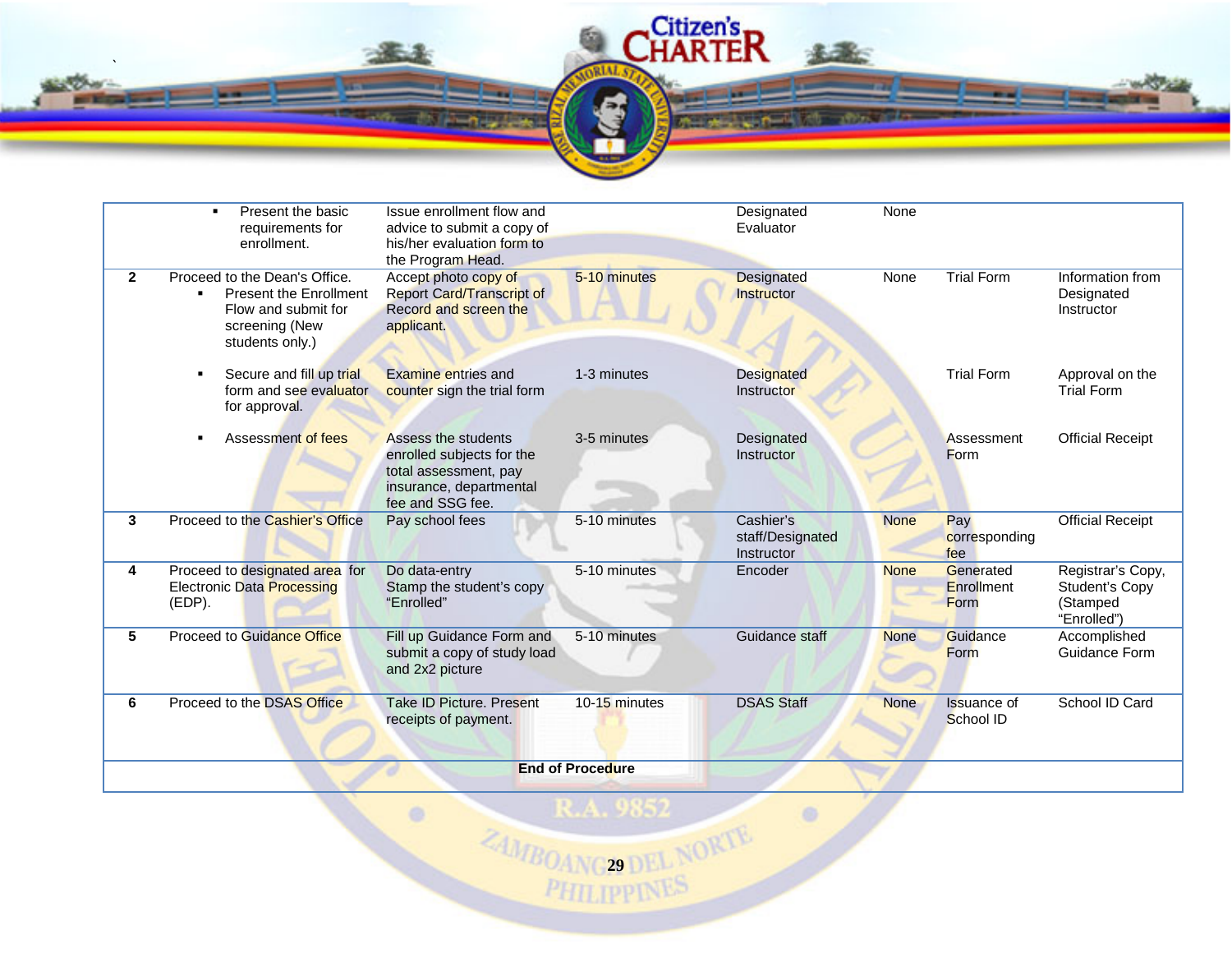

*Note: The estimated time for freshmen to enroll is 1 hour & 6 mins (without exam), 1 hour & 56 mins (with exam); for transferees: 1 hour & 16 mins (without exam), 2 hours & 6 mins (with exam); for cross-Enrollees: 54 mins; and, for Returning Students: 56 minutes. Enlistment for ROTC/CWTS is on the first training day.*

# **B. RELEASE OF SCHOLASTIC RECORDS**

Requirements:

# **For Outgoing transferees & graduates**

- Duly Accomplished Clearance Form from the semester last attended
- Request Form secured from the Registrar's Office
- **•** Official Receipt

| <b>STEP</b>    | <b>CLIENT</b>                                                                                                                         | <b>SERVICE</b><br><b>PROVIDER</b>           | <b>DURATION OF</b><br><b>ACTIVITY</b><br>(For normal<br>circumstance) | <b>PERSON IN CHARGE</b> | <b>FEES</b>                                                                                  | <b>FORM</b>                                                                 | <b>OUTPUT FROM</b><br><b>THE SERVICE</b><br><b>PROVIDER</b> |
|----------------|---------------------------------------------------------------------------------------------------------------------------------------|---------------------------------------------|-----------------------------------------------------------------------|-------------------------|----------------------------------------------------------------------------------------------|-----------------------------------------------------------------------------|-------------------------------------------------------------|
|                | Secure request<br>form and<br>accomplish<br>requirements                                                                              | <b>Provide</b><br>request form              | $1 - 3$ minutes                                                       | Clerk in charge         | <b>None</b>                                                                                  | <b>Request Form</b>                                                         | <b>Request Form</b>                                         |
| $\overline{2}$ | Proceed to the<br>Cashier's Office<br>for payment                                                                                     | <b>Facilitate and</b><br>process<br>payment | $3 - 5$ minutes                                                       | <b>None</b>             | Please refer to<br>the schedule of<br>fees as indicated<br>at the Cashier's<br>Office matrix | <b>Request Form</b>                                                         | <b>Official Receipt</b>                                     |
| 3              | Secure an official<br>receipt. Proceed<br>to the Office of<br>the University<br>Registrar to<br>officially acquire<br>the claim stub. | <b>Issue an</b><br>official<br>receipt      | $3 - 5$ minutes                                                       | Clerk in charge         | <b>None</b>                                                                                  | <b>Official Receipt</b><br><b>Claim stub</b><br>Certification<br><b>CAV</b> | Duly<br>accomplished<br>scholastic record                   |

*3DIBOANG30 DEL NORTE Note: The estimated time for Inactive students – 5 days for the issuance of all kinds of certification. Active students – 7-13 minutes*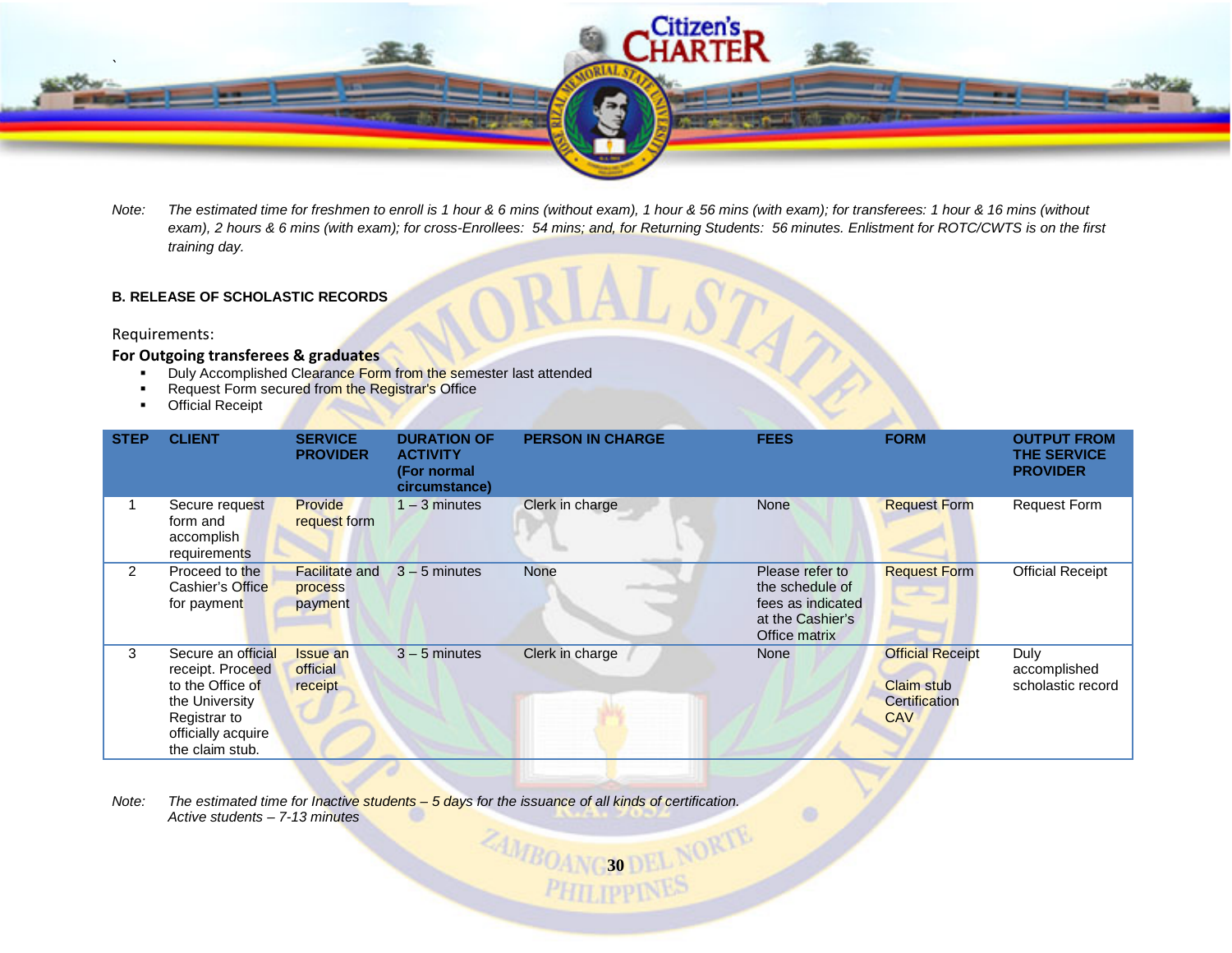

*Transcript of Records – 10 days as reflected in the JRMSU code*

ö

# **Faculty and Employees' Services**

ORIAL STA

R.A. 9852

*34MBOANGS1 DEL NORTE*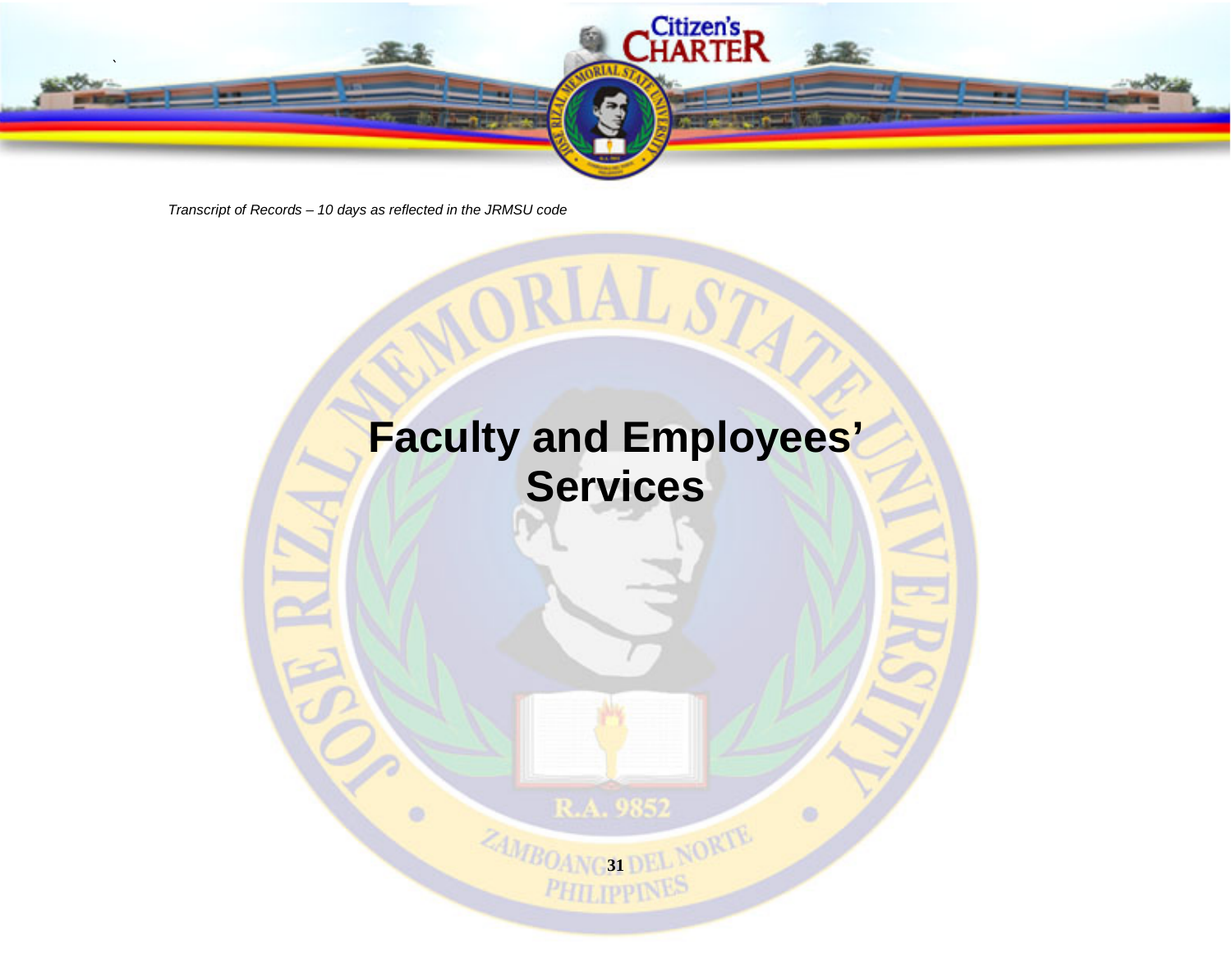

# **Human Resource Management Office**

 $\sim$   $\sim$ 

**``**

| <b>PROFILE</b>                 | To efficiently and effectively manage all personnel actions that would complement the directives of the Office of the President<br>and other agencies governed by such actions particularly the Civil Service Commission. |
|--------------------------------|---------------------------------------------------------------------------------------------------------------------------------------------------------------------------------------------------------------------------|
| <b>LOCATION</b>                | <b>VPA Office</b>                                                                                                                                                                                                         |
| <b>AVAILABILITY OF SERVICE</b> | $8:00$ am $-5:00$ pm                                                                                                                                                                                                      |
| <b>CLIENTS</b>                 | University personnel, prospective applicants, and personnel separated from service requesting<br>for records for reference and or legal purposes                                                                          |
| <b>SERVICE REQUIREMENTS</b>    | A. Personnel Administration: Processing of application, hiring, and promotion<br><b>B. Remuneration: Processing of Salaries and other benefits</b>                                                                        |
| <b>DURATION</b>                | <b>Arbitrary Schedule</b>                                                                                                                                                                                                 |
|                                |                                                                                                                                                                                                                           |
|                                |                                                                                                                                                                                                                           |
|                                |                                                                                                                                                                                                                           |
|                                |                                                                                                                                                                                                                           |
|                                |                                                                                                                                                                                                                           |
|                                |                                                                                                                                                                                                                           |
|                                | R.A. 9857                                                                                                                                                                                                                 |
|                                | <b>ING32DE</b>                                                                                                                                                                                                            |
|                                | PHILIPPINE <sup>S</sup>                                                                                                                                                                                                   |
|                                |                                                                                                                                                                                                                           |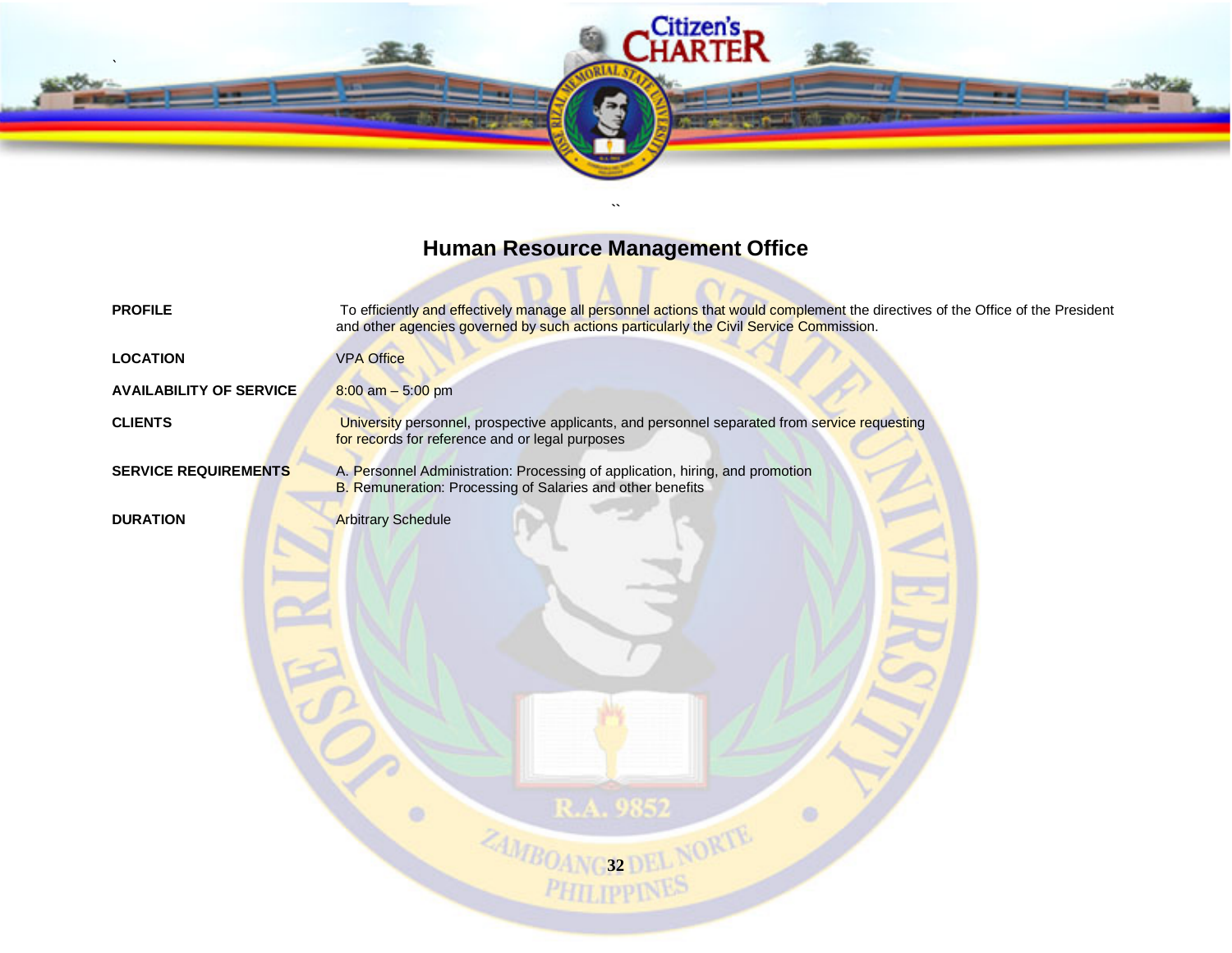

# **A. PERSONNEL ADMINISTRATION**

| <b>STEP</b>  | <b>CLIENT</b>                                                       | <b>SERVICE PROVIDER</b>                                                                                                      | <b>DURATION OF</b><br><b>ACTIVITY (For normal</b><br>circumstance) | <b>PERSON IN</b><br><b>CHARGE</b>                          | <b>FEES</b> | <b>FORM</b>                                                                                                                                                                                 |
|--------------|---------------------------------------------------------------------|------------------------------------------------------------------------------------------------------------------------------|--------------------------------------------------------------------|------------------------------------------------------------|-------------|---------------------------------------------------------------------------------------------------------------------------------------------------------------------------------------------|
| 1            | Submit letter of intent<br>with curriculum vitae<br>and attachments | Accept and evaluate<br>documents for possible<br>employment                                                                  | $1 - 3$ days                                                       | <b>HRMO</b>                                                | None        | <b>Personal Data Sheet</b>                                                                                                                                                                  |
| $\mathbf{2}$ | Subject to initial<br>screening                                     | <b>Conduct initial screening</b><br>through the Personnel Board or<br><b>Faculty Selection Board</b><br>whichever applicable | $1 - 2$ weeks                                                      | HRMO, PSB/FSB/<br>Head of Unit with<br>pending application |             | None                                                                                                                                                                                        |
| 3            | Subject to final<br>screening /interview                            | <b>Conduct final screening</b><br>/interview                                                                                 | $15 - 60$ minutes                                                  | <b>University President</b>                                |             | <b>None</b>                                                                                                                                                                                 |
| 4            | Once hired, compliance<br>to submit requirements                    | Acknowledge receipt of the<br>submitted requirements                                                                         | arbitrary                                                          | <b>HRMO/HRMA</b>                                           |             | Oath of Office (Panunumpa sa<br>Katungkulan), Personal Data<br>Sheet, Statement of Assets,<br><b>Liabilities and Net worth,</b><br>Position Description Form,<br><b>Medical Certificate</b> |
| 5            | Report to work                                                      | Advises client when to report<br>for duty provided that all<br>requirements are sufficiently<br>submitted                    | At least 1st working day<br>of the week                            | <b>HRMO</b>                                                |             | <b>None</b>                                                                                                                                                                                 |
|              |                                                                     |                                                                                                                              | <b>End of Procedure</b>                                            |                                                            |             |                                                                                                                                                                                             |
|              |                                                                     |                                                                                                                              |                                                                    |                                                            |             |                                                                                                                                                                                             |

*3AMBOANG33 DEL NORTE*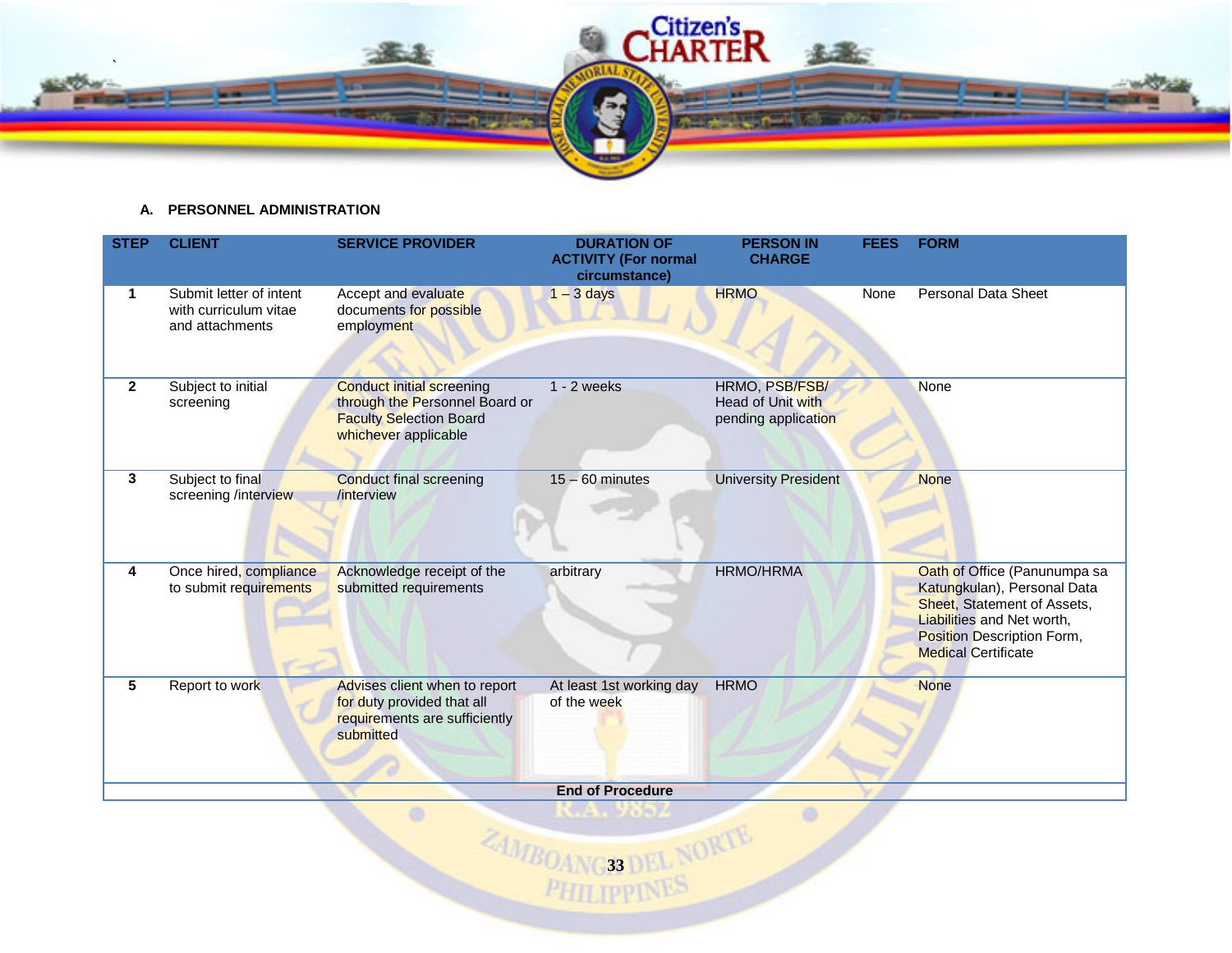

# **B. REMUNERATION**

| <b>STEP</b>  | <b>CLIENT</b>                          | <b>SERVICE</b><br><b>PROVIDER</b>                                                                                         | <b>DURATION OF</b><br><b>ACTIVITY (For</b><br>normal<br>circumstance) | <b>PERSON IN</b><br><b>CHARGE</b> | <b>FEES</b> | <b>FORM</b>                                                                                                                                                                                   |
|--------------|----------------------------------------|---------------------------------------------------------------------------------------------------------------------------|-----------------------------------------------------------------------|-----------------------------------|-------------|-----------------------------------------------------------------------------------------------------------------------------------------------------------------------------------------------|
| $\mathbf{1}$ | Submission of<br>required<br>documents | Once complete, the<br>documents are<br>collated and<br>forwarded to the<br><b>Accounting Office</b><br>for first payment. | $2 - 3$ days                                                          |                                   | <b>None</b> | Appointment, Oath of<br>Office (Panunumpa sa<br>Katungkulan), Statement of<br>Assets, Liabilities and Net<br>worth, Position Description<br>Form,<br>Certification of Assumption<br>of Office |
|              |                                        |                                                                                                                           |                                                                       |                                   |             |                                                                                                                                                                                               |
|              |                                        |                                                                                                                           |                                                                       |                                   |             |                                                                                                                                                                                               |
|              |                                        |                                                                                                                           | R.A. 9852                                                             |                                   |             |                                                                                                                                                                                               |
|              |                                        |                                                                                                                           | <b>BOANGSADEL NORTE</b>                                               |                                   |             |                                                                                                                                                                                               |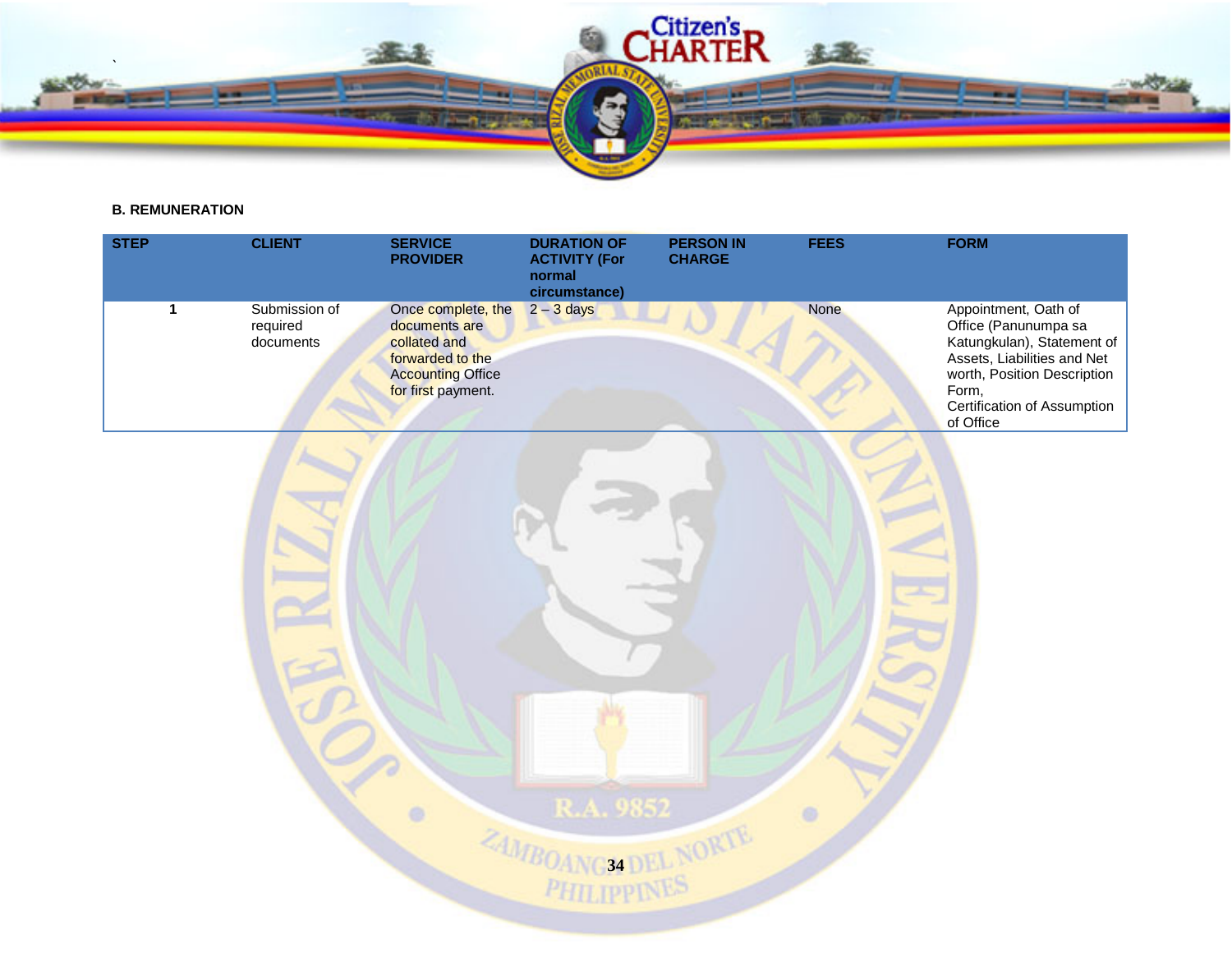

LAR

# **C. FRONTLINE SERVICES**

# **ISSUANCE OF SERVICE RECORDS (SR) for Active Employees**

Who May Avail of the Service: Active<br>What Are the Requirements: none What Are the Requirements:<br>Duration:

Schedule of Availability of Service: Monday to Friday (8:00 a.m. to 500 p.m.)<br>Who May Avail of the Service: Active Employees **13 Minutes** 

# **HOW TO AVAIL OF THE SERVICE:**

| <b>Step</b>    | <b>Applicant</b>                                                       | <b>Service Provider</b>                                            | <b>Duration of Activity</b><br>(Under Normal<br><b>Circumstances)</b> | <b>Person</b><br>in Charge | <b>Fees</b> | <b>Form</b> |
|----------------|------------------------------------------------------------------------|--------------------------------------------------------------------|-----------------------------------------------------------------------|----------------------------|-------------|-------------|
|                | Registers in the HRMO<br>Logbook for Service Records                   | Informs the applicant<br>re: schedule<br>of release of<br>document | 1 minute                                                              | Administrative<br>Aide     |             |             |
| $\overline{2}$ |                                                                        | -Updates SR<br>-Prints and initials                                | 10 minutes                                                            | Administrative<br>Aide     |             |             |
| 3              |                                                                        | -Signs SR                                                          | 1minute                                                               | <b>HRMO</b>                |             |             |
| 4              | Returns to HRMO as per<br>schedule and claim the<br>requested document | Releases document<br>to the<br>applicant                           | 1 minute                                                              | Administrative<br>Aide     |             |             |
|                |                                                                        |                                                                    | <b>End of Transaction</b>                                             |                            |             |             |

R.A. 9852  $\bullet$  $\circ$ **34MBOANGS DEL NORTE**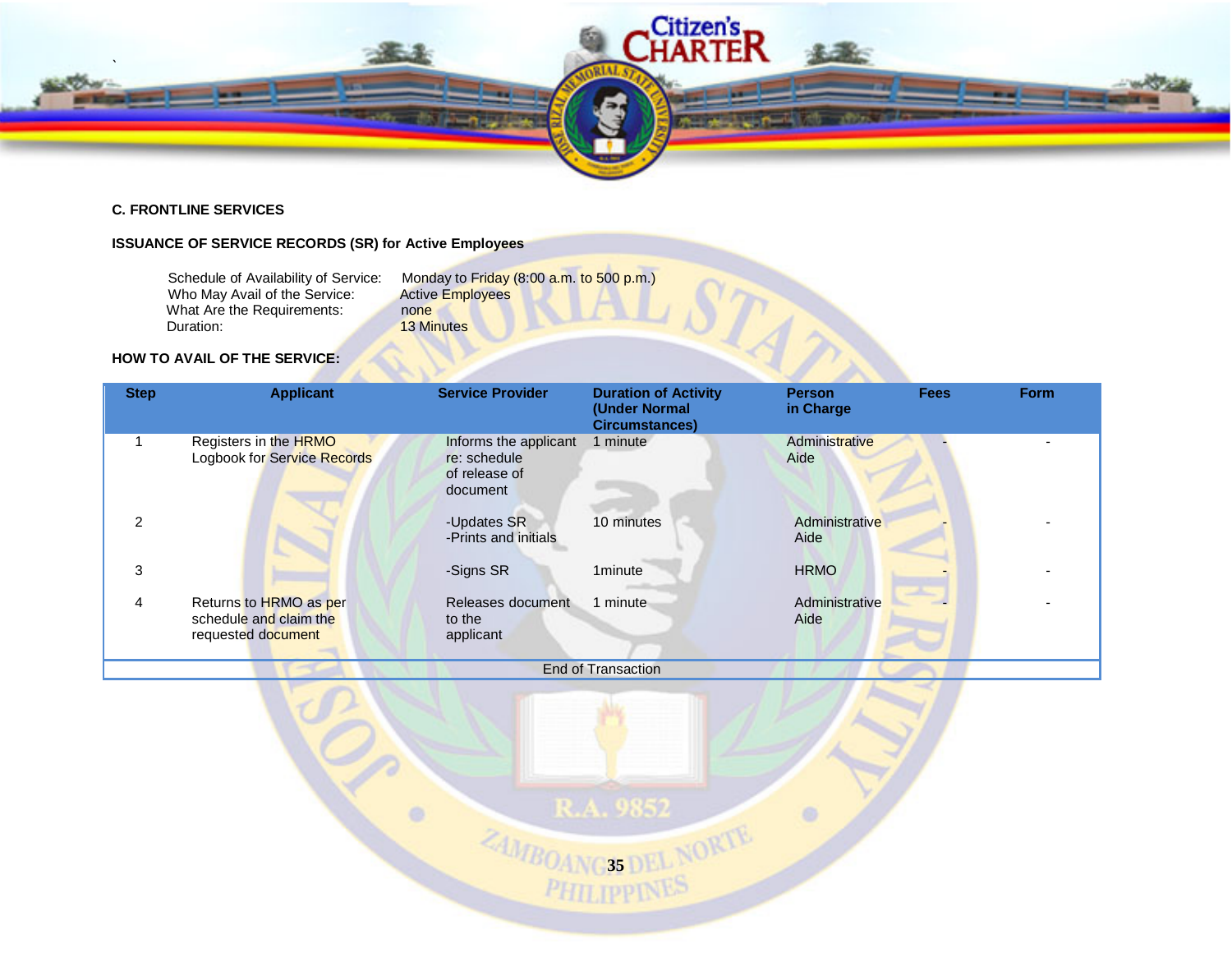

# **ISSUANCE OF CERTIFICATE OF EMPLOYMENT**

| Schedule of Availability of Service:<br>Who May Avail of the Service: | Monday to Friday $(8:00 a.m.$ to 5:00 p.m.)<br><b>Active Employees</b> |
|-----------------------------------------------------------------------|------------------------------------------------------------------------|
| What are the requirements                                             | <b>None</b>                                                            |
| Duration:                                                             | <b>14 Minutes</b>                                                      |

**HOW TO AVAIL OF THE SERVICE:**

| <b>Step</b>    | <b>Appl</b><br>icant                                   | <b>Service Provider</b>                                              | <b>Duration of Activity</b><br>(Under Normal<br><b>Circumstances)</b> | <b>Person</b><br>in Charge | <b>Fees</b> | Form   |
|----------------|--------------------------------------------------------|----------------------------------------------------------------------|-----------------------------------------------------------------------|----------------------------|-------------|--------|
|                | Registers in the HRMO<br>Logbook for<br>Certifications | Advices the applicant re:<br>release of<br>document                  | 1 minute                                                              | <b>Admin Aide</b>          |             |        |
| $\overline{c}$ |                                                        | -Checks personnel data<br>-Types certificate<br>-Prints and initials | 10 minutes                                                            | <b>Admin Aide</b>          |             |        |
| 3              |                                                        | -Signs certificate                                                   | 1 minute                                                              | HRO / HRMA                 | $\sim$      | $\sim$ |
| $\overline{4}$ | Returns to HRMO and claim<br>the<br>requested document | Releases document to the<br>applicant                                | 1 minute                                                              | <b>Admin Aide</b>          |             |        |
|                |                                                        |                                                                      | R.A. 9852<br>ZAMBOANG36 DEL NORTE                                     |                            |             |        |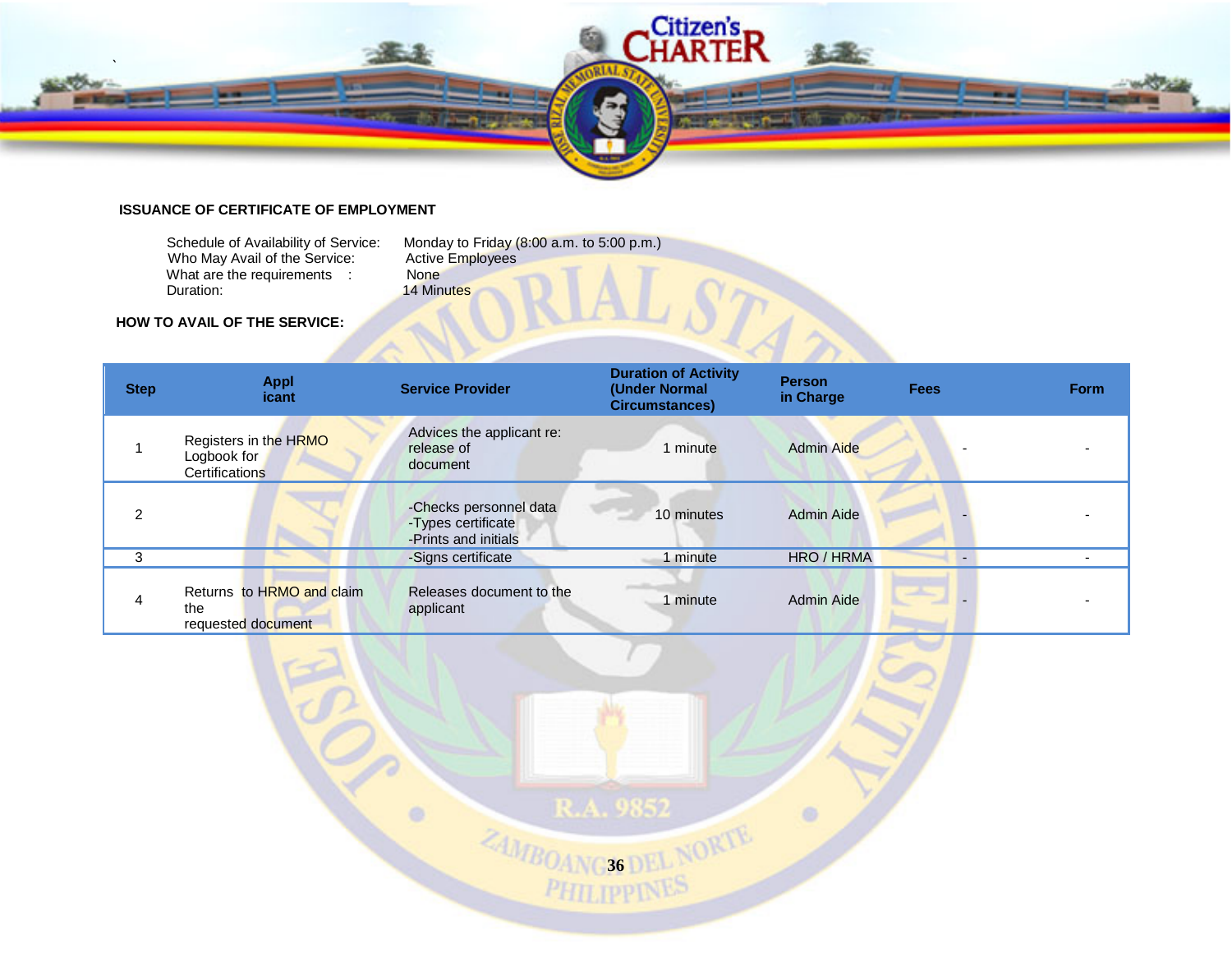

# **APPLICATION FOR LEAVE**

|                | Schedule of Availability of Service:<br>Who May Avail of the Service:<br>What are the requirements:<br>Additional Requirements if Applicable:<br>Sick Leave of more than 5 days<br><b>Maternity Leave</b><br>Vacation Leave of 30 calendar days or more | Monday to Friday (8:00 a.m. to 5:00 p.m.)<br><b>Central Administration Employees</b>                                               | -Medical Certificate<br>-Medical Certificate<br>-University Clearance | Application for Leave (Form 6) duly accomplished and endorsed by the office head |             |                                                               |
|----------------|---------------------------------------------------------------------------------------------------------------------------------------------------------------------------------------------------------------------------------------------------------|------------------------------------------------------------------------------------------------------------------------------------|-----------------------------------------------------------------------|----------------------------------------------------------------------------------|-------------|---------------------------------------------------------------|
|                | Duration:                                                                                                                                                                                                                                               | <b>20 Minutes</b>                                                                                                                  |                                                                       |                                                                                  |             |                                                               |
|                | <b>HOW TO AVAIL OF THE SERVICE:</b>                                                                                                                                                                                                                     |                                                                                                                                    |                                                                       |                                                                                  |             |                                                               |
| <b>Step</b>    | <b>Appli</b><br>cant                                                                                                                                                                                                                                    | <b>Service Provider</b>                                                                                                            | <b>Duration of Activity</b><br>(Under Normal<br><b>Circumstances)</b> | <b>Person</b><br>in Charge                                                       | <b>Fees</b> | <b>Form</b>                                                   |
| 1              | Submits the application<br>with complete requirement/s<br>(if applicable) to the HRMO                                                                                                                                                                   | -Receives application and<br>requirements (if applicable).<br>-Checks completeness<br>-Advice applicant re:<br>Schedule of release | 2 minutes                                                             | <b>Administrative Aide</b>                                                       |             | Form 6<br>If applicable:<br>-Med. Certif.<br>-Univ. Clearance |
| $\overline{2}$ |                                                                                                                                                                                                                                                         | -Reviews applicable policies<br>-Checks available leave<br>credits<br>-Acts on the application                                     | 10 minutes                                                            | <b>Administrative Aide</b>                                                       |             |                                                               |
| 3              |                                                                                                                                                                                                                                                         | Signs/Certifies available<br>leave credits                                                                                         | 1 minute                                                              | <b>HRMO/HRMA</b>                                                                 |             |                                                               |
| 4              |                                                                                                                                                                                                                                                         | <b>Signs/approves Application</b><br>for Leave                                                                                     | 2 minutes                                                             | <b>University President</b><br>/ Campus<br>Administrator                         |             |                                                               |
|                |                                                                                                                                                                                                                                                         |                                                                                                                                    | <b>End of Transaction</b>                                             |                                                                                  |             |                                                               |

**37**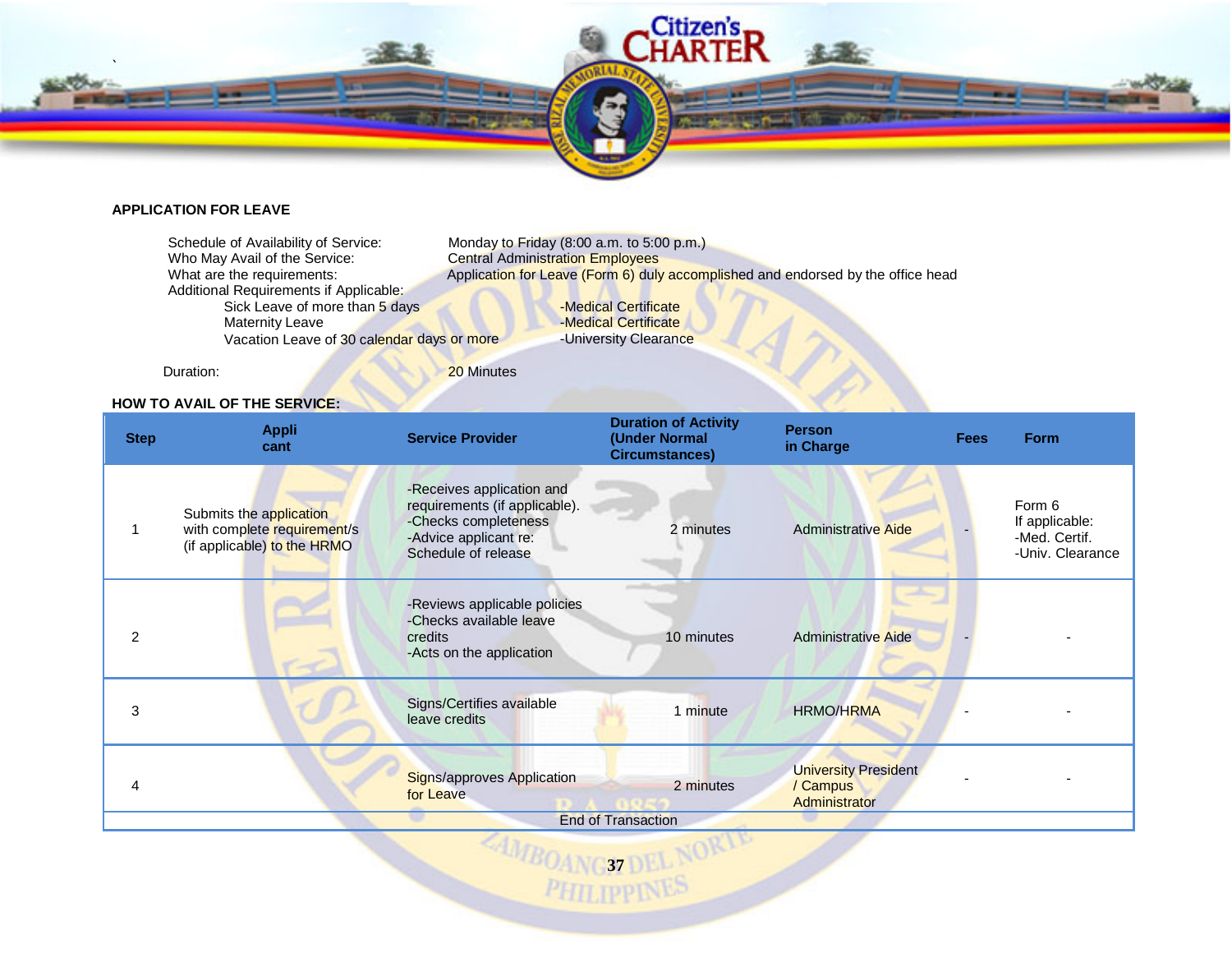

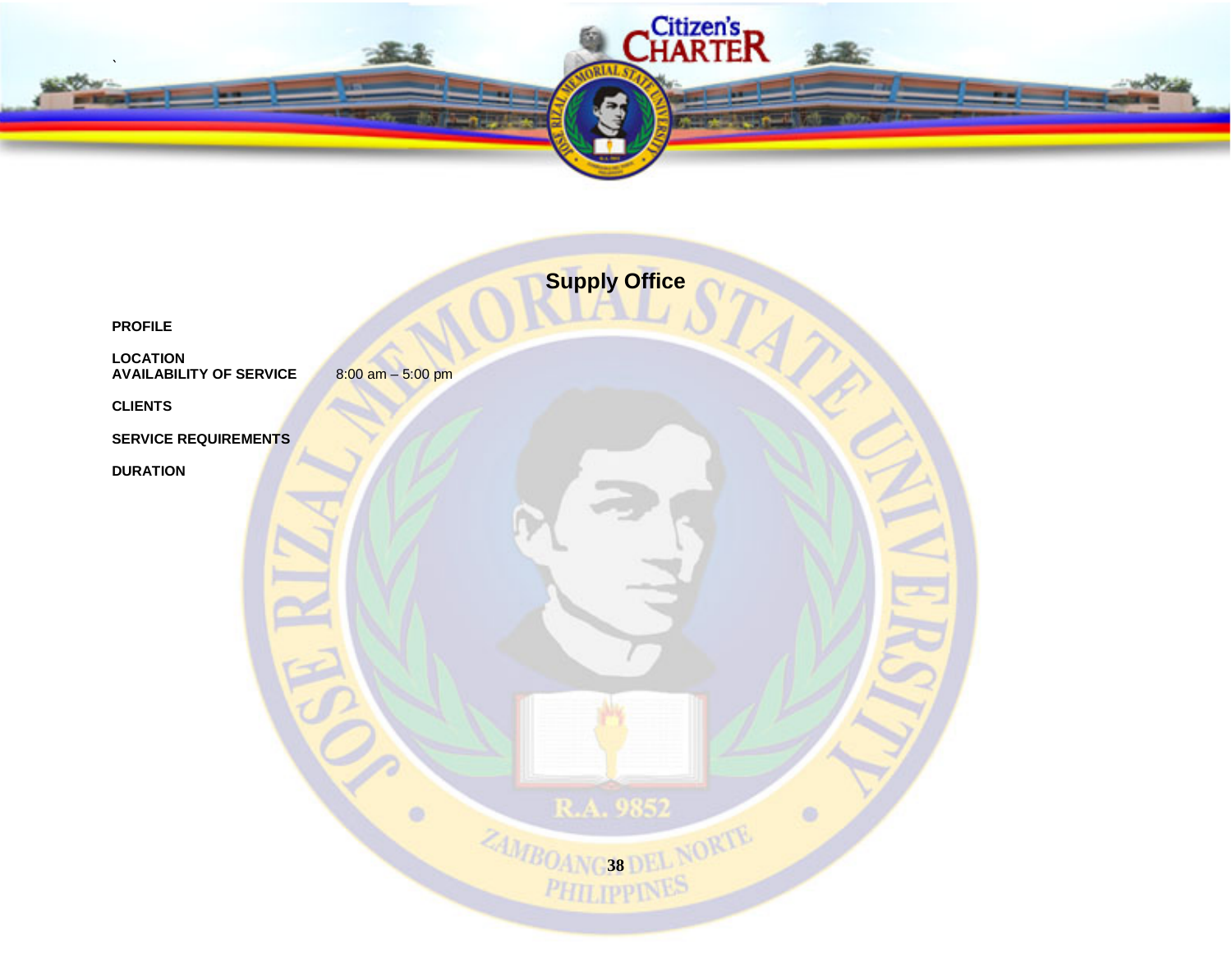

| <b>Services</b>                      | <b>Requirement</b>          | <b>Duration of Activity</b> | Person-in-charge | <b>Fees</b> | <b>Form</b>                                                                                 |
|--------------------------------------|-----------------------------|-----------------------------|------------------|-------------|---------------------------------------------------------------------------------------------|
| Request for Purchase of<br>Supplies  | PPMP/APP/Budget<br>Proposal | 10 minutes /transaction     | <b>Clerk</b>     | <b>None</b> | <b>Purchase Request</b>                                                                     |
| Request for Purchase of<br>Equipment | PPMP/APP/Budget<br>Proposal | 10 minutes /transaction     | <b>Clerk</b>     | <b>None</b> | <b>Purchase Request</b>                                                                     |
| Request for Purchase of<br>Services  | PPMP/APP/Budget<br>Proposal | 10 minutes /transaction     | <b>Clerk</b>     | <b>None</b> | Purchase Request /<br>Prerepair Inspection                                                  |
| <b>Issuance of Supplies</b>          | End-User                    | 5 minutes / transaction     | Storekeeper      | <b>None</b> | Requisition and Step                                                                        |
| <b>Issuance of Equipment</b>         | End-User                    | 5 minutes / transaction     | Storekeeper      | <b>None</b> | Acknowledgement<br><b>Request of Equipment</b><br><b>Inventory Custodian</b><br><b>Step</b> |
|                                      |                             |                             |                  |             |                                                                                             |

R.A. 9852

 $\circ$ 

 $\circ$ 

*34MBOANG39 DEL NORTE*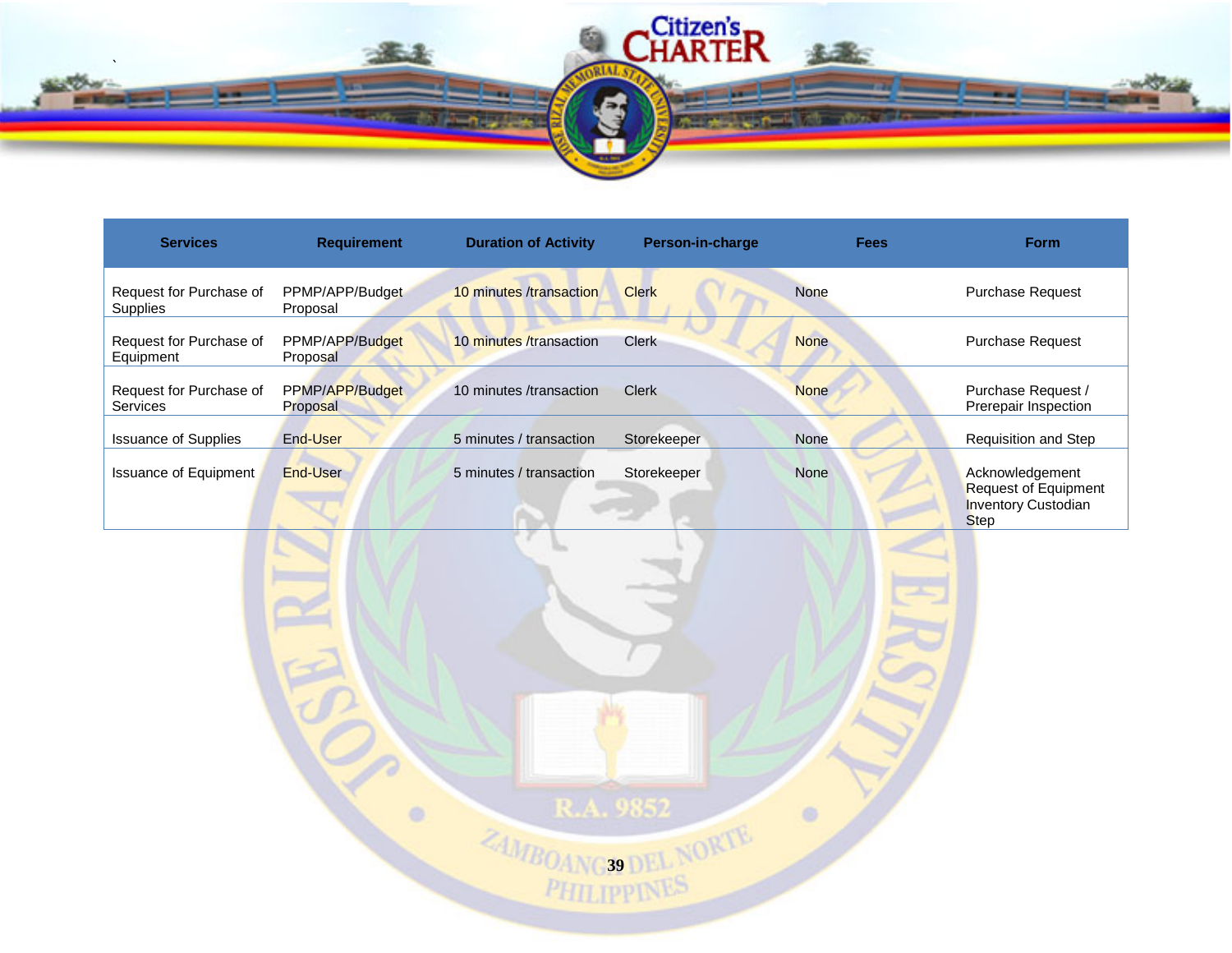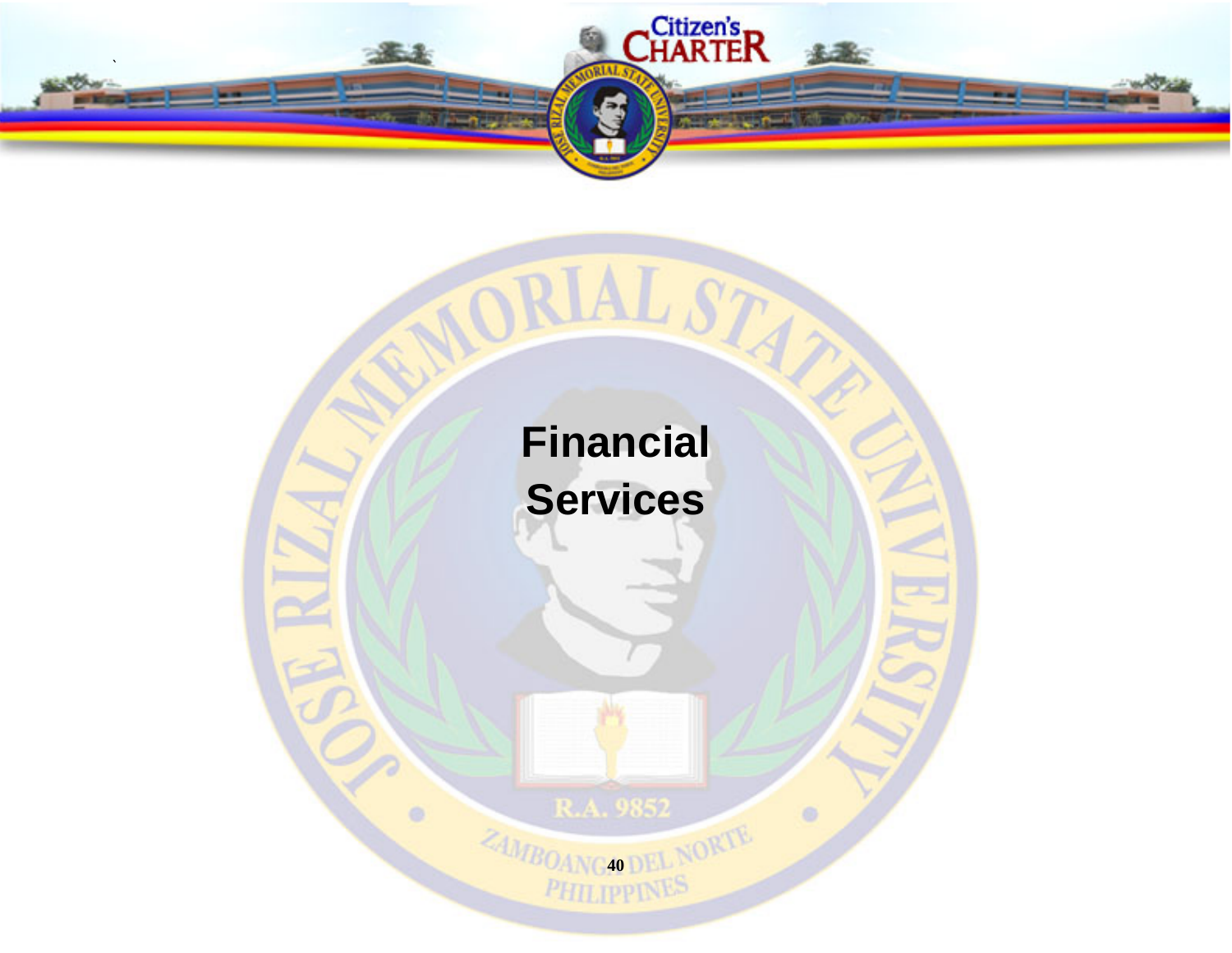# **Budget, Accounting and Cashier's Unit**

Citizen's<br>HARTE**R** 

 $N_{\odot}$ 

`

| <b>PROFILE</b>                 | We efficiently prepare and process the following:<br>checks to pay valid obligations<br>report of checks issued for submission to the Accounting Office                                                                                                                                         |
|--------------------------------|-------------------------------------------------------------------------------------------------------------------------------------------------------------------------------------------------------------------------------------------------------------------------------------------------|
|                                | payments received from clients.                                                                                                                                                                                                                                                                 |
| <b>LOCATION</b>                | <b>Accounting and Cashiers Office</b>                                                                                                                                                                                                                                                           |
| <b>AVAILABILITY OF SERVICE</b> | $8:00$ am $-5:00$ pm                                                                                                                                                                                                                                                                            |
| <b>CLIENTS</b>                 | Primarily students and university personnel                                                                                                                                                                                                                                                     |
| <b>REQUIREMENTS</b>            | A. For routinary service request: a student should secure a request form from the Office of the University Registrar<br>B. For enrollment: upon securing an enrollment form<br>C. For payment of services particularly for first payment: upon receiving duly accomplished disbursement voucher |
| <b>DURATION</b>                | For routinary request                                                                                                                                                                                                                                                                           |
|                                |                                                                                                                                                                                                                                                                                                 |
|                                |                                                                                                                                                                                                                                                                                                 |
|                                | 41                                                                                                                                                                                                                                                                                              |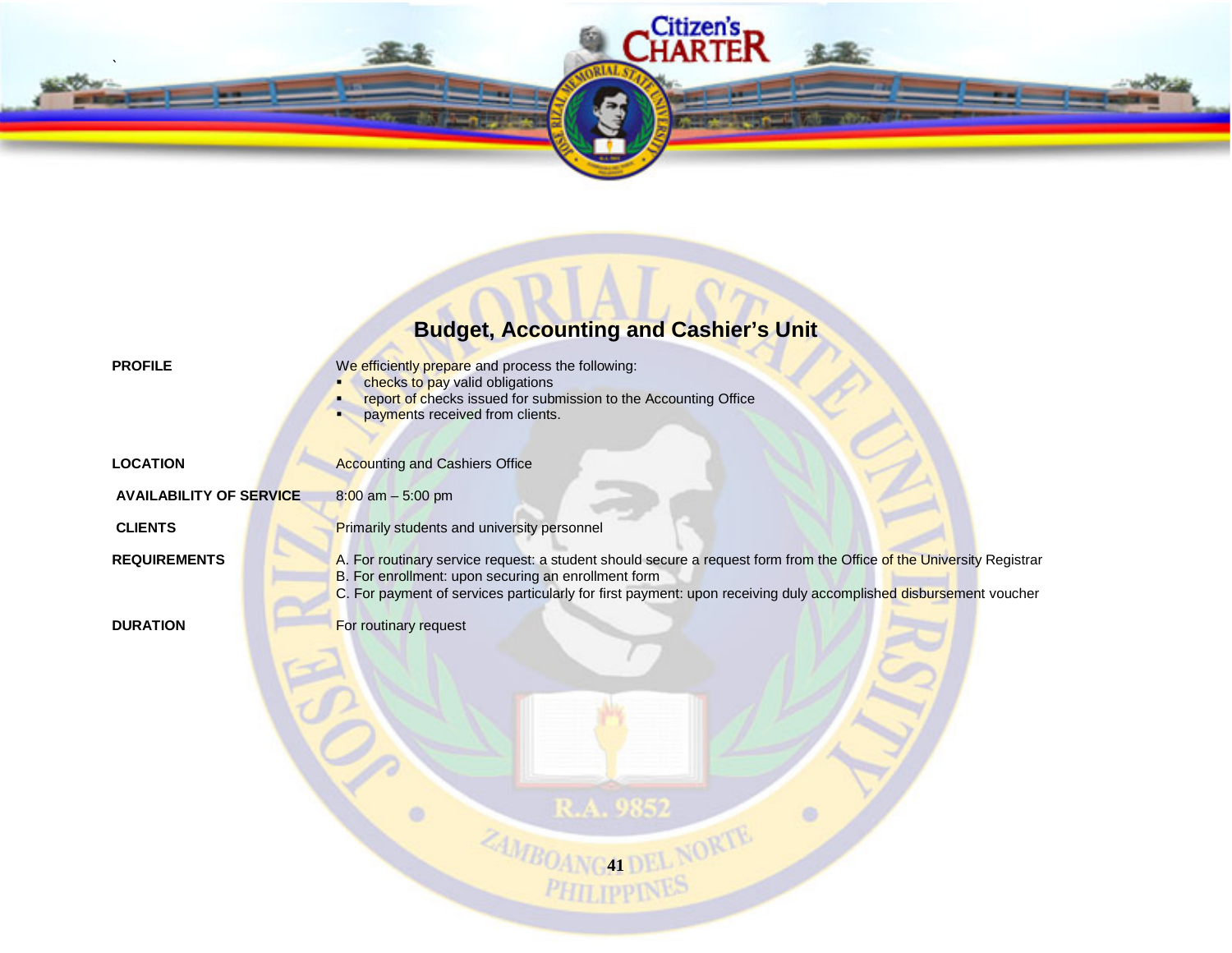

# **A. ROUTINARY SERVICE REQUEST**

| <b>STEP</b>    | <b>CLIENT</b>                               | <b>SERVICE PROVIDER</b>                                                                                                                | <b>DURATION</b><br><b>OF ACTIVITY</b> | <b>PERSON IN</b><br><b>CHARGE</b>      | <b>FEES</b> | <b>FORM</b>                                                              | <b>SERVICE OUTPUT</b> |
|----------------|---------------------------------------------|----------------------------------------------------------------------------------------------------------------------------------------|---------------------------------------|----------------------------------------|-------------|--------------------------------------------------------------------------|-----------------------|
|                | DBM/RDC/CHED/<br>Senate/Congress            | <b>Preparation of Annual Budget</b>                                                                                                    | Annually                              | <b>System Budget</b><br><b>Officer</b> |             | <b>Budget Forms</b>                                                      | Approved Budget       |
| $\overline{2}$ | Designate Budget<br>Officer per Campus      | <b>Allocate Budget for the</b><br>campus                                                                                               | Annually                              | <b>System Budget</b><br><b>Officer</b> |             | Refer to<br><b>Budget Matrix</b>                                         | Approved Budget       |
| 3              | <b>Budget Staff</b>                         | <b>Received Budget / Allocation</b>                                                                                                    | Daily                                 | <b>Campus Budget</b><br>Officer        |             | <b>ALOBS</b>                                                             |                       |
| 4              | <b>Supply Office</b>                        | Received PRs from the supply<br>office with attached APP for<br><b>Procurement purposes</b>                                            | 10 minutes/PR                         | <b>Budget &amp; Accountant</b>         |             | <b>Purchase</b><br><b>Request</b>                                        | Approved/Disapproved  |
|                | Supply Office                               | <b>Returns PRs to the Supply</b><br><b>Office</b>                                                                                      | Upon approval                         | <b>Accounting Staff</b>                |             | <b>Record Book</b>                                                       | Approved/Disapproved  |
|                | <b>Supply Office</b>                        | Receives Purchase Order and<br>other supporting documents<br>ready for procurement and<br>Prepares ALOB for the<br>appropriate charges | 10 minutes/PR                         | <b>Budget &amp; Accountant</b>         |             | <b>Record Book</b>                                                       | Approved/Disapproved  |
| 5              | Supply<br>Office/Faculty/<br>Staff/Students | <b>Receives Vouchers/payroll</b><br>from respective clients                                                                            | Daily                                 | <b>Campus Budget</b><br>Officer        |             | <b>Prepares</b><br><b>ALOBS</b> for the<br>appropriate<br><b>Charges</b> |                       |
| 6              | Supply<br>Office/Faculty/<br>Staff/Students | Verify availability of allotment<br>based on the RAOs, and<br>Prepares ALOBS                                                           |                                       | <b>Budget Staff</b>                    |             | <b>ALOBS</b>                                                             | Verified              |

PHILIPPINES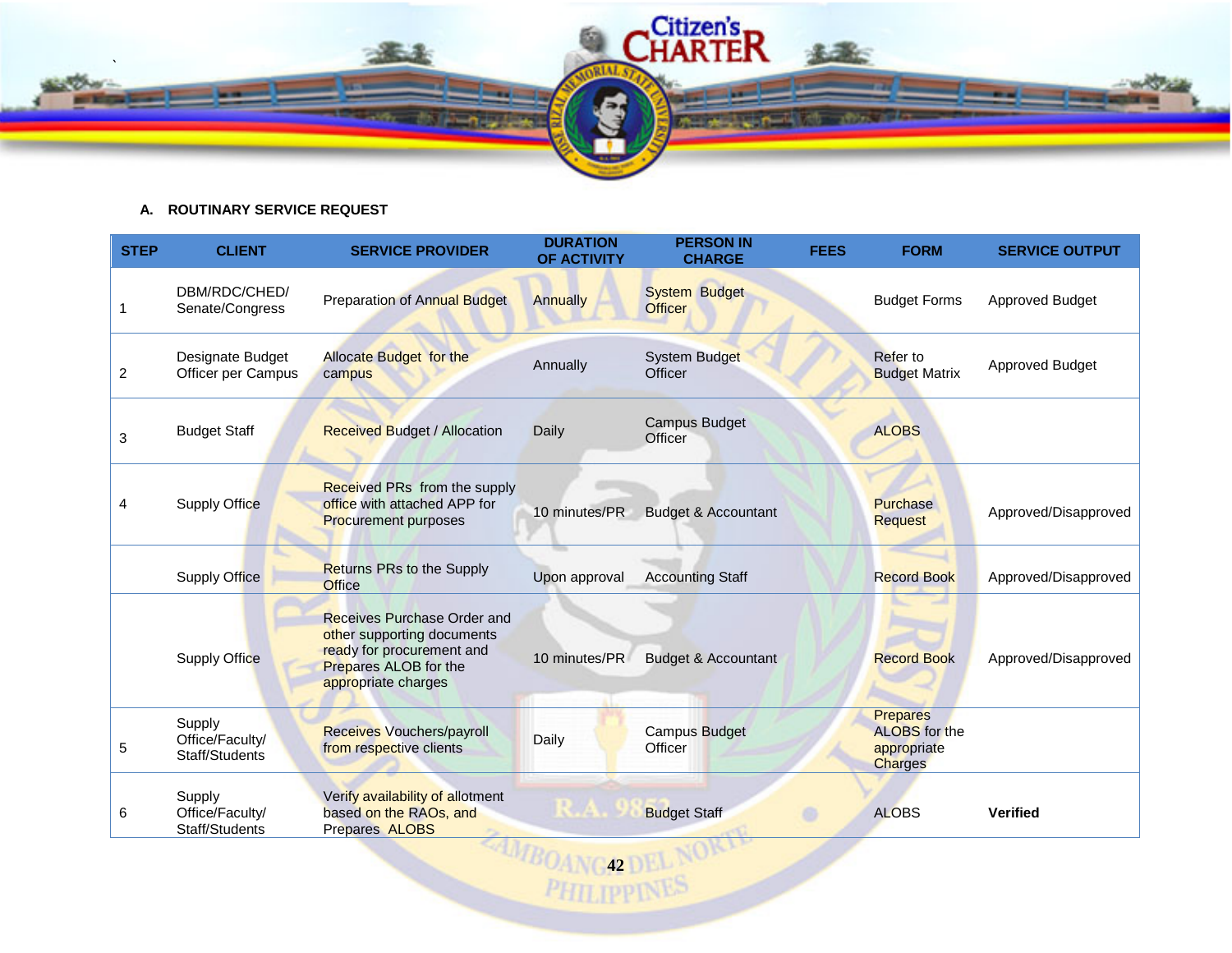

| $\overline{7}$ | Supply<br>Office/Faculty/<br>Staff/Students | Records the amount in the<br>appropriate Registry of<br>Allotment and Obligation                          | <b>Budget Staff</b>     | RAO's                                 | Recorded             |
|----------------|---------------------------------------------|-----------------------------------------------------------------------------------------------------------|-------------------------|---------------------------------------|----------------------|
| 8              | Supply<br>Office/Faculty/<br>Staff/Students | Review BURs./ORs and sign<br>the same                                                                     | <b>Budget Officer</b>   | <b>Obligation Slip</b>                | Approved/Request     |
| 9              | Supply<br>Office/Faculty/<br>Staff/Students | Releases the PO/DVs,/Payroll<br>to the Accounting Office                                                  | <b>Budget staff</b>     | PO/DVs/Payroll                        | Approved/Disapproved |
| 10             | Supply<br>Office/Faculty/<br>Staff/Students | Receives DV/payroll with<br>complete supporting<br>documents                                              | <b>Accounting Staff</b> | <b>Record Book</b>                    | Recorded             |
| 11             | Supply<br>Office/Faculty/<br>Staff/Students | Assigned DV number and<br>record in the log book                                                          | <b>Accounting Staff</b> | <b>Record Book</b>                    | Recorded             |
| 12             | Supply<br>Office/Faculty/<br>Staff/Students | Check Index of payments from<br>file & determines whether<br>there was prior payment of the<br>same claim | <b>Accounting Staff</b> | Index card                            | Recorded             |
| 13             | Supply<br>Office/Faculty/<br>Staff/Students | <b>Review Disbursement</b><br>Voucher and supporting<br>documents                                         | Accountant              | <b>Disbursement</b><br><b>Voucher</b> | Approved/Disapproved |
| 14             | Supply<br>Office/Faculty/<br>Staff/Students | Forward the DV to the Head<br>of Agency for Approval                                                      | <b>Accounting Staff</b> | <b>Record Book</b>                    |                      |

**433 DEL NORTE**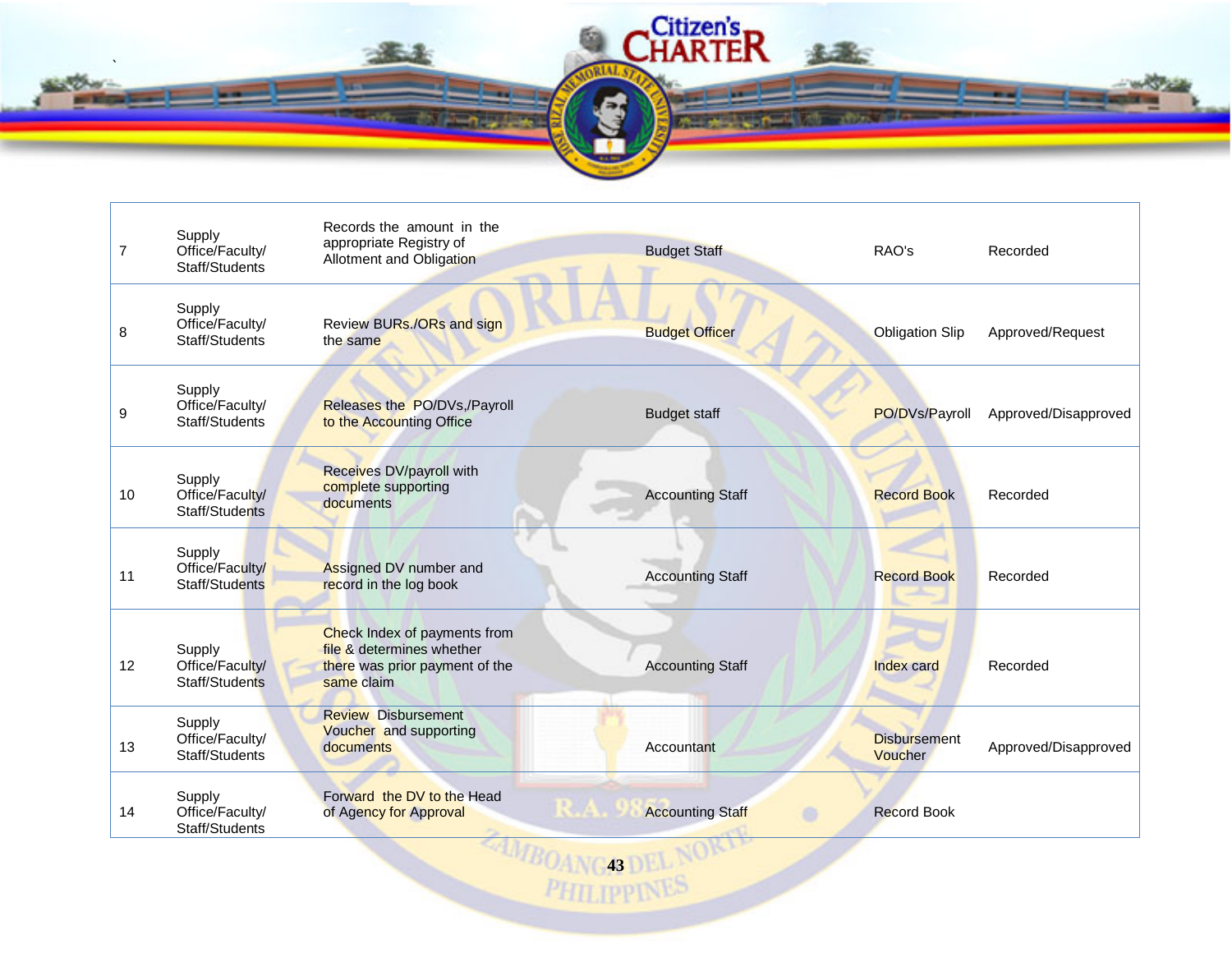Citizen's<br>CHARTER 来源 ` **Allentine** 

| 15 | President Office                            | Received approved DV                                                                  | Cashier's Staff        | Record Book        |                 |
|----|---------------------------------------------|---------------------------------------------------------------------------------------|------------------------|--------------------|-----------------|
| 16 | Supply<br>Office/Faculty/<br>Staff/Students | Verifies completeness of<br>signatories of the DVs and<br>prepares check in 3 copies. | <b>Cashier's Staff</b> | Check              |                 |
| 17 | Supply<br>Office/Faculty/                   | Verifies completeness of<br>signature                                                 | Cashier                | Check              | Signs the check |
|    | Staff/Students                              | and reviews the amount of<br>check against the DVs and<br>supporting documents.       |                        |                    |                 |
| 18 | Supply<br>Office/Faculty/<br>Staff/Students | Releases the original of check<br>and copy 3 of the DV.                               | Cashier                | <b>Record Book</b> | Releases check  |
|    |                                             |                                                                                       |                        |                    |                 |
|    |                                             |                                                                                       |                        |                    |                 |
|    |                                             |                                                                                       |                        |                    |                 |
|    |                                             |                                                                                       |                        |                    |                 |
|    |                                             |                                                                                       |                        |                    |                 |
|    |                                             |                                                                                       |                        |                    |                 |
|    |                                             | ö                                                                                     | R.A. 9852              |                    |                 |
|    |                                             |                                                                                       | ZAMBOANG44 DEL NORTE   |                    |                 |
|    |                                             |                                                                                       |                        |                    |                 |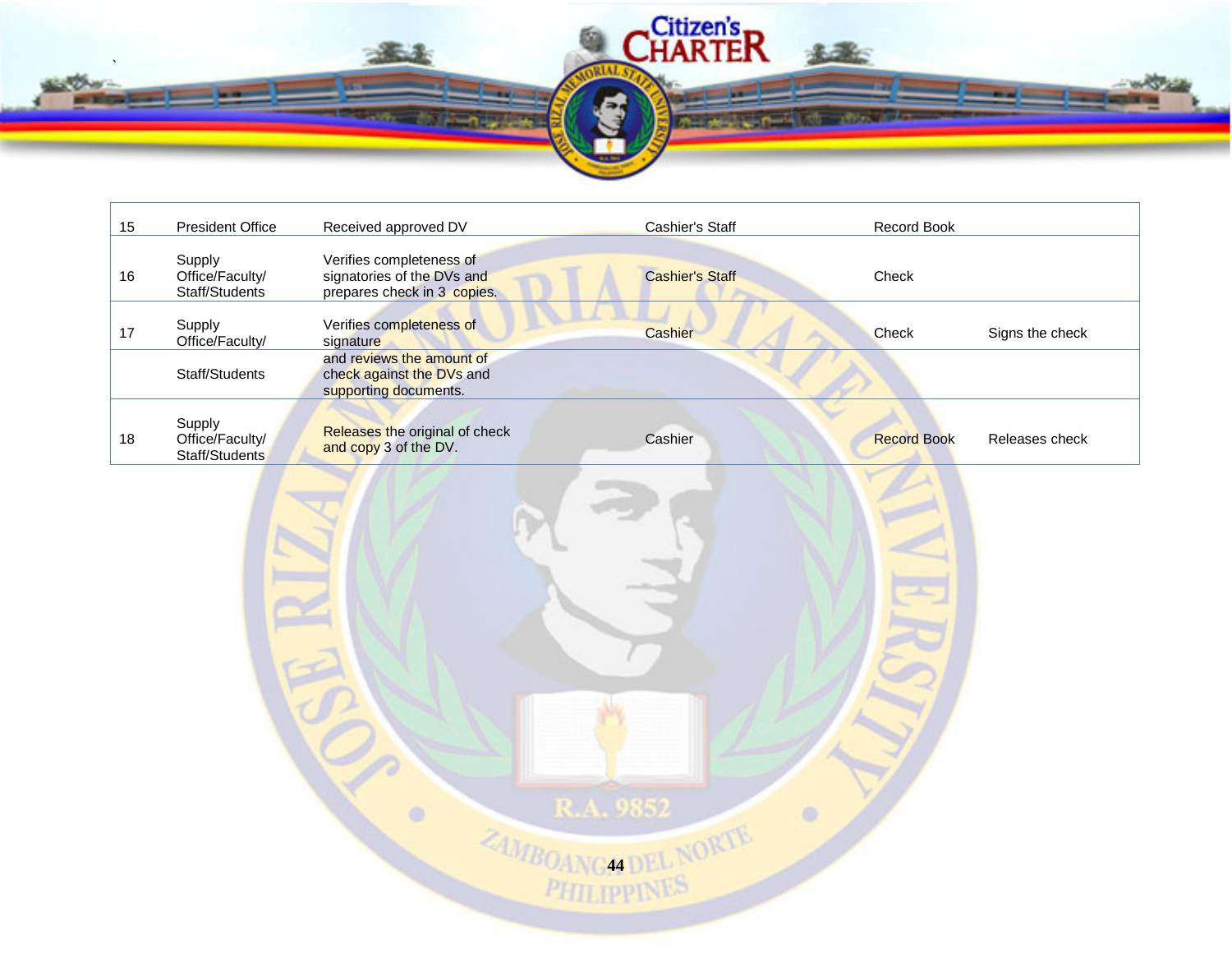

# **B. ENROLLMENT**

| <b>STEP</b> | <b>CLIENT</b>                                                                                                                               | <b>SERVICE</b><br><b>PROVIDER</b>      | <b>DURATION OF ACTIVITY</b><br>(For normal<br>circumstance) | <b>PERSON IN</b><br><b>CHARGE</b> | <b>FEES</b>                            | <b>FORM</b> |
|-------------|---------------------------------------------------------------------------------------------------------------------------------------------|----------------------------------------|-------------------------------------------------------------|-----------------------------------|----------------------------------------|-------------|
|             | After securing the official<br>enrollment form from the Office<br>of the University Registrar<br>proceed to Cashier's Office for<br>payment | Issue an official<br>receipt to client | $3 - 5$ minutes                                             | Cashier<br><b>Designate</b>       | Refer to<br>Cashier's<br><b>Matrix</b> | None        |
|             |                                                                                                                                             |                                        | <b>End of Procedure</b>                                     |                                   |                                        |             |

# **C. PAYMENT OF SERVICES**

| <b>STEP</b>  | <b>CLIENT</b>                                            | <b>SERVICE</b><br><b>PROVIDER</b>                                                            | <b>DURATION OF</b><br><b>ACTIVITY (For</b><br>normal<br>circumstance) | <b>PERSON IN</b><br><b>CHARGE</b> | <b>FEES</b> | <b>FORM</b> |
|--------------|----------------------------------------------------------|----------------------------------------------------------------------------------------------|-----------------------------------------------------------------------|-----------------------------------|-------------|-------------|
|              | Coordinate with the<br>respective units for<br>follow up | If the requirements<br>are sufficiently<br>satisfied, checks<br>are prepared for<br>release. | 2-3 working days                                                      | Cashier Designate                 | <b>None</b> | <b>None</b> |
| $\mathbf{2}$ | Present ID for<br>proper<br><i>identification</i>        | Release respective<br>checks at Cashier's<br><b>Office</b>                                   | 2-3 minutes                                                           |                                   |             |             |

R.A. 9852  $\circledcirc$  $\circ$ **45 AMBOANCAS DEL NORTE**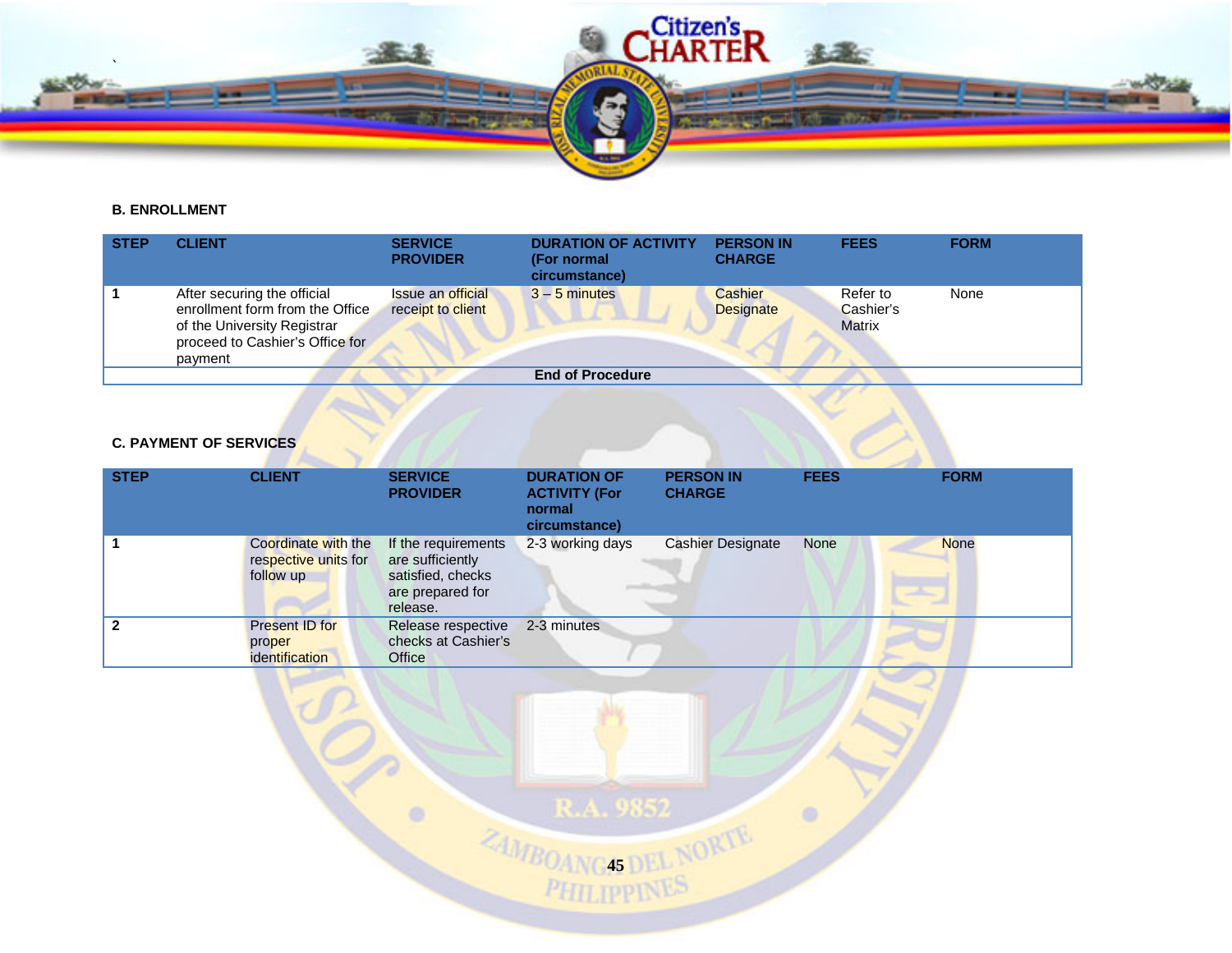

# **PROCEDURE IN FILING THE COMPLAINT (***Based on the JRMSU Code***)**

| S<br>E<br>P  | <b>CLIENT AND SERVICE PROVIDER</b>                                                                                                                                                                                                                                                                                                                                                                                                                                                                                                                                                                                                                                                                                              | <b>DURATION OF</b><br><b>ACTIVITY</b> | <b>PERSON IN</b><br><b>CHARGE</b>      | - F<br>E O<br>E R<br>S M                    |
|--------------|---------------------------------------------------------------------------------------------------------------------------------------------------------------------------------------------------------------------------------------------------------------------------------------------------------------------------------------------------------------------------------------------------------------------------------------------------------------------------------------------------------------------------------------------------------------------------------------------------------------------------------------------------------------------------------------------------------------------------------|---------------------------------------|----------------------------------------|---------------------------------------------|
| 1            | . The complainant or aggrieved parties shall put the complaints in writing and sworn to by the<br>$\blacksquare$<br>complainant.<br>The complaint shall state the full name and address of the complainant-plaintiff and the College<br>to which he/she belongs; the substance of the claim evidence in support of the complaint if any;<br>certification of non-forum shopping (in case of faculty and employee) made; grounds of action;<br>the relief sought and the date the claim arose.<br>The written complaint shall be filed with the Board of Discipline (BOD) through office of the<br>$\blacksquare$<br>student affairs in case of students, and to the Grievance Committee (GM) in case of faculty or<br>employee. |                                       | Complainant<br><b>BOD</b><br><b>GM</b> | N N<br>0 <sub>0</sub><br>n n<br>e e         |
| $\mathbf{2}$ | Conduct a preliminary hearing by probing questions to the complainant and the witness he/she<br>٠<br>may produce;<br>Upon probable cause, the Board of discipline/Grievance Committee shall issue a summon to the<br>respondents.                                                                                                                                                                                                                                                                                                                                                                                                                                                                                               | 1 day                                 | <b>BOD</b> and GM                      | N N<br>$0\quad 0$<br>n n<br>e e             |
| 3            | The respondents upon receipt of the summons shall answer the complaint within three<br>$\blacksquare$<br>(3) Days in writing, either denying specifically the material allegations of the complainant alleging<br>any lawful defense or confirming the allegations raised or in the case of the faculty/employee<br>shall submit a counter - affidavit/comment under oath within 3 days upon receipt furnishing a<br>copy to the complaint.                                                                                                                                                                                                                                                                                     | 3 days                                | Complainant                            | $N$ $N$<br>0<br>$\circ$<br>n n<br>e<br>e e  |
|              | In any action, after receipt of the answer of the defendant, the Chairman of the Board<br>of Discipline/Grievance Committee shall call upon the parties to appear before him/her for<br>conference in order to consider the following:<br>Simplification of issues;<br>Possibility of obtaining stipulations or admission of facts and of documents to avoid<br>$\bullet$<br>unnecessary proof;<br>Consideration of other matters that may aid in the prompt disposition of the action;<br>$\bullet$<br>Possibility of amicable settlement in cases that can be settled.                                                                                                                                                        | 1 day                                 | <b>BOD</b> and GM                      | N N<br>o<br>$\overline{O}$<br>n n<br>e<br>e |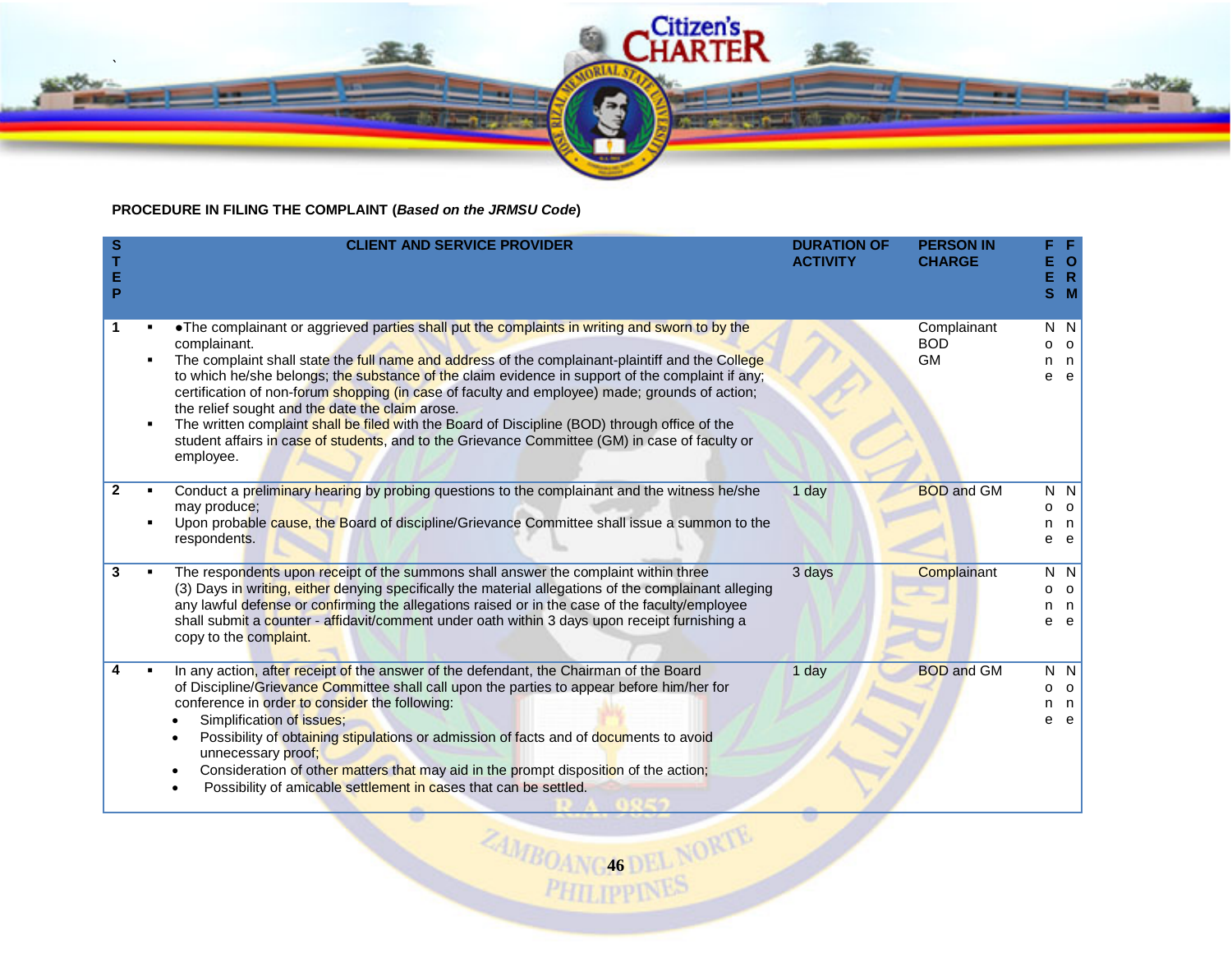a si beneve

 $\circledcirc$ 

`

| 5 | Preliminary Investigation shall be conducted by Board of Discipline/ Grievance<br>Committee which involves the ex parte examination of the documents submitted by the<br>complainant and the person complaint to, as well as the document available.<br>During the preliminary investigation, proceeding shall be held under strict confidentiality.                                                                                                                                                                                                                                                                                                                                                                                                   | Commence not<br>later<br>than five (5 days)<br>from receipt of<br>the complaint<br>and shall be<br>within fifteen (15)<br>working days | BOD, GM                                                        | N N<br>∩<br>e                 | $\Omega$<br>n<br>e  |
|---|--------------------------------------------------------------------------------------------------------------------------------------------------------------------------------------------------------------------------------------------------------------------------------------------------------------------------------------------------------------------------------------------------------------------------------------------------------------------------------------------------------------------------------------------------------------------------------------------------------------------------------------------------------------------------------------------------------------------------------------------------------|----------------------------------------------------------------------------------------------------------------------------------------|----------------------------------------------------------------|-------------------------------|---------------------|
| 6 | After the trial has been set, the Board of Discipline/Grievance Committee en bank<br>shall follow the following order, in the conduct of the formal investigation:<br>The Board of Discipline/Grievance Committee shall hear first the testimony of the complainant<br>and his/her witnesses;<br>Then, it listens to the testimony of the defendant and his/her witnesses;<br>And, finally, hears the rebutting testimony that is offered by the complainant and the defendant.                                                                                                                                                                                                                                                                        | 1 hour                                                                                                                                 | <b>BOD</b><br><b>GM</b><br>Defendant<br>Complainant<br>Witness | $N$ $N$<br>$\Omega$<br>n<br>е | $\circ$<br>n<br>e e |
|   | Investigation Report - within five (5) working days from the termination of the<br>Preliminary investigation, the Board of Discipline / Grievance Committee shall submit the<br>investigation report and the complete records of the case to the University President.                                                                                                                                                                                                                                                                                                                                                                                                                                                                                 | 5 days                                                                                                                                 | <b>BOD</b> and GM                                              | N N<br>0<br>n.<br>е           | $\Omega$<br>n<br>e  |
| 8 | The Board of Discipline/Grievance Committee shall render judgment in favor of the<br>Complainant or for the defendant three (3) days after trial and on the basis of the law and<br>evidence presented.                                                                                                                                                                                                                                                                                                                                                                                                                                                                                                                                                | 3 days                                                                                                                                 | <b>BOD</b> and GM                                              | N N<br>o<br>n<br>е            | $\circ$<br>n,<br>e  |
| 9 | The decision of the majority of the quorum (1/2 plus 1) shall be necessary to pass judgment.<br>Provided, that, a unanimous vote of the members present during the deliberation of the case<br>shall be necessary for the imposition of either dismissal or expulsion; Provided, further, that<br>failure to obtain a unanimous vote shall automatically call for the imposition of the lesser penalty<br>of suspension. It shall be the duty of all members present to cast their vote. There shall be no<br>abstentions.<br>If the complainant does not appear at the time and place designated in the summons or in<br>subsequent order without any justifiable cause, the Board of Discipline/Grievance Committee<br>shall dismiss the complaints. |                                                                                                                                        |                                                                | N N<br>0<br>n<br>е            | $\circ$<br>n<br>e   |
|   | <b>END OF TRANSACTION</b>                                                                                                                                                                                                                                                                                                                                                                                                                                                                                                                                                                                                                                                                                                                              |                                                                                                                                        |                                                                |                               |                     |

**Second** 

CHARTER

William L. Links

R.A. 9852 **47 AMBOANG47 DEL NORTE** 

 $\circledcirc$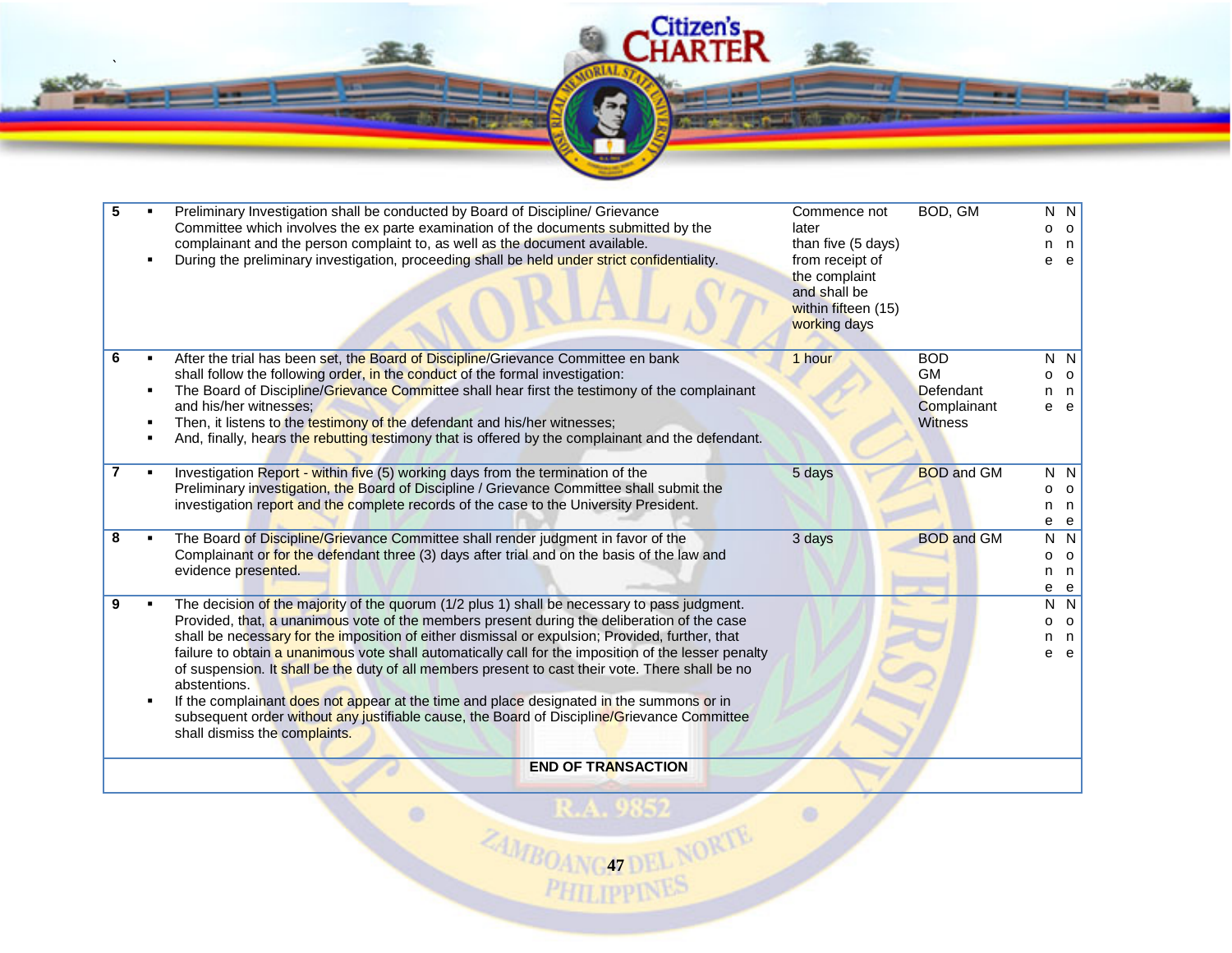



**PHILIPPINES**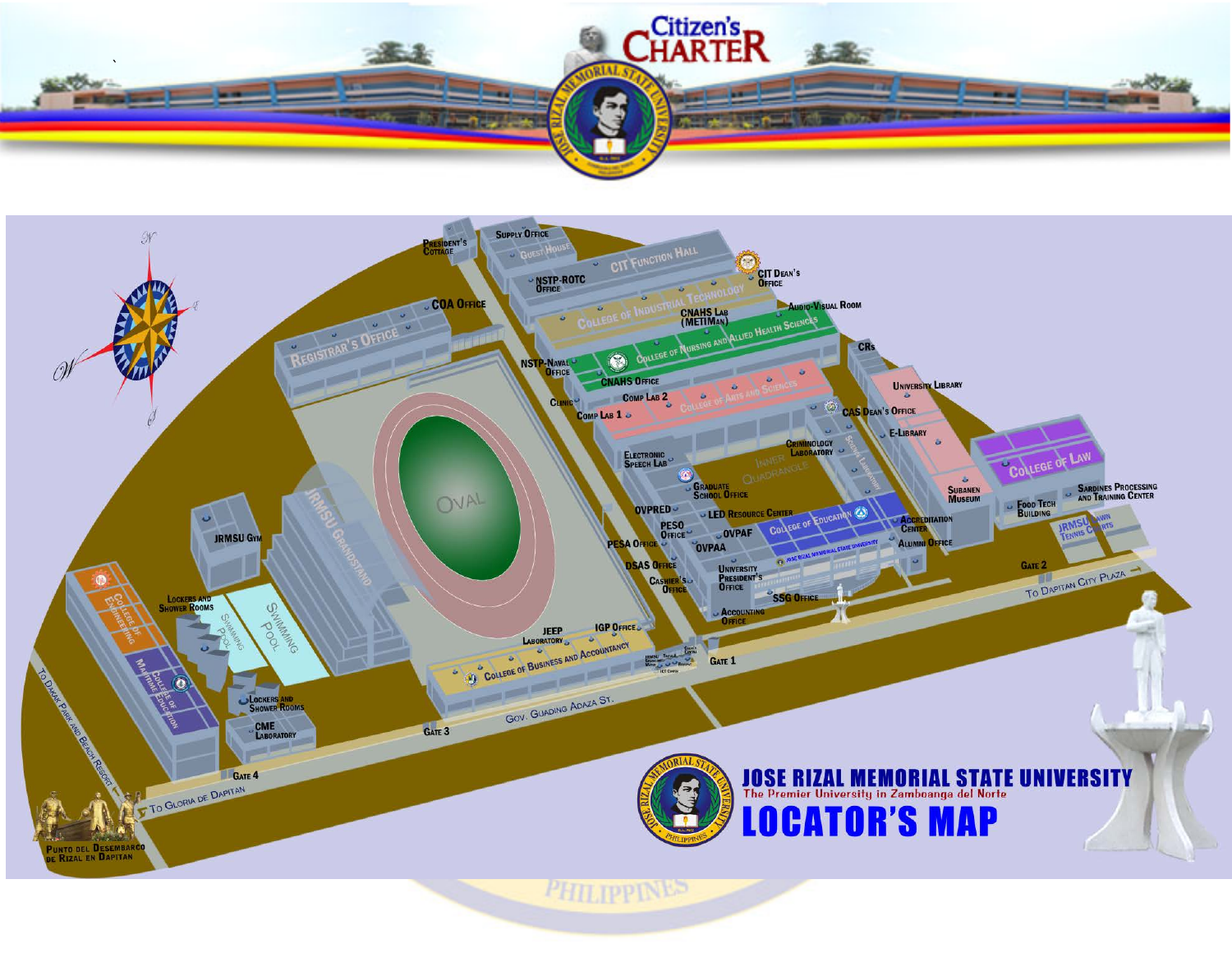# **JRMSU SYSTEM KEY OFFICIALS**

#### **EDGAR S. BALBUENA, Ed. D.** University President

 **AIDA O. LANIOSO, Ed. D.** EVELYN R. CAMPISEÑO, Ed. D. **DR. REYNALDO VENEZUELA, DPA**<br>Vice President for Academic Affairs Vice President for Research. Extension and Development Vice President for Administration Vice President for Research, Extension and Development Vice President for Administration

**49 YBOANG ADEL NORTE** 

#### **MAIN CAMPUS, DAPITAN CITY**

`

Atty. Roseller Barinaga **Dean, College of Law**<br>Aida O. Lanioso. Ed.D. **Dean, Graduate Scho** Aida O. Lanioso, Ed.D. Dean, Graduate School Quindhe M. Banquiao, MAT **Dean, College of Arts and Sciences**<br>Narcisa S. Bureros. Ed. D. **Dean. College of Education** Narcisa S. Bureros, Ed. D. **D. Dean, College of Education**<br>Daisy J. Empeynado, M.P.M., M.A.N. Dean, College of Nursing & Quiliano E. Lasco, M.A.T.<br>
Jose P. Enojada, Ed. D. Dean, College of Industrial Te Expedito Columnas, 2/M **Dean, College of Maritime Education**<br>
Jav D. Telen, M.A. **Dean, Student Affairs and Services** Marissa M. Recapente. Ed.D. Chief Administrative Officer<br>Chalee E. Camazo, Ll. B. University / Board Secretary

#### **DIPOLOG CAMPUS, DIPOLOG CITY**

Luz L. Sy, Ed. D.<br>
Lorenzo V. Sugod. MTE<br>
Dean. College of Engineerin

Wilfredo D. Carreon, Jr. D. Dean, College of Business and Accountancy<br>Quindhe M. Banguiao, MAT Dean, College of Arts and Sciences Daisy J. Empeynado, M.P.M., M.A.N. Dean, College of Nursing & Allied Health Sciences<br>Quiliano E. Lasco. M.A.T. Dean, College of Engineering Jose P. Enojada, Ed. D. Dean, College of Industrial Technology<br>
Expedito Columnas, 2/M Dean, College of Maritime Education Dean, Student Affairs and Services University / Board Secretary V

Nenfa R. Taub, Ed. D. Campus Administrator, Dipolog Campus Clarita D. Bidad. Ed. D. Campus Clarita D. Bidad. Ed. D. Dean, College of Arts and Sciences Lorenzo V. Sugod, MTE<br>
Marvin A. Recapente, D. M. **Dean, College of Criminology**<br>
Dean, College of Criminology Marvin A. Recapente, D. M. **Dean, College of Criminology**<br> **Pean, Student Affairs and Service Criminology**<br> **Dean, Student Affairs and Service Criminal** Dean, Student Affairs and Services Regina Cinco **Head, Administrative Services** 

#### **KATIPUNAN CAMPUS, KATIPUNAN, ZAMBOANGA DEL NORTE**

Vicente M. Cabarse, E.M.D.<br>Renato F. Malate, D.P.A Edwin C. Lugo, Ed.D.<br>
Carina C. Romarate. Ed.D. Dean, College of Education Carina C. Romarate, Ed.D.<br>
Hemila D. Avenido. M.A.T.E. Dean. College of Technology

Joven E. Perey, Ed.D. Campus Administrator, Katipunan Campus Vicente M. Cabarse. E.M.D. Campus Dean. Academic Instruction Dean, College of Business and Management Hemila D. Avenido, M.A.T.E. **Dean, College of Technology**<br>
Rolando P. Romasasa, MAEM Dean, Student and Auxiliary S Dean, Student and Auxiliary Services

#### **TAMPILISAN CAMPUS, TAMPILISAN, ZAMBOANGA DEL NORTE**

Josephine A. Subong, Ed. D. Colc Campus Administrator, Tampilisan Campus <br>
Ramon E. Luza, Ph. D. Colc Dean, Academic Instruction Ramon E. Luza, Ph. D. Communistic Dean, Academic Instruction<br>
Lenita R. Caperida, Ed. D. Dean, College of Agriculture

#### **SIOCON CAMPUS, SIOCON, ZAMBOANGA DEL NORTE**

Chona F. Torrefranca, Ed.D.<br>Espridion M. Sarita, Ed.D.

Dean, College of Agriculture and Technology **Dean, College of Education**<br> **Rosa A. Albino. Ed. D. Dean. College of Arts and Sc** Rosa A. Albino, Ed. D. **Dean, College of Arts and Sciences**<br>
Merlyn Luza, E. M. D. **Dean, Student and Auxiliary Service** Merlyn Luza, E. M. D. Dean, Student and Auxiliary Services<br>Cenon Sabejon Babelon Babelon Babelon **Head, Administrative Services** 

Ideltruda D. Ybarsabal, Ed. D. Campus Administrator, Siocon Campus Lorimer S. Lagonero, MSIT<br>
Dean, College of Arts and Sciences Dean, College of Arts and Sciences<br>Dean, College of Education Espridion M. Sarita, Ed.D.<br> **Dean, College of Industrial Technology**<br>
Dean, Student Services **Dean, Student Services**